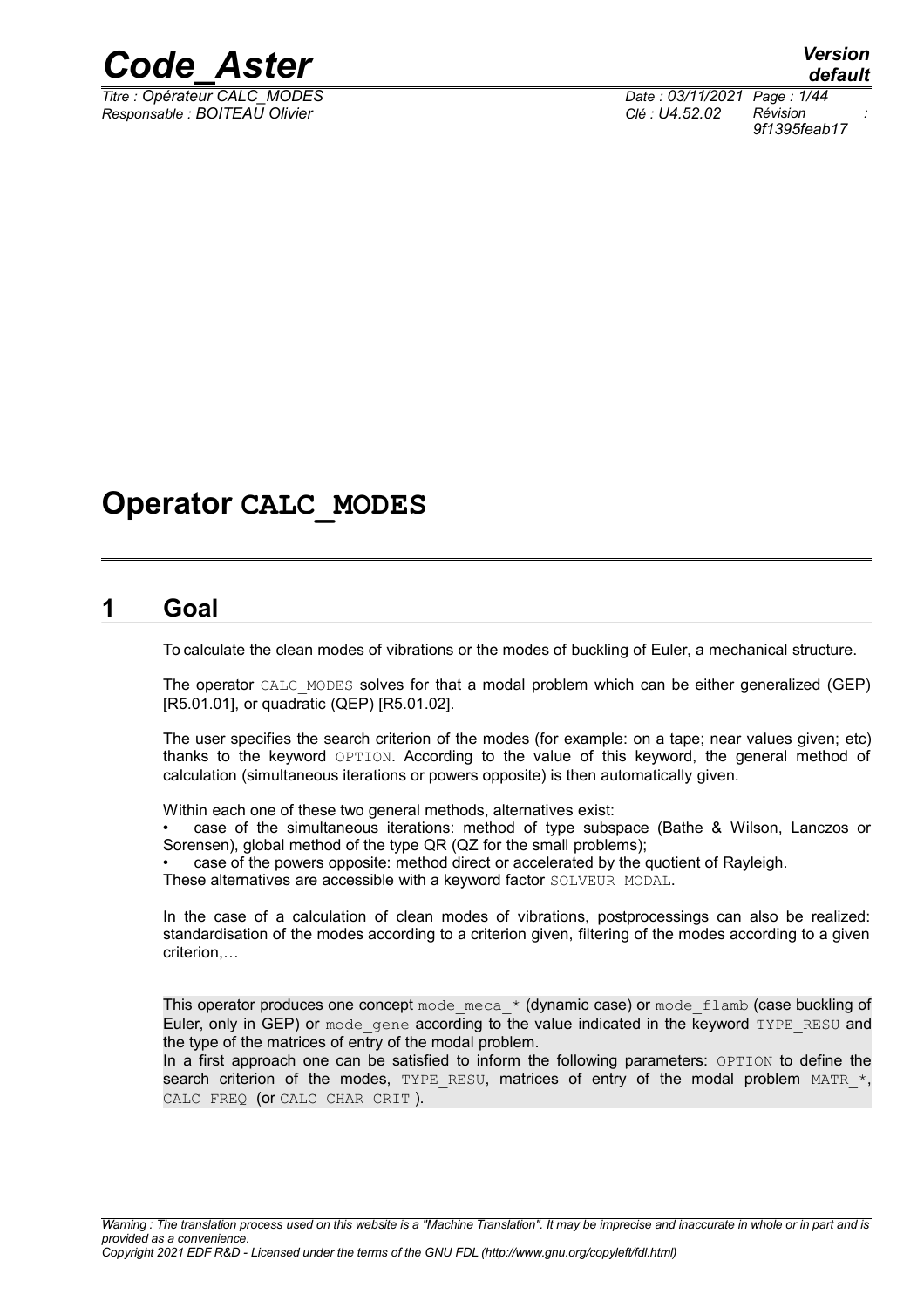*Titre : Opérateur CALC\_MODES Date : 03/11/2021 Page : 2/44 Responsable : BOITEAU Olivier Clé : U4.52.02 Révision :*

*9f1395feab17*

## **Contents**

| 3.3 Operands MATR_RIGI/MATR_A/MATR_MASS/MATR_RIGI_GEOM /MATR_B/MATR_AMOR. 15              |  |
|-------------------------------------------------------------------------------------------|--|
|                                                                                           |  |
|                                                                                           |  |
| 3.5.1 Keywords associated with the method of the simultaneous iterations18                |  |
|                                                                                           |  |
|                                                                                           |  |
|                                                                                           |  |
|                                                                                           |  |
|                                                                                           |  |
| 3.5.2.1 Operands of the bisection (if OPTION= 'SEPARE' or 'ADJUSTS')21                    |  |
|                                                                                           |  |
| 3.5.2.3 Parameters of calculation of the second phase of calculation of the method of the |  |
|                                                                                           |  |
|                                                                                           |  |
| 3.6.1 Operand FREQ (only if OPTION=' BANDE' or 'CENTER' or 'NEAR' or 'SEPARATE' or        |  |
|                                                                                           |  |
|                                                                                           |  |
| 3.6.3 Operand NMAX_FREQ (only if OPTION=' PLUS_PETITE' or 'PLUS_GRANDE' or                |  |
|                                                                                           |  |
| 3.7 Keyword CALC_CHAR_CRIT (if TYPE_RESU=' MODE_FLAMB' or 'GENERAL')24                    |  |
| 3.7.1 Operand CHAR CRIT (only if OPTION=' BANDE' or 'CENTER' or 'NEAR' or 'SEPARATE'      |  |
|                                                                                           |  |
| 3.7.2 Operand NMAX_CHAR_CRIT (only if OPTION=' PLUS_PETITE' or 'CENTER' or                |  |
|                                                                                           |  |
| 3.8 Operands common to CALC_FREQ and CALC_CHAR_CRIT:                                      |  |
| SEUIL FREQ/SEUIL CHAR CRIT, PREC SHIFT, NMAX ITER SHIFT26                                 |  |
|                                                                                           |  |
|                                                                                           |  |
|                                                                                           |  |
|                                                                                           |  |
|                                                                                           |  |
| 3.10.4 Operand PREC_SHIFT (only for the method of the simultaneous iterations)30          |  |
| 3.11 Operand STOP_BANDE_VIDE (only for the method of the simultaneous iterations)30       |  |

*Warning : The translation process used on this website is a "Machine Translation". It may be imprecise and inaccurate in whole or in part and is provided as a convenience. Copyright 2021 EDF R&D - Licensed under the terms of the GNU FDL (http://www.gnu.org/copyleft/fdl.html)*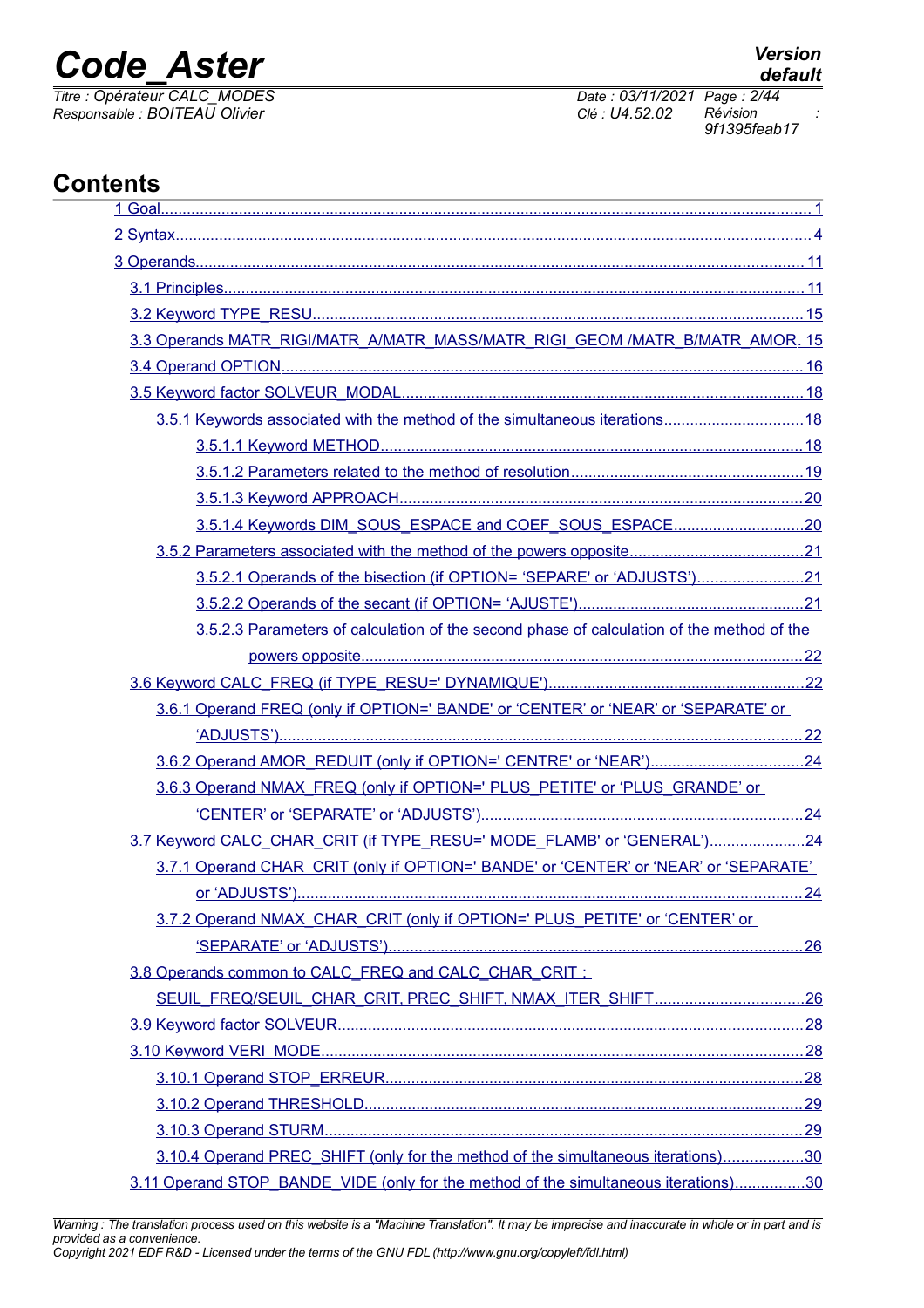*Titre : Opérateur CALC\_MODES Date : 03/11/2021 Page : 3/44*

*Responsable : BOITEAU Olivier Clé : U4.52.02 Révision : 9f1395feab17*

| 3.14 Keywords for postprocessing: NORM_MODE, FILTRE_MODE, IMPRESSION35         |  |
|--------------------------------------------------------------------------------|--|
|                                                                                |  |
|                                                                                |  |
|                                                                                |  |
|                                                                                |  |
|                                                                                |  |
|                                                                                |  |
|                                                                                |  |
|                                                                                |  |
|                                                                                |  |
|                                                                                |  |
|                                                                                |  |
|                                                                                |  |
|                                                                                |  |
|                                                                                |  |
|                                                                                |  |
|                                                                                |  |
|                                                                                |  |
| 10.4 Calculation of the Eigen frequencies contained in the band [50; 150] Hz42 |  |
|                                                                                |  |
|                                                                                |  |
|                                                                                |  |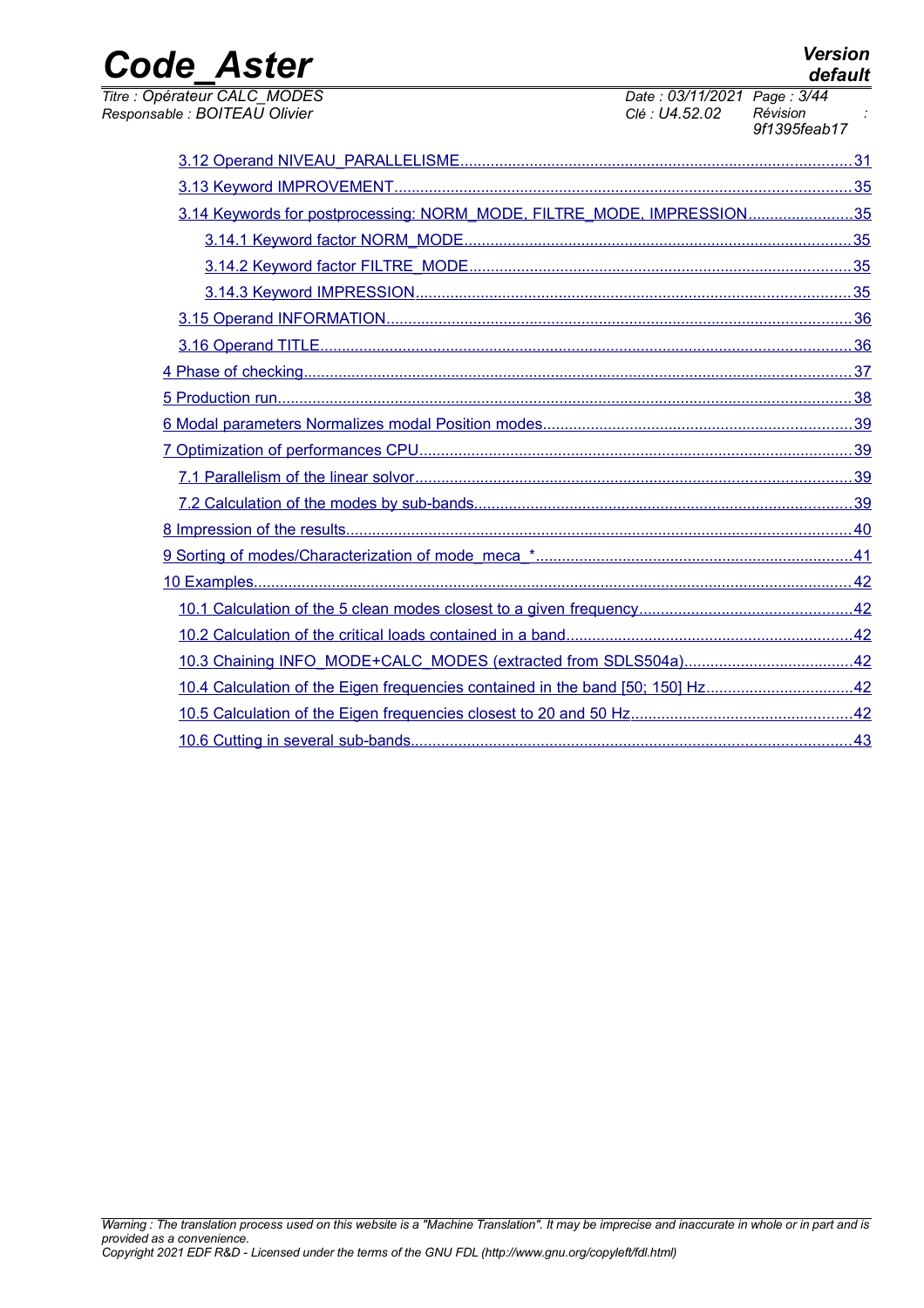*Titre : Opérateur CALC\_MODES Date : 03/11/2021 Page : 4/44*

*Responsable : BOITEAU Olivier Clé : U4.52.02 Révision : 9f1395feab17*

## **2 Syntax**

<span id="page-3-0"></span>

| mode_ [*] =CALC_MODES (                                           |                                                                                                                              |           |               |            |                                                                                                                      |                                                                                                                                                                       |
|-------------------------------------------------------------------|------------------------------------------------------------------------------------------------------------------------------|-----------|---------------|------------|----------------------------------------------------------------------------------------------------------------------|-----------------------------------------------------------------------------------------------------------------------------------------------------------------------|
| # Standard of problem<br>♦                                        | 'DYNAMIC' TYPE RESU=/<br>/ 'MODE FLAMB'                                                                                      |           |               |            |                                                                                                                      | [DEFECT]                                                                                                                                                              |
| # Search criterion of the modes<br>♦                              | / 'GENERAL'<br>OPTION=/'CENTER'<br>/ 'BAND'<br>/ 'PLUS PETITE'<br>/ 'PLUS GRANDE'<br>$/$ 'ALL'<br>$/$ 'NEAR'<br>/ 'SEPARATE' |           | (only in GEP) |            | (if pas de multiple mode)                                                                                            | [DEFECT]                                                                                                                                                              |
|                                                                   | /'ADJUSTS'                                                                                                                   |           | (only in GEP) |            |                                                                                                                      |                                                                                                                                                                       |
| # Others<br>♦<br>♦                                                | STOP BANDE VIDE= / 'YES'<br>AMELIORATION=/ 'NOT'<br>$/$ 'YES'                                                                | $/$ 'NOT' |               |            |                                                                                                                      | [DEFECT]<br>[DEFECT]                                                                                                                                                  |
| # Standardisation of the modes<br>♦<br>[DEFECT]                   | NORM MODE $=$ $\mathbf{F}$<br>$\sqrt{2}$<br>$\lambda$                                                                        | ♦<br>♦    | INFORMATION = | $\sqrt{2}$ | NORMALIZES = $/$ 'EUCL TRAN'<br>'MASS GENE'<br>/ 'RIGI_GENE'<br>/ 'TRAN'<br>'TRAN ROTA'<br>'EUCL'<br>$\sqrt{1}$<br>2 | [DEFECT]                                                                                                                                                              |
| # If TYPE RESU=<br>'DYNAMIQUE'<br># Characteristic of calculation | MATR RIGI=A                                                                                                                  |           |               |            |                                                                                                                      | /[matr asse DEPL R]<br>/[matr asse DEPL C]<br>/[matr asse PRES R]<br>/[matr asse GENE R]<br>/[matr asse GENE C]                                                       |
| ♦                                                                 | MATR MASS=B<br>MATR AMOR=C                                                                                                   |           |               |            |                                                                                                                      | /[matr asse TEMP R]<br>/[matr asse_DEPL_R]<br>/[matr asse PRES R]<br>/[matr asse_GENE_R]<br>$/$ [matr_asse_ TEMP $_R$ ]<br>/[matr asse DEPL R]<br>/[matr asse GENE R] |
| ♦                                                                 | CALC FREQ= F (                                                                                                               |           |               |            |                                                                                                                      |                                                                                                                                                                       |
|                                                                   | # If OPTION= 'PLUS PETITE'<br>NMAX FREQ=/10<br>♦                                                                             |           |               |            |                                                                                                                      | [DEFECT]                                                                                                                                                              |

*Warning : The translation process used on this website is a "Machine Translation". It may be imprecise and inaccurate in whole or in part and is provided as a convenience.*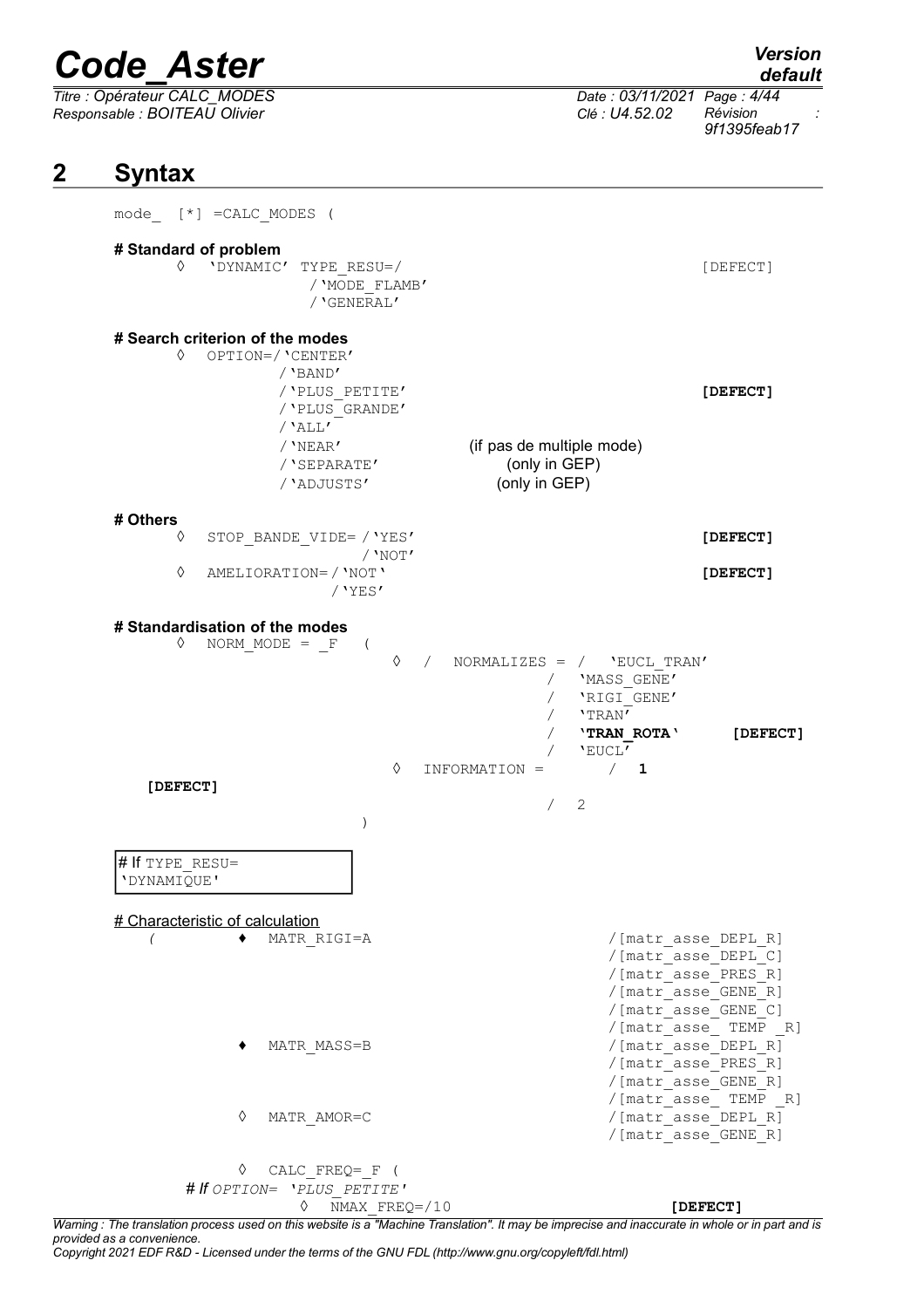*default*

# *Code\_Aster Version*

*Titre : Opérateur CALC\_MODES Date : 03/11/2021 Page : 5/44 Responsable : BOITEAU Olivier Clé : U4.52.02 Révision :*

*9f1395feab17*

| /nf                           | $[1]$             |
|-------------------------------|-------------------|
| # If OPTION= 'PLUS GRANDE'    |                   |
| ♦<br>NMAX $FREQ = / 1$        | [DEFECT]          |
| /nf                           | $\lceil 1 \rceil$ |
| # If $OPTION = 'CENTRE'$      |                   |
| $FREQ=1 f$                    | [1 R]             |
| ♦<br>AMOR REDUIT=1 a          | [1 R]             |
| $NMAX$ FREQ=/10<br>$\Diamond$ | [DEFECT]          |
| /nf                           | $[1]$             |
| # If OPTION= 'BANDE'          |                   |
| FREQ=1 f                      | [1 R]             |
| ♦<br>TABLE FREQ=table f       | [table sdaster]   |
| # If OPTION= 'PROCHE'         |                   |
| OF 'SEPARATE'                 |                   |
| or 'ADJUSTS'                  |                   |
| FREQ=1 f                      | [1 R]             |
| ♦<br>NMAX FREQ=nf             | [I]               |
| ♦<br>AMOR REDUIT=1 amor       | [1 R]             |
|                               |                   |

#### **# For pre and postprocessings**

| PREC SHIFT= $/0.05$   | [DEFECT]   |
|-----------------------|------------|
| /p shift              | $\sqrt{R}$ |
| NMAX ITER SHIFT=/3    | [DEFECT]   |
| n shift               | L L J      |
| SEUIL FREO= $/1$ .E-2 | [DEFECT]   |
| /f seuil              | [R]        |

)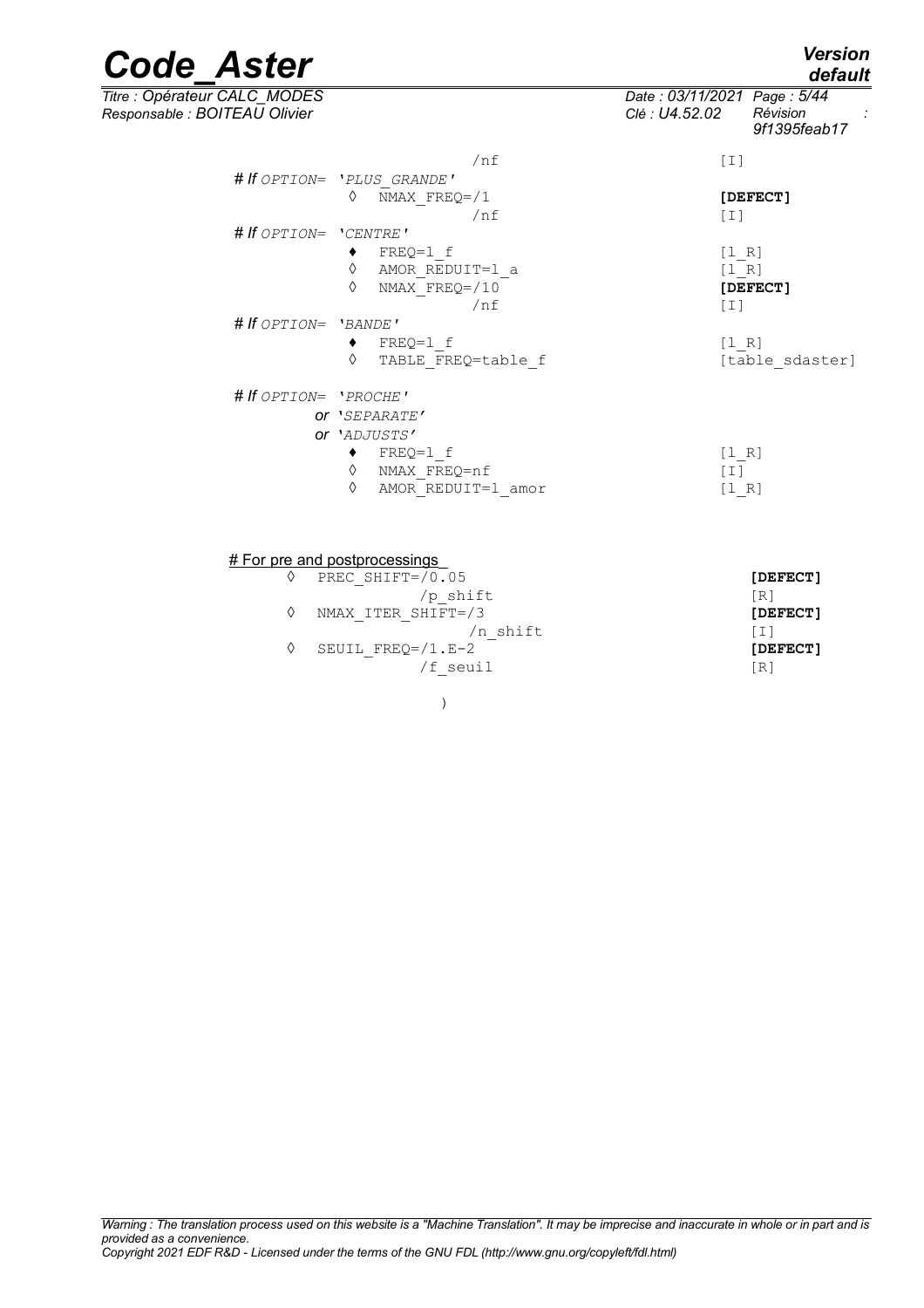# If TYPE\_RESU= 'MODE\_FLAMB'

|                               |                             | .                        |  |
|-------------------------------|-----------------------------|--------------------------|--|
| Titre : Opérateur CALC MODES  | Date: 03/11/2021 Page: 6/44 |                          |  |
| Responsable : BOITEAU Olivier | Clé : U4.52.02              | Révision<br>9f1395feab17 |  |

 $/n\_shift$  [I]<br> $= /1.E-2$  [DEFECT]

/c seuil [R]

| # Characteristic of calculation  |                 |                                                                   |
|----------------------------------|-----------------|-------------------------------------------------------------------|
| MATR RIGI=A                      |                 | /[matr asse DEPL R]<br>/[matr asse PRES R]<br>/[matr asse GENE R] |
| MATR RIGI GEOM=B                 |                 | /[matr asse DEPL R]<br>/[matr asse PRES R]                        |
| $\Diamond$ CALC CHAR CRIT = F (  |                 |                                                                   |
| # If OPTION= 'PLUS PETITE'       |                 |                                                                   |
| ♦<br>NMAX CHAR CRIT= /10         | $/$ nf          | [DEFECT]<br>$[1]$                                                 |
| # If OPTION= 'CENTRE'            |                 |                                                                   |
| $\bullet$ CHAR CRIT= 1 c         |                 | [1 R]                                                             |
| $\Diamond$ NMAX CHAR CRIT= $/10$ | /nf             | [DEFECT]<br>$\lceil 1 \rceil$                                     |
| # If OPTION= 'BANDE'             |                 |                                                                   |
| $\bullet$ CHAR CRIT=1 c          |                 | [1 R]                                                             |
| ♦<br>TABLE_CHAR_CRIT=table_c     | [table sdaster] |                                                                   |
| # If OPTION= 'PROCHE'            |                 |                                                                   |
| Or 'SEPARATE'                    |                 |                                                                   |
| or 'ADJUSTS'                     |                 |                                                                   |
| $\bullet$ CHAR CRIT=1 f          |                 | [1 R]                                                             |
| ♦ NMAX CHAR CRIT=nf              |                 | $\lceil 1 \rceil$                                                 |
| # For pre and postprocessings    |                 |                                                                   |
| PREC SHIFT=/0.05<br>♦            |                 | [DEFECT]                                                          |
| /p shift                         |                 | [R]                                                               |
| NMAX ITER SHIFT=/3<br>♦          |                 | [DEFECT]                                                          |

 $\Diamond$  SEUIL\_CHAR\_CRIT=/1.E-2

)

*default*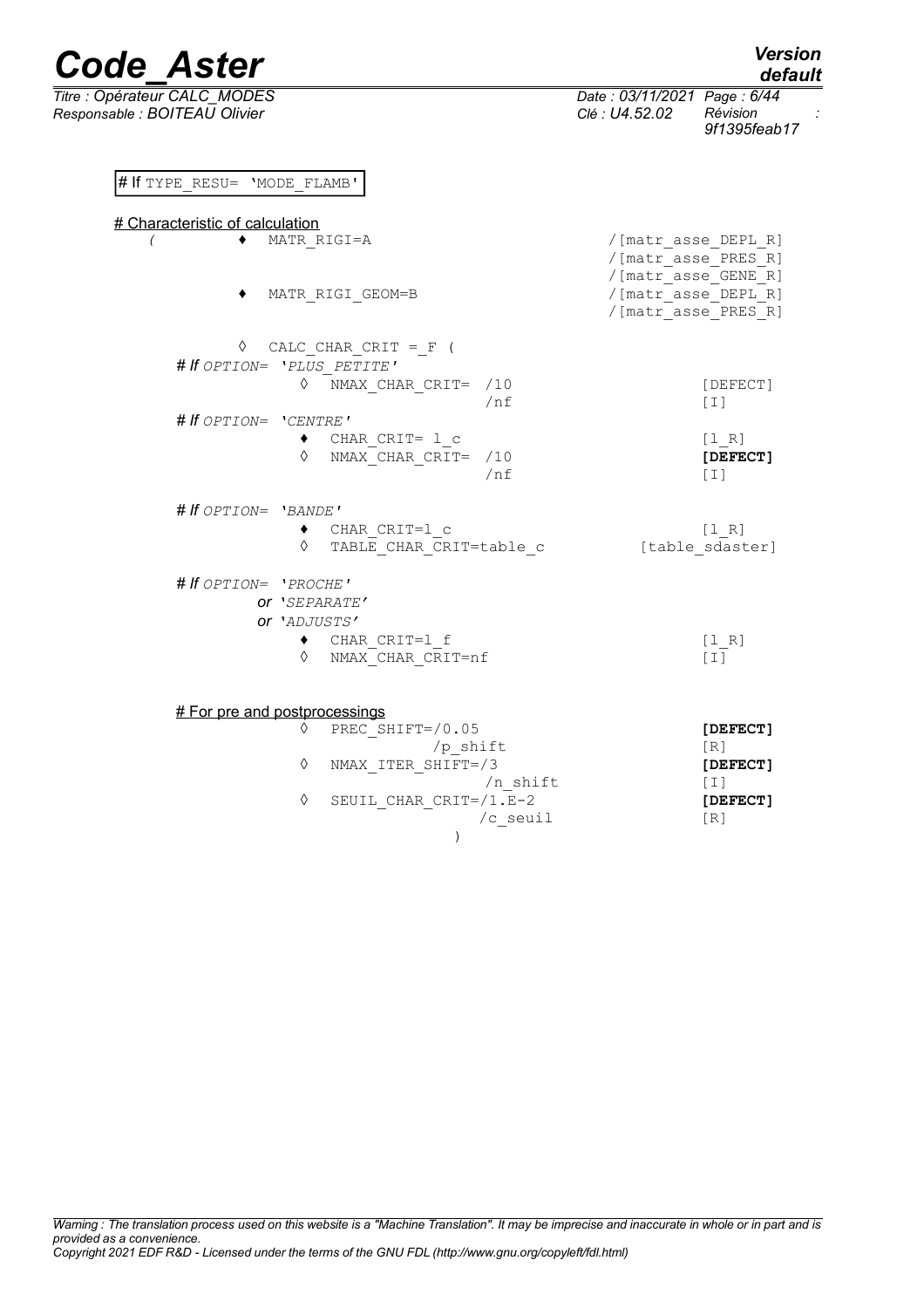| <b>Code Aster</b>                                              |                                                                    | <b>Version</b><br>default |
|----------------------------------------------------------------|--------------------------------------------------------------------|---------------------------|
| Titre : Opérateur CALC MODES<br>Responsable : BOITEAU Olivier  | Date: 03/11/2021 Page: 7/44<br>Clé : U4.52.02                      | Révision<br>9f1395feab17  |
| If TYPE RESU= 'GENERAL'<br>$_{\rm \#}$                         |                                                                    |                           |
| # Characteristic of calculation                                |                                                                    |                           |
| MATR A=A                                                       | / [matr asse DEPL R]<br>/[matr asse PRES R]<br>/[matr asse GENE R] |                           |
| MATR B=B                                                       | / [matr asse DEPL R]<br>/[matr asse PRES R]<br>/[matr_asse_GENE_R] |                           |
| ♦<br>CALC CHAR CRIT = $F$ (                                    |                                                                    |                           |
| # If OPTION= 'PLUS PETITE'                                     |                                                                    |                           |
| NMAX CHAR CRIT=<br>♦<br>/10<br>/nf                             |                                                                    | [DEFECT]<br>[T]           |
| # If OPTION= 'CENTRE'                                          |                                                                    |                           |
| CHAR CRIT=1 c<br>٠                                             |                                                                    | [1 R]                     |
| ♦<br>NMAX CHAR CRIT=<br>/10<br>/nf                             |                                                                    | [DEFECT]<br>$[1]$         |
| # If OPTION= 'BANDE' (only GEP with real symmetrical matrices) |                                                                    |                           |
| CHAR CRIT=1 c<br>٠                                             |                                                                    | [1 R]                     |
| TABLE CHAR CRIT=table c<br>♦                                   |                                                                    | [table sdaster]           |
| # If OPTION= 'PROCHE'                                          |                                                                    |                           |
| Or 'SEPARATE'                                                  |                                                                    |                           |
| Or 'ADJUSTS'                                                   |                                                                    |                           |
| CHAR CRIT=1 f<br>٠<br>♦<br>NMAX CHAR_CRIT=nf                   |                                                                    | [1 R]<br>[T]              |
| # For pre and postprocessings                                  |                                                                    |                           |
| ♦<br>PREC SHIFT=/0.05                                          |                                                                    | [DEFECT]                  |
| $/p_{shift}$<br>♦<br>NMAX ITER SHIFT=/3                        |                                                                    | [R]<br>[DEFECT]           |
| /n shift                                                       |                                                                    | $[1]$                     |
| $\Diamond$<br>SEUIL CHAR CRIT=/1.E-2                           |                                                                    | [DEFECT]                  |
| /c seuil                                                       |                                                                    | [R]                       |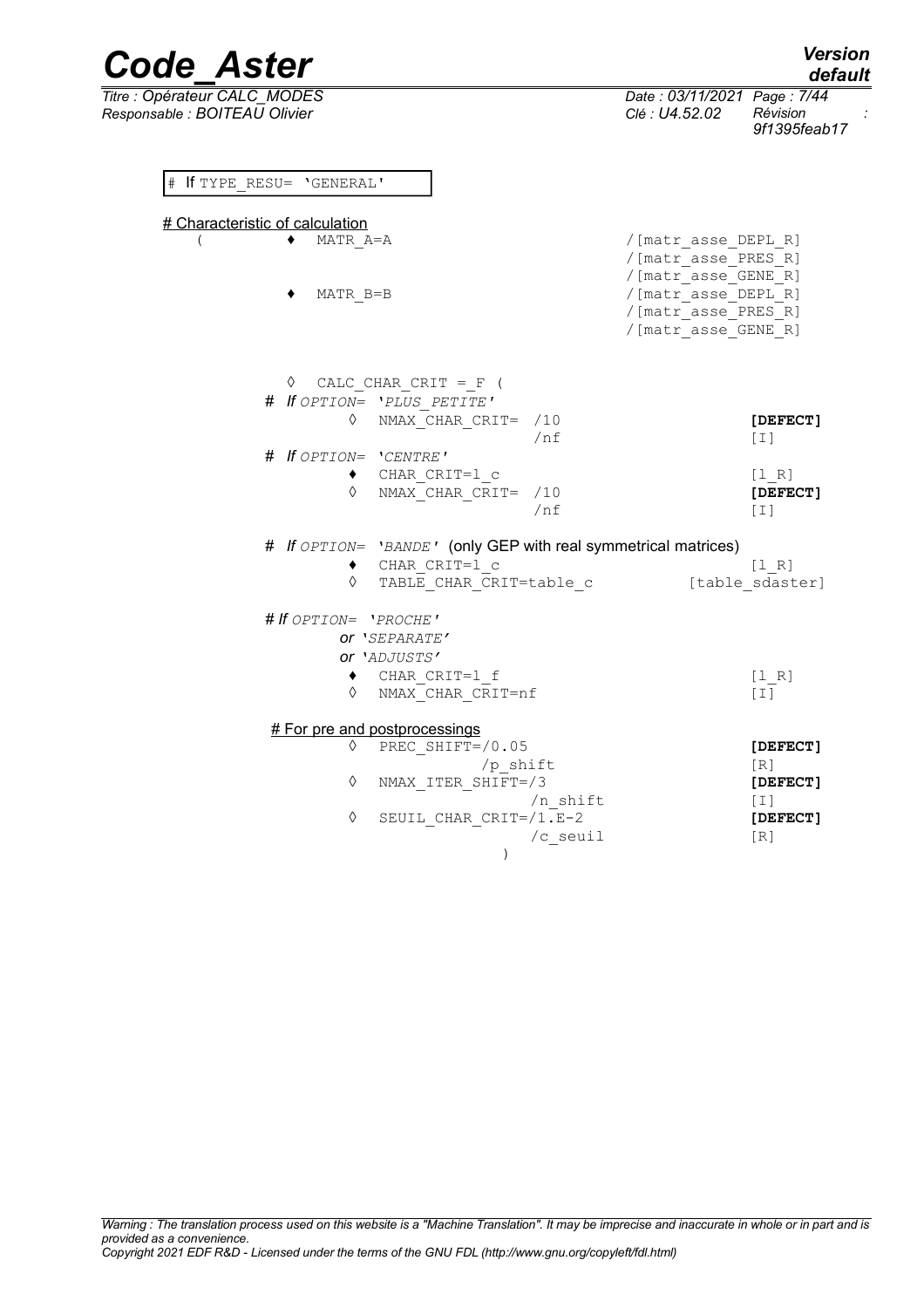*Titre : Opérateur CALC\_MODES Date : 03/11/2021 Page : 8/44 Responsable : BOITEAU Olivier Clé : U4.52.02 Révision : 9f1395feab17*

| choice of the method of the simultaneous iterations                                                      | # If OPTION = 'PLUS PETITE', 'PLUS GRANDE', 'CENTER', 'BAND', 'ALL' : |
|----------------------------------------------------------------------------------------------------------|-----------------------------------------------------------------------|
| ♦<br>METHODE= / 'SORENSEN'<br>/ 'TRI DIAG' (only real symmetrical GEP/QEP)<br>/ 'JACOBI' (except in QEP) | [DEFECT]                                                              |
| / ' $QZ'$ (problem of smalls $\langle 10^3 \rangle$ degrees of freedom)                                  |                                                                       |
| # Parameter setting interns methods                                                                      |                                                                       |
| # If METHODE= 'SORENSEN'                                                                                 |                                                                       |
| $\Diamond$ PREC SOREN=/0                                                                                 | [DEFECT]                                                              |
| $/$ pso                                                                                                  | $\lceil R \rceil$                                                     |
| NMAX ITER SOREN= /20<br>♦                                                                                | [DEFECT]                                                              |
| /nso                                                                                                     | $[1]$                                                                 |
| ♦<br>PARA ORTHO SOREN=/0.717                                                                             | [DEFECT]                                                              |
| /porso                                                                                                   | $\lceil R \rceil$                                                     |
| # If METHODE=                                                                                            |                                                                       |
| 'TRI DIAG'                                                                                               |                                                                       |
| ♦<br>PREC ORTHO=/1.E-12                                                                                  | [DEFECT]                                                              |
| /po                                                                                                      | [R]                                                                   |
| ♦<br>NMAX ITER ORTHO=/5                                                                                  | [DEFECT]                                                              |
| $/$ nio<br>♦                                                                                             | $[1]$                                                                 |
| PREC LANCZOS=/1.E-8<br>/pl                                                                               | [DEFECT]                                                              |
| ♦<br>NMAX ITER QR=/30                                                                                    | [R]<br>[DEFECT]                                                       |
| /nim                                                                                                     | $[1]$                                                                 |
| ♦<br>MODE RIGIDE=/ 'NOT'                                                                                 | [DEFECT]                                                              |
| $/$ 'YES'                                                                                                |                                                                       |
| # If METHODE= 'JACOBI'                                                                                   |                                                                       |
| $\Diamond$ PREC BATHE= $/1$ .E-10                                                                        | [DEFECT]                                                              |
| /pbat                                                                                                    | $[R]1$                                                                |
| ♦<br>NMAX ITER BATHE=/40                                                                                 | [DEFECT]                                                              |
| /nbat                                                                                                    | $\lceil 1 \rceil$                                                     |
| ♦<br>PREC JACOBI= $/1.E-2$                                                                               | [DEFECT]                                                              |
| /pi                                                                                                      | [R]                                                                   |
| ♦<br>NMAX ITER JACOBI=/12<br>/njaco                                                                      | [DEFECT]<br>$\lfloor 1 \rfloor$                                       |
|                                                                                                          |                                                                       |
| # If METHODE= 'OZ'                                                                                       |                                                                       |
| ♦<br>TYPE $QZ = / QZ$ SIMPLE'                                                                            | [DEFECT]                                                              |
| / 'QZ EQUI'<br>/ 'QZ QR' (if GEP with matrices SPD)                                                      |                                                                       |
|                                                                                                          |                                                                       |
| # If METHODE= 'SORENSEN', 'TRI DIAG' or 'JACOBI'                                                         |                                                                       |
| DIM SOUS ESPACE=des<br>♦<br>COEF DIM ESPACE=mse<br>♦                                                     |                                                                       |
| EXCLUDED ('DIM SOUS ESPACE', 'COEF_DIM_ESPACE')                                                          |                                                                       |

**# If OPTION = 'NEAR', 'SEPARATED', 'ADJUSTS' : choice of the parameters of the method of the powers opposite**

# If OPTION= 'SEPARE' or 'ADJUSTS' (only in GEP)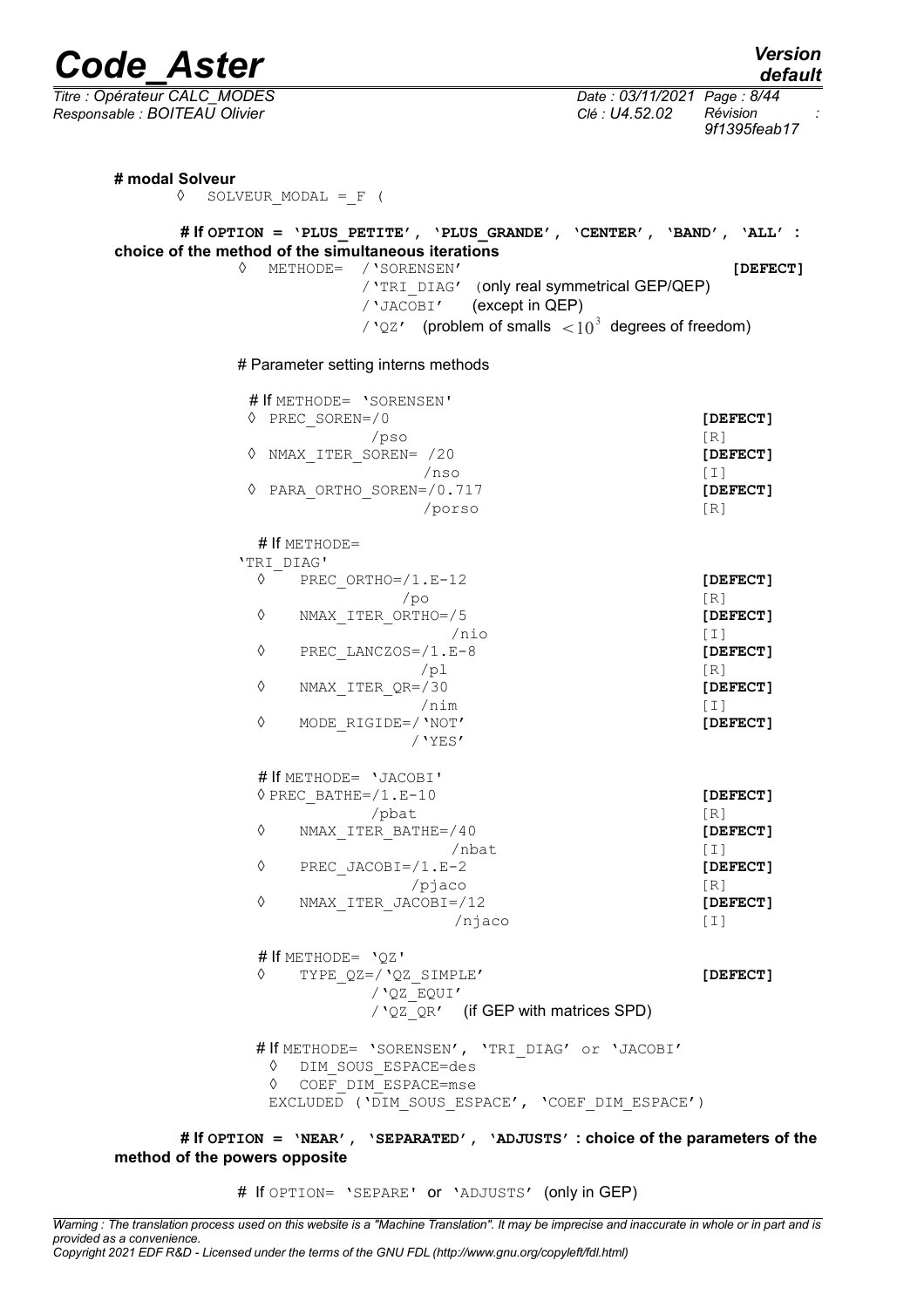*default*

*Code\_Aster Version*

*Titre : Opérateur CALC\_MODES Date : 03/11/2021 Page : 9/44 Responsable : BOITEAU Olivier Clé : U4.52.02 Révision : 9f1395feab17* ◊ NMAX\_ITER\_SEPARE= /30 **[DEFECT]** /nis [I] ◊ PREC\_SEPARE= /1.E-4 **[DEFECT]**  $/ps$  [R] # If OPTION= 'AJUSTE' ◊ NMAX\_ITER\_AJUSTE= /15 **[DEFECT]**  $/nia$  [I] ◊ PREC\_AJUSTE= /1.E-4 **[DEFECT]** /pa [R] # Parameters of the second phase of calculation of the powers opposite ◊ OPTION\_INV=/'DIRECT' **[DEFECT]** /'RAYLEIGH' (only in GEP) ◊ NMAX\_ITER\_INV= /30 [DEFECT]  $\ln \ln$  [I] ◊ PREC\_INV= /1.E-5 [DEFECT]  $\sqrt{P}$ m [R] ) **# For final checks** ◊ VERI\_MODE=\_F ( ◊ STOP\_ERREUR=/'YES' **[DEFECT]** /'NOT' ◊ SEUIL= /1.E-6 **[DEFECT for 'PLUS\_PETITE'/'PLUS\_GRANDE'/'CENTER'/'BAND'/'ALL']** /1.E-2 **[DEFECT for 'NEAR'/'SEPARATE'/'ADJUSTS']**  $/r$  [R] ◊ PREC\_SHIFT=/0.05 **[DEFECT]**  /prs [R] ◊ STURM=/'YES' **[DEFECT for 'PLUS\_PETITE'/'PLUS\_GRANDE'/'CENTER'/'BAND'/'ALL']** /'NOT' **[DEFECT for 'NEAR'/'SEPARATE'/'ADJUSTS']** # if TYPE\_RESU=' DYNAMIQUE' and OPTION=' BANDE' : /'TOTAL' /'LOCAL' ) **# Postprocessings NORM\_MODE : for all the cases**  $\Diamond$  NORM MODE = F ( ◊ / NORMALIZES = / 'EUCL\_TRAN' / 'MASS\_GENE' / 'RIGI\_GENE' / 'TRAN' / '**TRAN\_ROTA**' **[DEFECT]**  $\begin{array}{cc} \sqrt{\phantom{00}2\phantom{0}} & \sqrt{\phantom{0}2\phantom{0}} \ \sqrt{\phantom{0}} & \sqrt{\phantom{0}} \ \end{array}$ ◊ INFORMATION = / **1 [DEFECT]** / 2 ) **# Other post-treatments: only in the case of dynamic and physical modes (matrices of entries of the type matr\_asse\_DEPL\_R) :**  $\Diamond$  FILTRE MODE = F ( ◊ CRIT\_EXTR = / '**MASS\_EFFE\_UN**' **[DEFECT]**

/ 'MASS\_GENE' *Warning : The translation process used on this website is a "Machine Translation". It may be imprecise and inaccurate in whole or in part and is*

*provided as a convenience. Copyright 2021 EDF R&D - Licensed under the terms of the GNU FDL (http://www.gnu.org/copyleft/fdl.html)*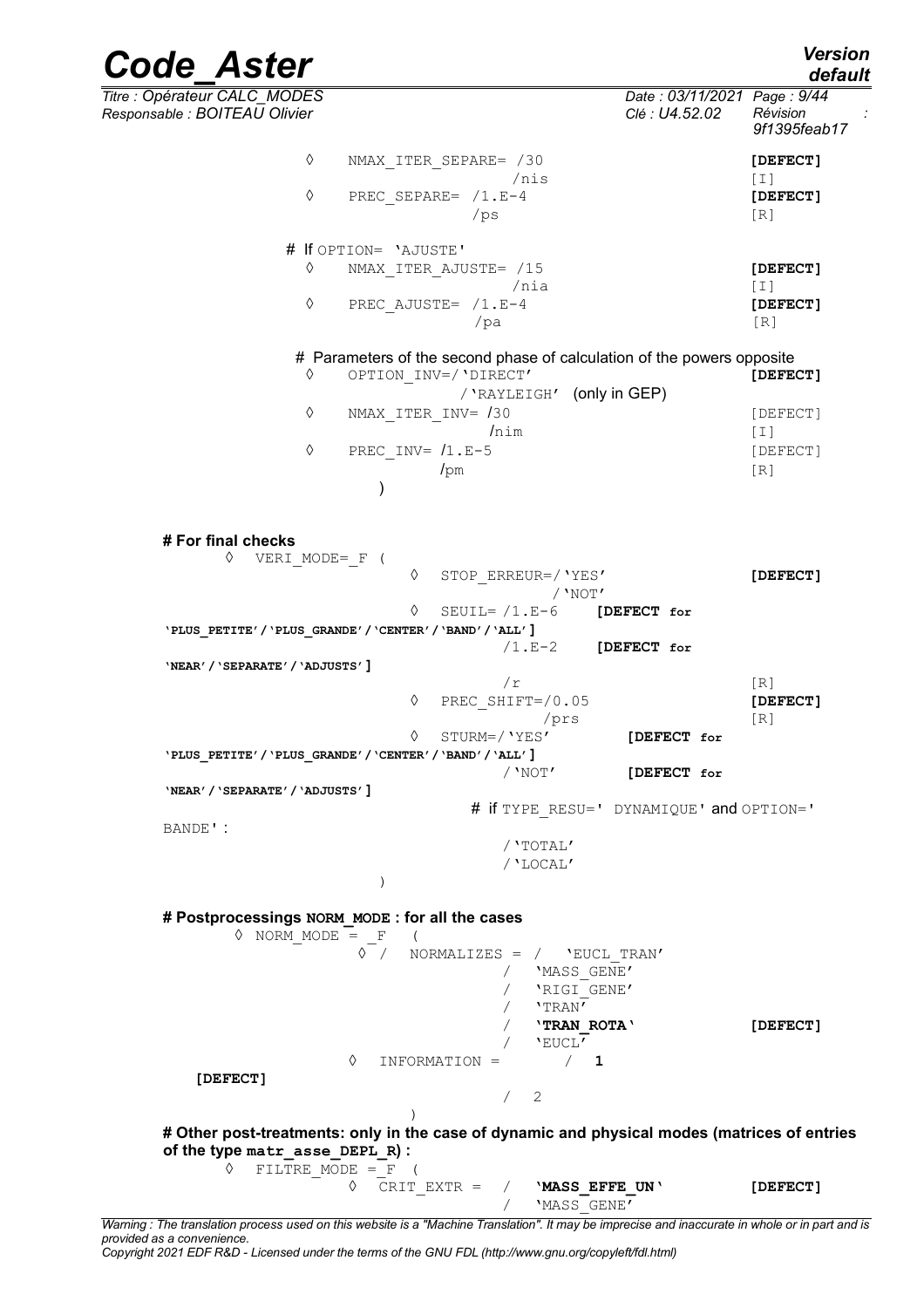*default*

| Titre : Opérateur CALC_MODES<br>Responsable : BOITEAU Olivier |   |                    |       |                               | Date: 03/11/2021 Page: 10/44<br>Clé : U4.52.02 | Révision<br>9f1395feab17 |  |
|---------------------------------------------------------------|---|--------------------|-------|-------------------------------|------------------------------------------------|--------------------------|--|
|                                                               | ♦ | THRESHOLD =        |       | 0,001<br>rseuil               |                                                | [DEFECT]<br>[R]          |  |
| ♦<br>$IMPRESSION = F$<br>[DEFECT]                             | ♦ | OFFICE PLURALITY = |       | 'YES'                         |                                                |                          |  |
|                                                               |   |                    | 'NOT' |                               |                                                |                          |  |
|                                                               | ♦ | CRIT EXTR $=$      |       | 'MASS EFFE UN'<br>'MASS GENE' |                                                | [DEFECT]                 |  |
|                                                               | ♦ | TOUT PARA =        |       | 'YES'<br>'NOT'                |                                                | [DEFECT]                 |  |
|                                                               |   |                    |       |                               |                                                |                          |  |
|                                                               |   |                    |       |                               |                                                |                          |  |

#### **# Solveur linear and parallelism**

```
SOLVEUR= F ().
```
◊ SOLVEUR=\_F (For more details to see the document [U4.50.01]).

# Only if TYPE\_RESU=' DYNAMIQUE' and OPTION=' BANDE' and FREQ is a list of at least 3 values: ◊ NIVEAU\_PARALLELISME = / **'COMPLETE' [DEFECT]**

/ 'PARTIAL' ◊ INFO=/1 **[DEFECT]**  $/2$  [I] ◊ TITRE=ti );

#### **# Results of the modal problem**

```
If TYPE RESU= 'MODE FLAMB' then[*] - >mode flamb
If TYPE RESU= 'GENERAL' then [*] - >mode flamb
If MATR AMOR t = \frac{1}{2} then \lceil \cdot \rceil - >mode meca c
If MATR RIGI OF MATR A= [matr asse DEPL C] then [*] - >mode meca c
If MATR RIGI OF MATR A= [matr asse DEPL R] then [*] - >mode meca
If MATR_RIGI or MATR_A= [matr_asse_PRES_R] then[*] - >mode_acou
If MATR_RIGI or MATR_A= [matr_asse_GENE_R] then[*] - >mode_gene
If MATR RIGI OF MATR A= [matr asse GENE C] then [*] - >mode gene
If MATR RIGI OF MATR A= [matr asse TEMP R] then [*] - >mode meca
```
*Warning : The translation process used on this website is a "Machine Translation". It may be imprecise and inaccurate in whole or in part and is provided as a convenience. Copyright 2021 EDF R&D - Licensed under the terms of the GNU FDL (http://www.gnu.org/copyleft/fdl.html)*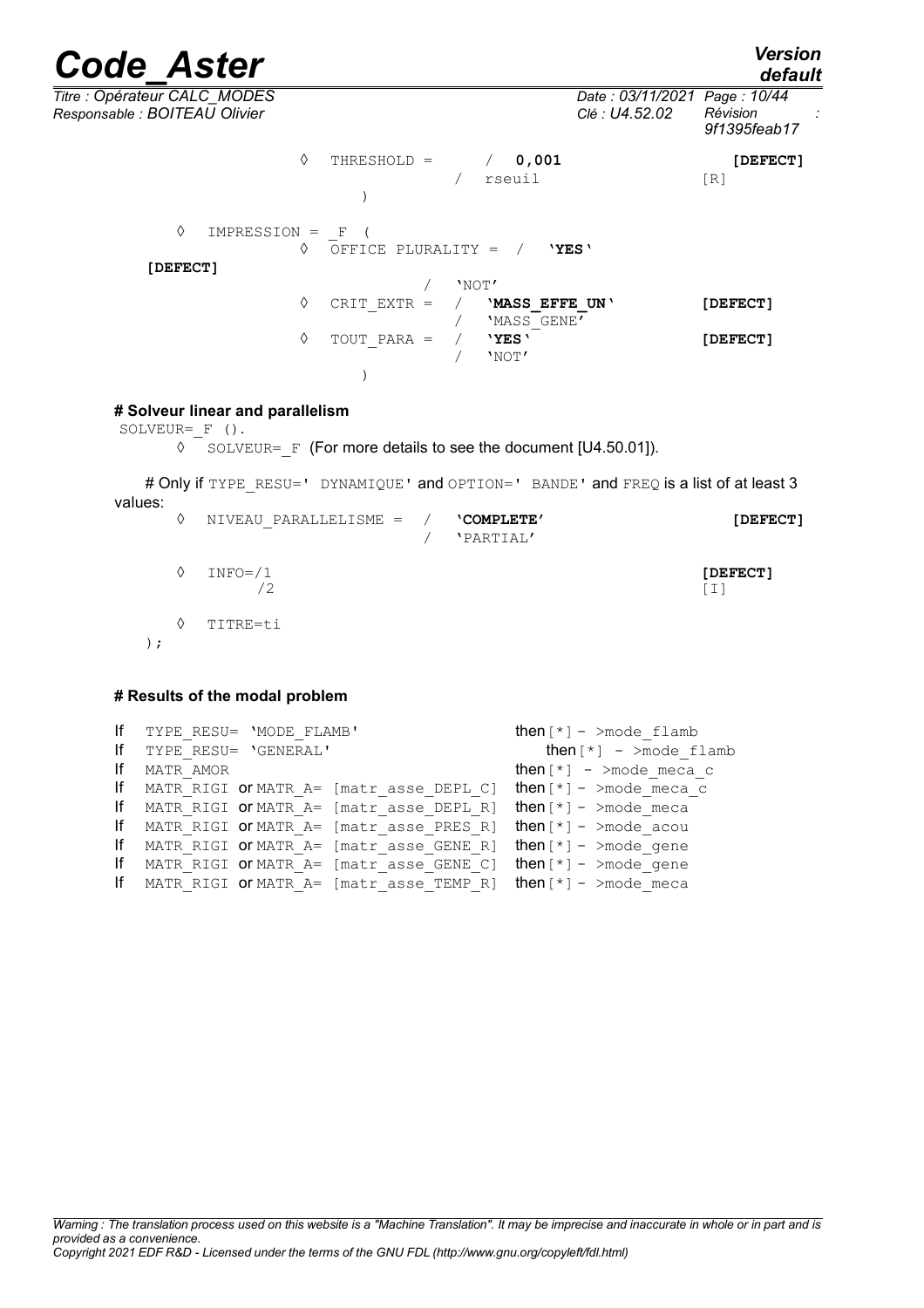*Responsable : BOITEAU Olivier Clé : U4.52.02 Révision :*

*Titre : Opérateur CALC\_MODES Date : 03/11/2021 Page : 11/44 9f1395feab17*

## <span id="page-10-1"></span>**3 Operands**

### **3.1 Principles**

<span id="page-10-0"></span>This operator solves it **generalized problem (GEP)** with the eigenvalues according to [R5.01.01]: To find  $(\lambda, x)$  such as  $A x = \lambda B x$ ,  $x \neq 0$ , where A and B are real, symmetrical matrices or not. To model a damping hysteretic in the study of the free vibrations of a structure, the matrix  $\Lambda$  can be complex symmetrical [U2.06.03] [R5.05.04].

This kind of problem corresponD, in mechanics, in particular with:

• **The study of the free vibrations of a structure** not deadened and nonrevolving. For this structure, one searches the smallest eigenvalues or those which are in an interval given to know if an exiting force can create a resonance. In this case, the matrix  $\bf{A}$  is the matrix of material rigidity, noted  $\, {\bf K}$  , symmetrical real (possibly increased geometrical matrix of noted rigidity  $\, {\bf K}_{{}_g}$  , if the structure is prestressed), and  $\bf{B}$  is the matrix of mass or noted inertia  $\bf{M}$  (symmetrical real). The eigenvalues obtained are the squares of the pulsations associated with the sought frequencies. The system to be solved can be written<br>  $(K + K_g)x =$ 

$$
\underbrace{(K+K_g)}_{A}x = \lambda \underbrace{M}_{B} x
$$

where  $\,\lambda\!=\!(2\pi\,f)^2\,$  is the square of the pulsation  $\,\omega$  ,  $\,f$  the Eigen frequency and  $\,\mathbf x\,$  the vector of associated clean displacement. Handled clean modes  $(\lambda, x)$  are with actual values. This kind of problems are activated by the keyword  $T YPE$  RESU='DYNAMIC' and generate a structure of data DE standard mode meca, mode acou or mode gene (according to the type of the data input).

• **The search for linear mode of buckling**. Within the framework of the linearized theory, while supposing *a priori* that the phenomena of stability are suitably described by the system of equations obtained by supposing the linear dependence of displacement compared to the level of critical load, the research of the mode of buckling **X** associated with this level of critical load  $\mu = -\lambda$ , brings back itself to a problem generalized to the eigenvalues of the form

$$
(\mathbf{K} + \mu \mathbf{K}_g) x = 0 \Leftrightarrow \mathbf{K} \mathbf{x} = \lambda \mathbf{K}_g \mathbf{x}
$$
  
\n**A B**

with  $\, {\bf K} \,$  matrix of material rigidity and  $\, {\bf K} \,$  geometrical matrix of rigidity. Handled clean modes  $(\lambda, x)$  are with actual values. This kind of problems are activated by the keyword TYPE\_RESU='

MODE FLAMB' and a structure of data of the type generates mode flamb.

 **Caution**:

• *In the code, one treats only the eigenvalues of the generalized problem, the variables . To obtain the true critical loads, the variables*  $\mu$ , they should be multiplied by - 1.

• *In GEP, to deal with problems with complex modes (nonsymmetrical matrices and/or with complex values), it is necessary to use the method of the simultaneous iterations and method of resolution METHODE=' SORENSEN' or 'QZ'.*

This operator allows also the study of **dynamic stability of a structure in the presence of depreciation and/or gyroscopic effects**. That led to the resolution of a modal problem of a nature higher, known as quadratic **(QEP)** [R5.01.02]. Complex values and clean vectors then are searched  $(l, x)$ .

• The problem consists in finding  $(\lambda, \mathbf{x}){\in}$  $(C, C^N)$  such as  $(\lambda^2 \mathbf{B} + \lambda \mathbf{C} + \mathbf{A})\mathbf{x} = 0$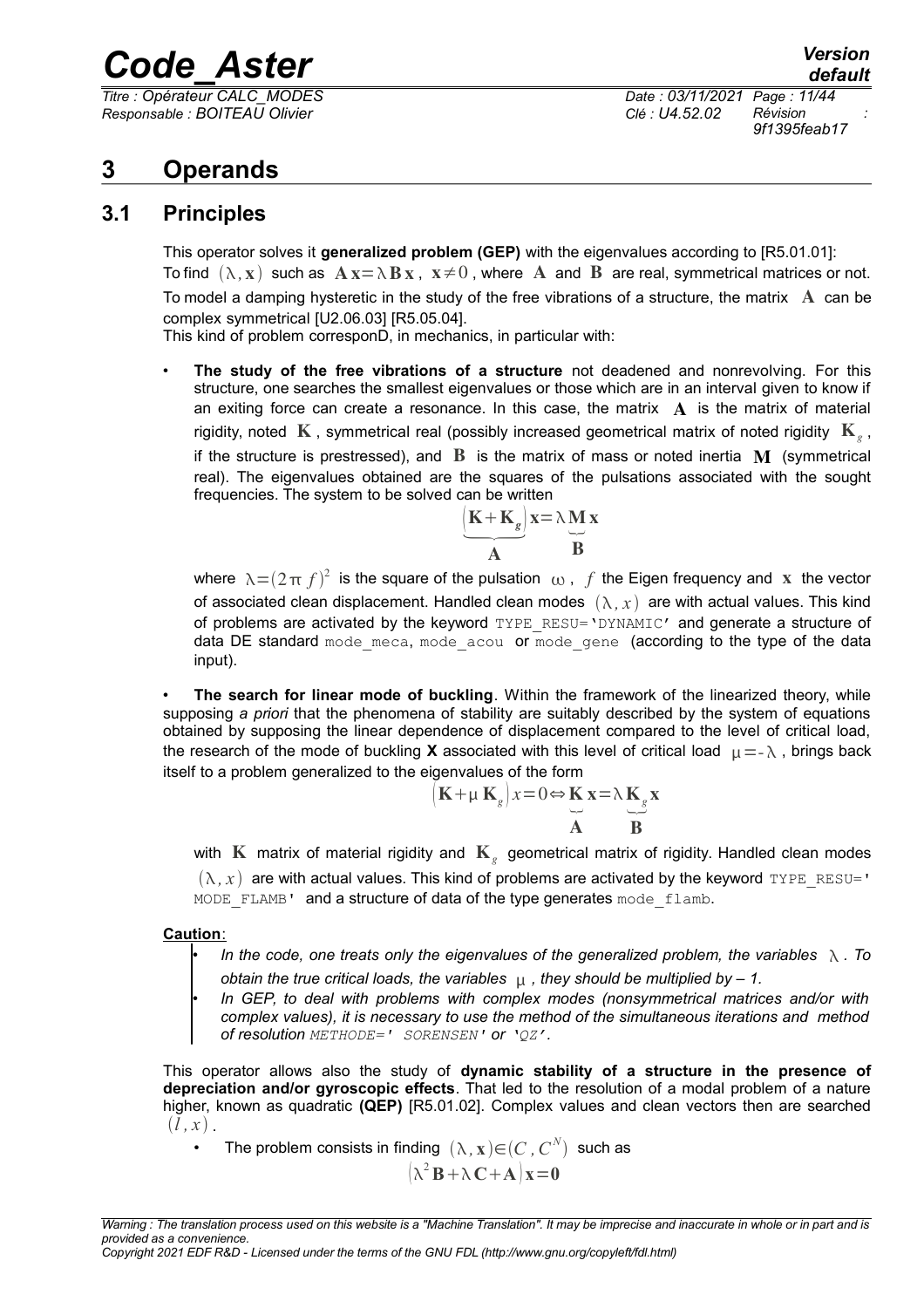*Responsable : BOITEAU Olivier Clé : U4.52.02 Révision :*

*Titre : Opérateur CALC\_MODES Date : 03/11/2021 Page : 12/44 9f1395feab17*

*default*

where typically, in linear mechanics, **A** will be the matrix of rigidity, **B** the matrix of mass and **C** the matrix of damping. Matrices **A** , **B** and **C** are symmetrical and real matrices. The complex eigenvalue  $\lambda$  is connected to the Eigen frequency f and with reduced damping  $\xi$  by  $\lambda$ =ξ $(2\pi f)$ ± $i$  $(2\pi f)$  $\sqrt{1-\xi^2}$  . This kind of problems are activated by the keyword TYPE\_RESU=' DYNAMIQUE' and a structure of data of the type generates mode meca\_c.

#### **Caution**:

- *In QEP, to deal with problems with nonsymmetrical matrices and/or complex values, it is necessary to use the method of the simultaneous iterations and method of resolution METHODE=' SORENSEN' or 'QZ'.*
- *Buckling (TYPE\_RESU=' MODE\_FLAMB') is not licit in QEP.*
- *The test of Sturm is operative only in GEP with real symmetrical matrices. Apart from this framework (QEP, GEP with nonsymmetrical real matrices or matrix A complex symmetrical), the option 'BAND'is proscribed and the post-checking based on Sturm N' is not activated (parameter VERI\_MODE/STURM inoperative).*

To solve these generalized or quadratic modal problems, Code hasster propose various approaches. Beyond their digital specificities and functional calculuses which are taken again in the documents [R5.01.01] [R5.01.02], one can synthesize them in the shape of the table below ( **the values by default are materialized in fat** ).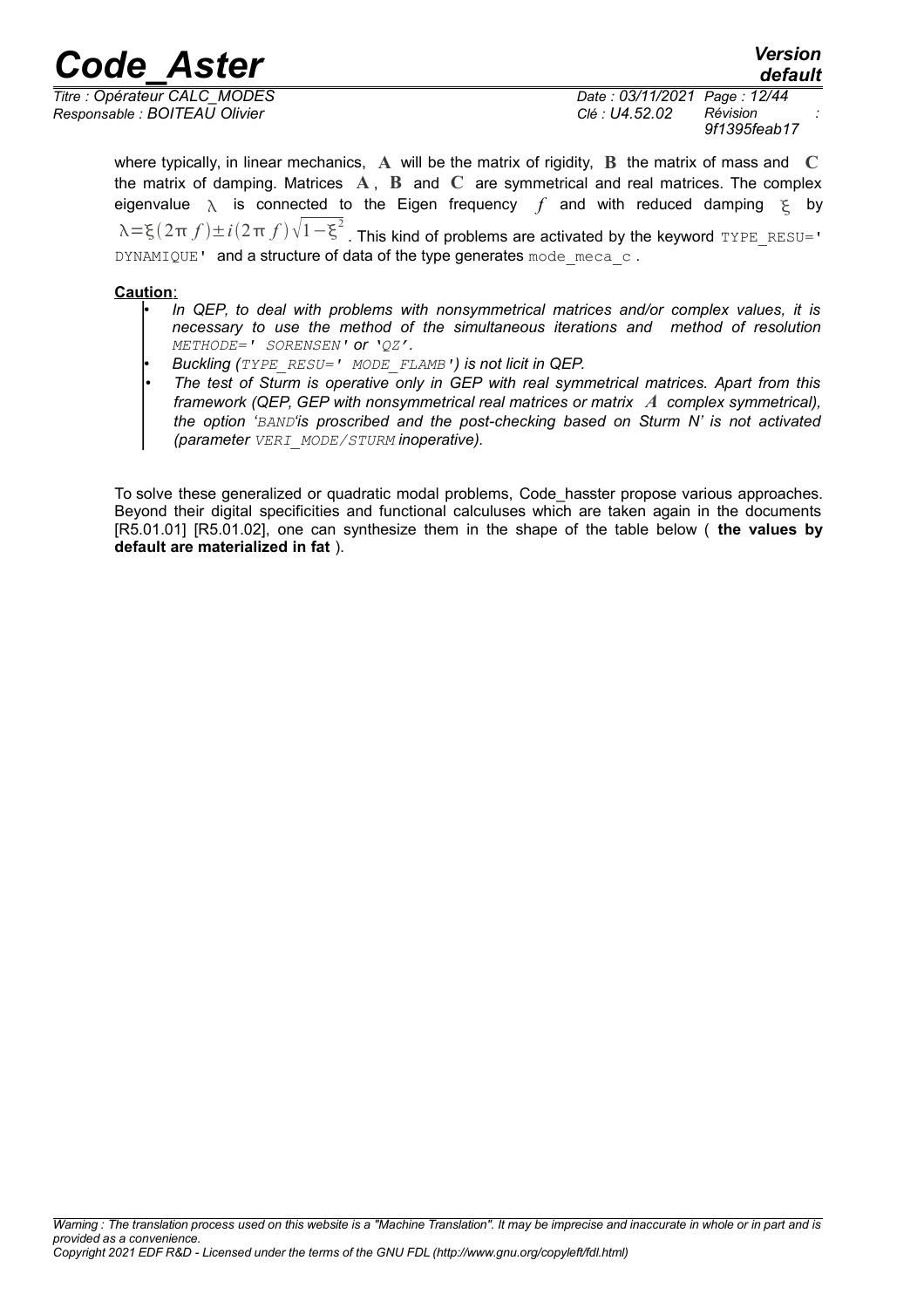| <b>Code Aster</b>                                                                                  |                                                                |                                      |                                                                                                                       | <b>Version</b><br>default                                  |
|----------------------------------------------------------------------------------------------------|----------------------------------------------------------------|--------------------------------------|-----------------------------------------------------------------------------------------------------------------------|------------------------------------------------------------|
| Titre : Opérateur CALC_MODES<br>Responsable : BOITEAU Olivier                                      |                                                                |                                      | Date: 03/11/2021<br>Clé: U4.52.02                                                                                     | Page: 13/44<br>Révision<br>9f1395feab17                    |
| Operator<br><b>Perimeter of</b><br>application                                                     | Algorithm                                                      | Keyword                              | <b>Advantages</b>                                                                                                     | <b>Disadvantages</b>                                       |
| <b>Method of the powers</b><br>opposite<br>OPTION=<br>'SEPARATED',<br>'ADJUST ' Or 'NEAR'          |                                                                | OPTION=                              |                                                                                                                       | Only<br>symmetrical<br>reality (GEP<br>and QEP).           |
| $\overline{1}$ era phase<br>(heuristics)                                                           |                                                                |                                      |                                                                                                                       |                                                            |
| Calculation of some<br>modes                                                                       | <b>Bisection</b><br>(without object in<br>QEP).                | 'SEPARATED'                          |                                                                                                                       |                                                            |
| Calculation of some<br>modes                                                                       | Secant<br>Bissection+ (GEP)<br>or<br>Müller-Traub<br>$(QEP)$ . | 'ADJUST'                             | Better precision                                                                                                      | Cost calculation                                           |
| Improvement of some<br>estimates                                                                   | Initialization by the<br>user                                  | 'NEAR'                               | Resumption of<br>eigenvalues<br>estimated by<br>another process.<br>Cost calculation of<br>this phase quasi-no<br>one | Pas de captures<br>multiplicity of<br>the modes            |
| 2 <sup>eme</sup> phase<br>(method of the powers<br>opposite)                                       |                                                                |                                      |                                                                                                                       | Only<br>symmetrical<br>reality (GEP<br>and QEP)            |
| Basic method                                                                                       | Powers opposite                                                | 'DIRECT'                             | Very good<br>construction of<br>clean vectors                                                                         | Not very robust                                            |
| Option of acceleration                                                                             | Quotient of<br>Rayleigh<br>(without object in<br>QEP)          | <b>RAYLEIGH</b>                      | Improve<br>convergence                                                                                                | Cost calculation                                           |
| Method of the<br>simultaneous<br>iterations<br>OPTION= $'PLUS *',$<br>'CENTER $\prime$ ,<br>'BAND' |                                                                | SOLVEUR MO<br>$DAL = F$<br>(METHODE= |                                                                                                                       |                                                            |
| Or 'ALL'<br>Calculation of part of<br>the spectrum                                                 | Bathe & Wilson                                                 | 'JACOBI'                             |                                                                                                                       | Not very robust<br>Only<br>symmetrical<br>reality<br>(GEP) |
|                                                                                                    | Lanczos                                                        | TRI DIAG'                            | Specific detection of                                                                                                 | Only                                                       |

*Warning : The translation process used on this website is a "Machine Translation". It may be imprecise and inaccurate in whole or in part and is provided as a convenience.*

IRAM (Sorensen) *'***SORENSEN***'* Increased

the rigid modes.

robustness. Better complexities calculation and memory.

*symmetrical reality (GEP and QEP)*

Method by default. *Range in nonsymmetri cal and with*

*Copyright 2021 EDF R&D - Licensed under the terms of the GNU FDL (http://www.gnu.org/copyleft/fdl.html)*

(Newman-Pipano in GEP and Jennings in QEP)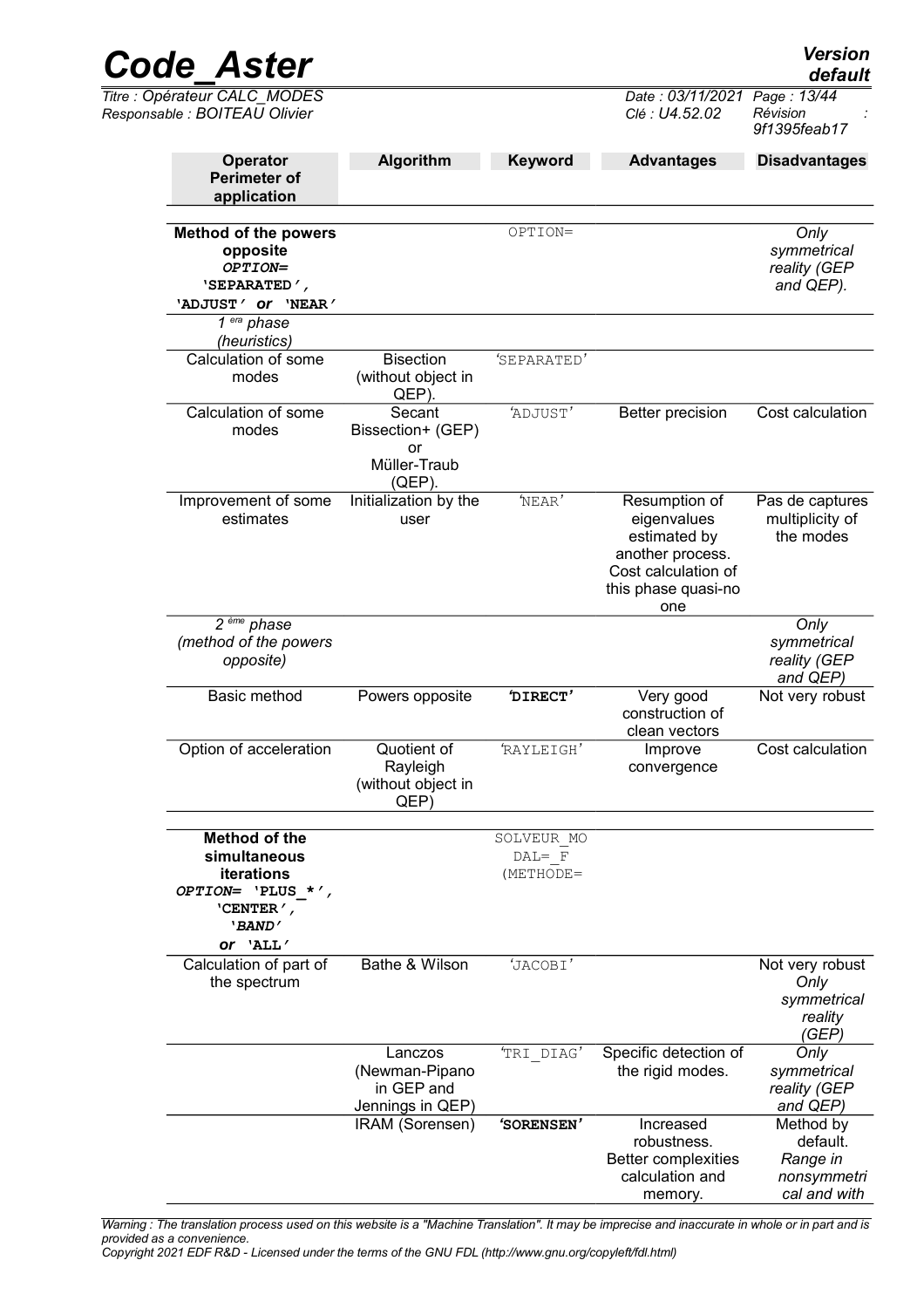| <b>Code Aster</b>                                               |           |         |                                                  | <b>Version</b><br>default                                                                                                                                                                     |
|-----------------------------------------------------------------|-----------|---------|--------------------------------------------------|-----------------------------------------------------------------------------------------------------------------------------------------------------------------------------------------------|
| Titre : Opérateur CALC MODES<br>Responsable : BOITEAU Olivier   |           |         | Date : 03/11/2021<br>Clé : U4.52.02              | Page: 14/44<br>Révision<br>9f1395feab17                                                                                                                                                       |
| Operator<br><b>Perimeter of</b><br>application                  | Algorithm | Keyword | <b>Advantages</b>                                | <b>Disadvantages</b>                                                                                                                                                                          |
|                                                                 |           |         | Quality control of<br>the modes.                 | complex<br>$\boldsymbol{A}$<br>symmetrical.                                                                                                                                                   |
| Calculation of all the<br>spectrum then filtering<br>of a part. | QZ        | 'QZ'    | Method of reference<br>in term of<br>robustness. | Very expensive<br>in CPU and<br>memory. To<br>reserve for<br>the small<br>cases $(< 103$<br>degrees of<br>freedom).<br>Range in<br>nonsymmetri<br>cal and with<br>$A$ complex<br>symmetrical. |

#### <span id="page-13-2"></span>**Table 3.1-1 - Summary of the modal methods of Code\_Aster**

**To capture a significant part of the spectrum,** it is preferable to use the values **'PLUS\_PETITE' , 'PLUS\_GRANDE' , 'CENTER'** or **'BAND'** keyword **OPTION ,** who use one method of the type **"simultaneous iterations"** : methods of subspace (Lanczos, IRAM, Jacobi) or global method QZ (very robust but expensive method; to reserve for the small problems).

On the other hand, **when it is a question of determining some simple eigenvalues discriminated well or of refining some estimates,** values **'SEPARATE', 'ADJUSTS' or 'NEAR'** keyword OPTION (which uses a method of the type " **powers opposite "**) are often clearly shown.

It is completely recommended besides to benefit from the strong points of the two classes of method by refining the clean vectors obtained beforehand by a method of simultaneous iterations, *via* method of the powers opposite**.** That will make it possible to reduce the standard of the final residue. It is what postprocessing makes it possible to do 'IMPROVEMENT'.

Thus, even if options of the methods of simultaneous iterations (**'PLUS\_PETITE/GRANDE', 'CENTER'** and **'BAND'**) are often preferable, one to calculate until about ten modes with the options of the methods of type power:'SEPARATE', 'ADJUSTS' or 'NEAR'. To even calculate tens of the hundreds of modes, it is necessary to privilege, when it is possible, the option 'BANDE'. That improves the robustness, the quality and the performances of calculation.

In the standard case of a real symmetrical GEP, ideally it would be necessary to organize its calculation in several sub-bands comprising each one between 20 and 60 modes. With, if possible a homogeneous cutting of many modes (a déséquilibrage lower than  $X3<sup>-1</sup>$  $X3<sup>-1</sup>$  $X3<sup>-1</sup>$ ).

With this intention, one can to proceed in several stages:

- To gauge zones of interest by an initial call to INFO\_MODE on a list of frequencies<sup>[2](#page-13-1)</sup> (resp. critical loads) given,
- **To look at** numbers of clean modes displayed in the file message (or in sd table generated),
- **To start again** one or more calculations CALC\_MODES with OPTION=' BANDE' while testing **to balance** bands.

If one calculates finally only one bandages, to save time, one can even pool part of the cost calculation of INFO\_MODE initial while notifying with CALC\_MODES the name of sd\_table generated (cf keywords  $TABLE^{-*}$ ). This chaining can thus return the overcost of INFO\_MODE negligible and to guide modal calculation effectively.

*Copyright 2021 EDF R&D - Licensed under the terms of the GNU FDL (http://www.gnu.org/copyleft/fdl.html)*

<span id="page-13-0"></span>If the sub-band the least filled contains only 20 modes, the most provided should not contain ideally more than 60 modes. That makes it possible to optimize the costs of calculation, the robustness as well as the quality of the modes obtained.

<span id="page-13-1"></span>For reasons of costs calculation, it is to better limit the list to a dozen values. Since it is necessary to starting again several CALC\_MODES successive to sweep all the required sub-bands.

*Warning : The translation process used on this website is a "Machine Translation". It may be imprecise and inaccurate in whole or in part and is provided as a convenience.*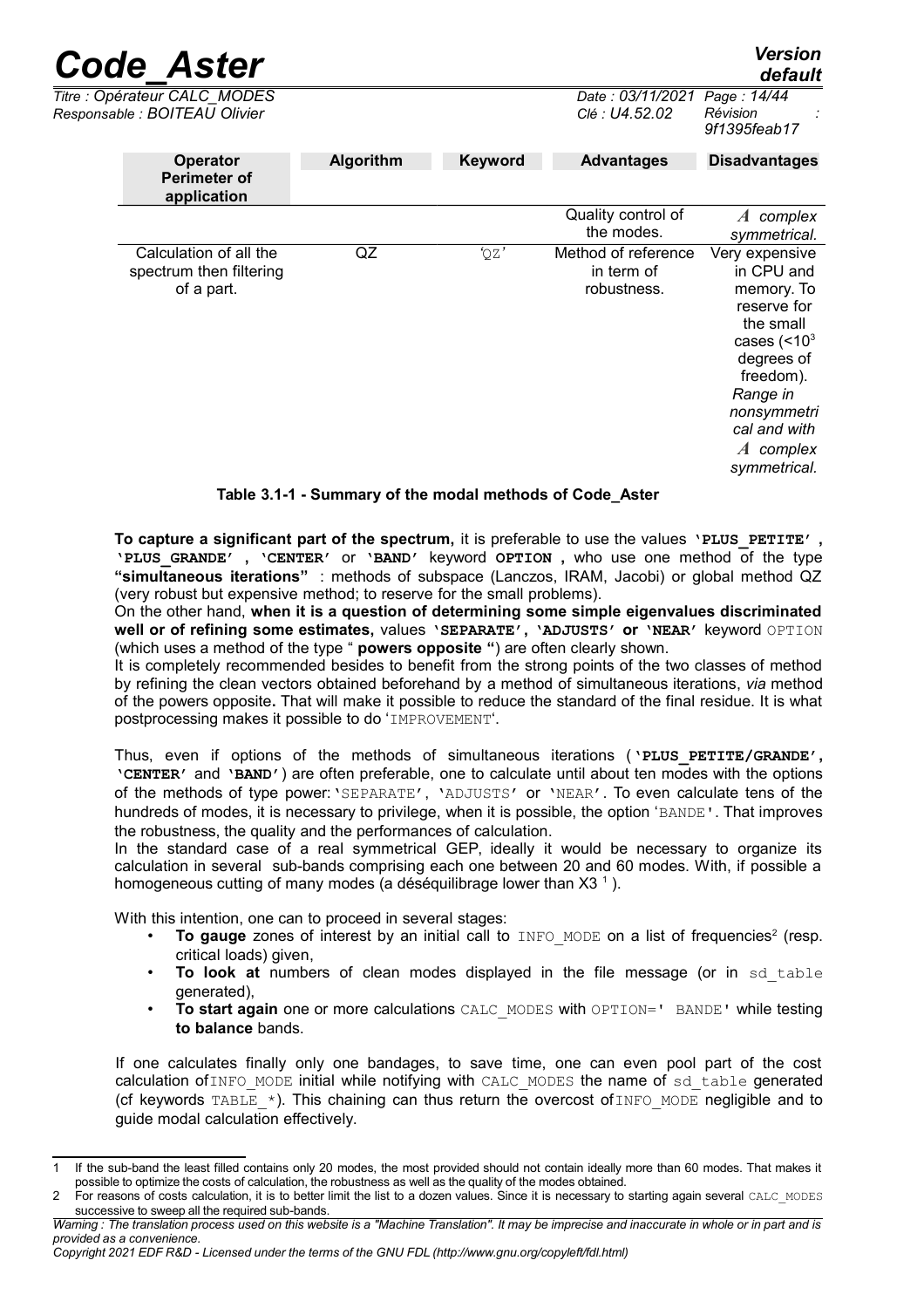*Titre : Opérateur CALC\_MODES Date : 03/11/2021 Page : 15/44 Responsable : BOITEAU Olivier Clé : U4.52.02 Révision :*

*9f1395feab17*

On the other hand, as soon as one treats a QEP or an atypical GEP (complex and/or nonsymmetrical matrix), the spectrum becomes complex. The chaining  $I\text{NFO}$  MODE + CALC MODES is not then possible any more. Certain keywords or values become without object (OPTION=' BANDE', VERI\_MODE/STURM…).

**Note:**

• *One strongly advises a preliminary reading of the reference materials [R5.01.01] [R5.01.02] and [R5.01.04]. It gives to the user the properties and the limitations, theoretical and practical, of the modal methods approached while connecting these considerations to a precise parameter setting of the options.*

### **3.2 Keyword TYPE\_RESU**

<span id="page-14-1"></span>◊ TYPE\_RESU=/**'DYNAMIC' [DEFECT]** /'MODE\_FLAMB'

/'GENERAL'

This keyword makes it possible to define the nature of the modal problem to treat: search for frequencies of vibration (classical case of dynamics with or without gyroscopic damping and effects) or search for critical loads (case of the theory of linear buckling, only in GEP). According to this class of membership, the results are displayed and stored differently in the structure of data:

- **In dynamics** (TYPE\_RESU=' DYNAMIQUE', the frequencies are ordered by order ascending of the module of their variation to the shift (cf [R 5.01.01/02], §3.8/2.5). It is the value of the variable of access NUME\_ORDRE structure of data. The other variable of access, NUME\_MODE, is equal to the true modal position in the spectrum of the eigenvalue (determined by the test of Sturm cf [R5.01.04]). This test of Sturm is licit only in GEP with real modes (real symmetrical matrices), in other cases (GEP with complex modes and QEP), one poses NUME\_MODE=NUMÉRIQUE\_ORDRE.
- In buckling (TYPE\_RESU=' MODE\_FLAMB'), the eigenvalues are stored by order ascending algebraic. Variables NUME ORDRE and NUME MODE take the same value equal to this order.
- Case general (TYPE\_RESU=' GENERAL'): idem that for the case of buckling.

Note: TYPE\_RESU=' GENERAL' a problem of eigenvalues in the case of one makes it possible to solve **matric system general**. For the moment its perimeter is limited to GEPs standards (symmetrical real matrices). Its only difference with MODE\_FLAMB is thus only in the denomination of the matrices: MATR\_A/MATR\_B rather than MATR\_RIGI/MATR\_RIGI\_GEOM.

#### <span id="page-14-0"></span>**3.3 Operands MATR\_RIGI/MATR\_A/MATR\_MASS/MATR\_RIGI\_GEOM /MATR\_B/MATR\_AMOR**

The table below represents the operands to be used according standard to the keyword TYPE\_RESU.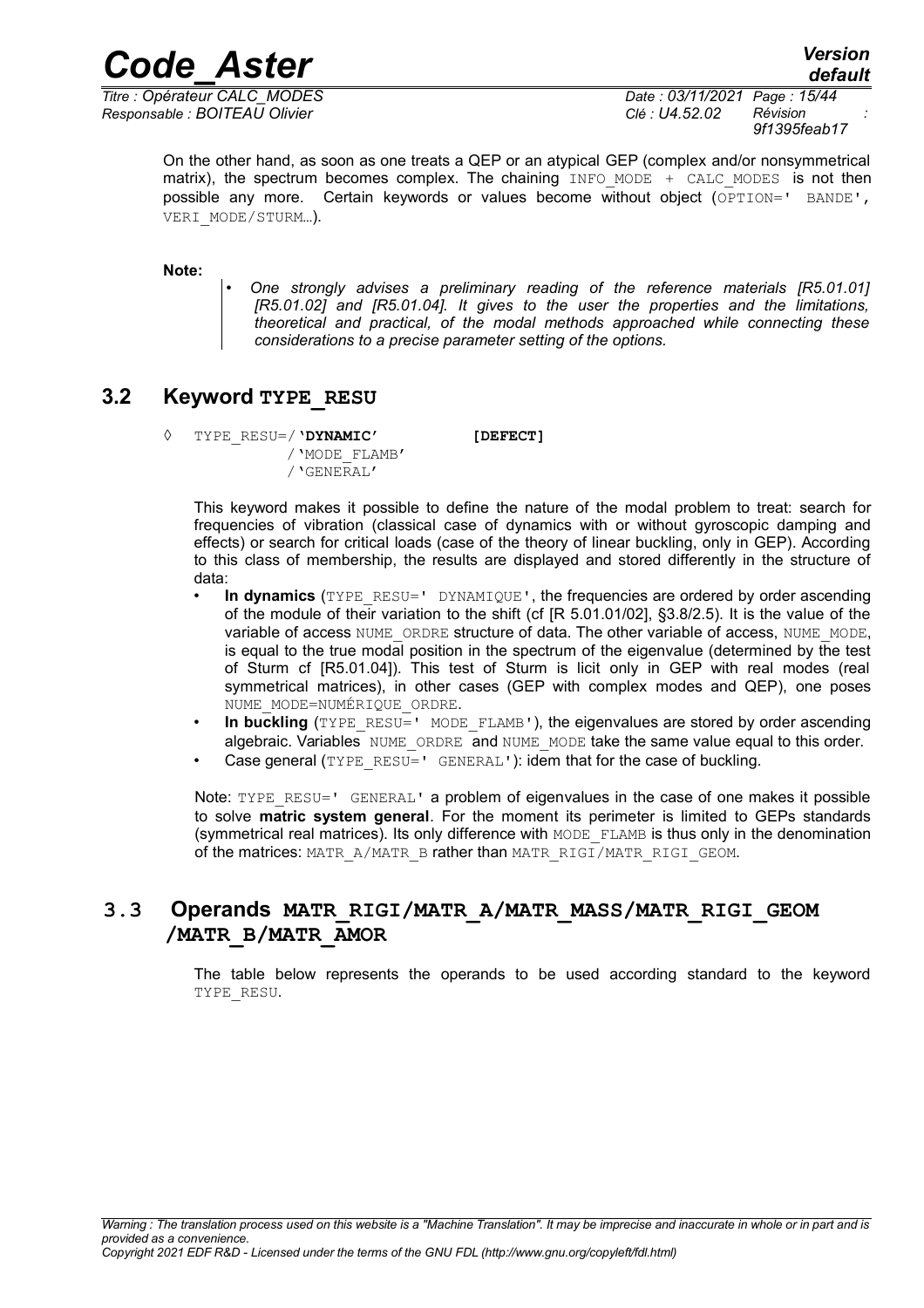## *Code\_Aster Version Titre : Opérateur CALC\_MODES Date : 03/11/2021 Page : 16/44*

*Responsable : BOITEAU Olivier Clé : U4.52.02 Révision :*

*9f1395feab17*

*default*

| TYPE RESU                     |                                    |                             |  |  |  |
|-------------------------------|------------------------------------|-----------------------------|--|--|--|
| 'DYNAMIC'                     | 'MODE FLAMB'                       | 'GENERAL'                   |  |  |  |
| MATR RIGI = With              | ♦ MATR RIGI = WITH                 | $\triangle$ MATR A = WITH   |  |  |  |
| $\triangleleft$ MATR MASS = B | $\blacklozenge$ MATR RIGI GEOM = B | $\triangle$ MATR B = B      |  |  |  |
| MATR AMOR $= C$               | Without object                     | Except current<br>perimeter |  |  |  |

#### **Table 3.3-1 - Name of the matrices of entry according to TYPE\_RESU**

- ♦ MATR\_RIGI/MATR\_A = WITH Assembled, real matrix (symmetrical or not) or complex symmetrical, of type [matr\_asse  $*$  R/C] GEP/QEP to be solved.
- ♦ MATR\_MASS/MATR\_RIGI\_GEOM/MATR\_B = B Assembled, real matrix (symmetrical or not), of type  ${\lceil \text{matrix} \text{ assert} \rceil}$   $\leq$  R] GEP/QEP to be solved.
- ◊ MATR\_AMOR = C Assembled, real matrix (symmetrical or not), of type  $[\text{matrix } s \text{ is } k]$  QEP to be solved.

#### **Note:**

*If the matrix With is complex symmetrical or if one of the matrices WITH, B or C is nonsymmetrical real, only certain sets of parameters are licit. In particular: - options 'BAND', 'NEAR', 'SEPARE', 'ADJUSTS' are not usable - if A is complex: 'PLUS\_PETITE' is not usable, nor 'CENTER' if the target frequency is 0 - methods of resolution 'JACOBI' and 'TRI\_DIAG' (in SOLVEUR\_MODAL/METHOD) are not usable.*

### **3.4 Operand OPTION**

<span id="page-15-0"></span>◊ OPTION=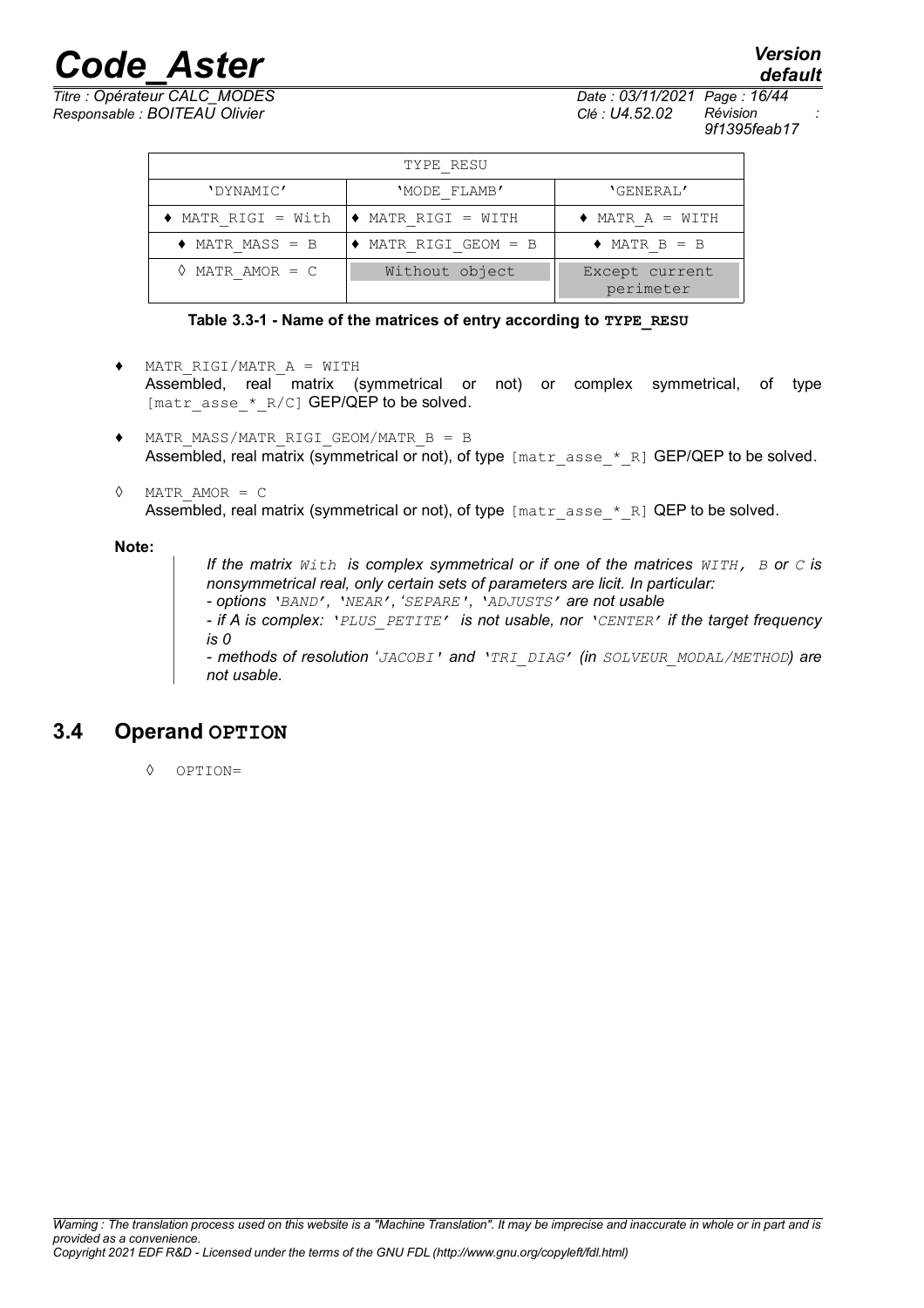*Code\_Aster Version default Titre : Opérateur CALC\_MODES Date : 03/11/2021 Page : 17/44 Responsable : BOITEAU Olivier Clé : U4.52.02 Révision : 9f1395feab17* 'BAND' One searches all the eigenvalues in a given band. This band is defined by the argument of  $FREQ = (f_{min}, f_{max})$  or by that of CHAR\_CRIT=  $(\lambda_{min}, \lambda_{max})$ . Option only available in GEP to symmetrical real matrices. In the case TYPE\_RESU=' DYNAMIQUE', the keyword FREQ can be a list of <code>n>2</code> values: <code>FREQ=</code>  $(f_{1}$ = $f_{min}$ , , ... ,  $f_{i}$ , ... ,  $f_{n}$ = $f_{max}$ ) . Dyears this case, the band of total research is cut out in sub-bands  $\left[\,f_{\scriptscriptstyle \, i},f_{\scriptscriptstyle \, i+1}\right]$ almost independent (cf [§3.6.1\)](#page-21-0). 'CENTER' They are searched NMAX\_FREQ the eigenvalues closest to the frequency f (argument of the keyword  $\text{FREQ} = f$ ) or them NMAX CHAR CRIT the critical loads closest to the load  $\lambda$  (argument of the keyword CHAR CRIT=  $\lambda$ ). **'PLUS\_PETITE' [DEFECT]** They are searched NMAX FREQ smaller Eigen frequencies (case TYPE RESU=' DYNAMIQUE') or them NMAX CHAR CRIT smaller critical loads (TYPE\_RESU=' MODE\_FLAMB' or 'GENERAL'). 'PLUS GRANDE' They are searched NMAX FREQ greater eigenvalues. Option usable only in the case TYPE\_RESU=' DYNAMIQUE', for a generalized problem, with symmetrical real matrices. The roles of the matrices of rigidity and mass are inverted in a transparent way for the user. Rq: it can be useful to disconnect the test of STURM in the operand VERI MODE. Indeed, in the middle of the algorithm, before being converted into physical Eigen frequencies, the eigenvalues can be very small and very close. 'ALL' One seeks all the modes associated with physical degrees of freedom. Option usable only with the method of resolution QZ (cf §[3.5.1.1\)](#page-17-0). 'NEAR' One research the modes to which the eigenvalues are closest to values given. These values are indicated by: the argument lfreq keyword FREQ for GEP of a dynamic type ( TYPE RESU= 'DYNAMIQUE' ). the argument lcharc keyword CHAR CRIT for a GEP of type linear buckling (TYPE\_RESU= 'MODE\_FLAMB'). arguments lfreq and lamor keyword FREQ and AMOR\_REDUIT for QEP of a dynamic type (TYPE\_RESU= 'DYNAMIQUE'). There are as many searchs for modes than of terms in this list (or these lists). Rq: If one wishes to calculate a multiple mode, this option should not be used because one will find one mode for each value given of the list. 'SEPARATE' One separates the eigenvalues by a method of bisection based on the criterion of Sturm. The terminals of the interval of research are:

- values of the list lfreq keyword FREQ for a generalized or quadratic problem of dynamic type (TYPE\_RESU= 'DYNAMIQUE').
- values of the list lcharc keyword CHAR\_CRIT for a generalized problem of standard linear buckling (TYPE\_RESU= 'MODE\_FLAMB').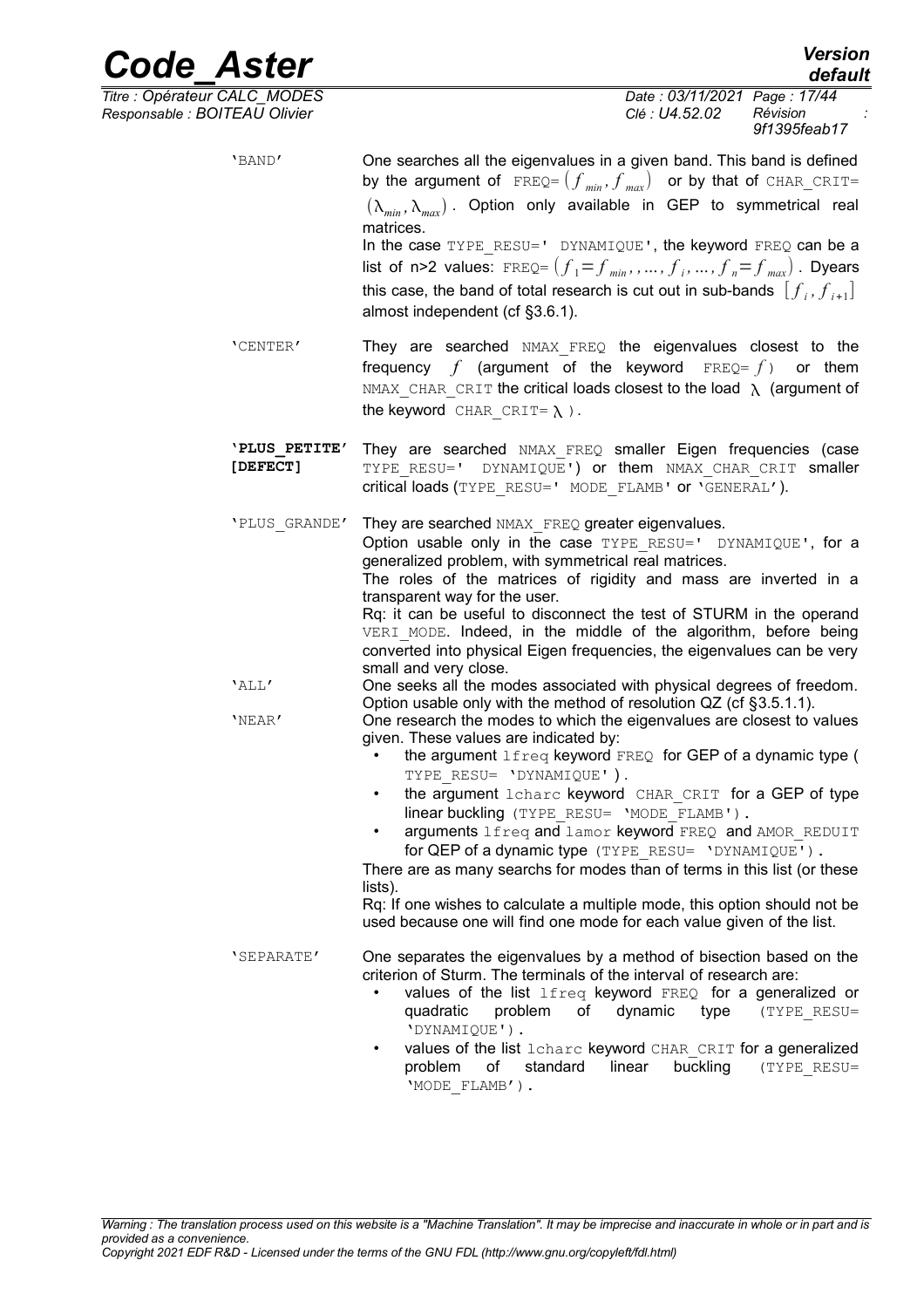

*default*

*Titre : Opérateur CALC\_MODES Date : 03/11/2021 Page : 18/44 Responsable : BOITEAU Olivier Clé : U4.52.02 Révision :*

'ADJUSTS' Operation similar to the option 'SEPARATE' the preceding one. After having separated the Eigen frequencies via the option 'SEPARATE' (in GEP only), one carries out additional iterations either by the method of secant (GEP) or by the method of Müller-Traub (QEP) to obtain a better precision on the eigenvalues.

#### **Table 3.4-1 - Possible values of the keyword OPTION**

It is important to remember that the choice of one of these options involves the use of a special method:

OPTION= 'BAND', 'CENTER', 'PLUS PETITE', 'PLUS GRANDE' or 'ALL' imply the use of a method of the simultaneous iterations

• OPTION=' PROCHE', 'SEPARATE', 'ADJUSTS' imply the use of the method of the powers opposite.

This choice has consequences on the rest of the keyword accessible in the order, in particular on the parameter setting of SOLVEUR MODAL.

See [R 5.01.01/02] §2.5/3.8.

### **3.5 Keyword factor SOLVEUR\_MODAL**

<span id="page-17-2"></span><span id="page-17-1"></span>Keyword allowing to regulate the algorithms and the parameters of the modal solvor.

#### **3.5.1 Keywords associated with the method of the simultaneous iterations**

These keywords are not usable which if the value of the keyword OPTION is among 'PLUS PETITE', 'PLUS\_GRANDE', 'BAND', 'CENTER', 'ALL'.

#### **3.5.1.1 Keyword METHOD**

<span id="page-17-0"></span>Four methods of resolution are then available to solve the problem with the eigenvalues (cf too [Table](#page-13-2) [3.1-1\)](#page-13-2):

#### ◊ METHODE=/**'SORENSEN' [DEFECT]**

One uses the method of Sorensen (external package ARPACK) to calculate the clean modes of the GEP or the QEP (cf [R 5.01.01/02] §7/4). Its perimeter includes the real, symmetrical matrices or not, even a matrix *A* complex symmetrical.

/'TRI\_DIAG'

One uses the method of Lanczos (alternative of Newmann-pipano in GEP, Parlett & Saad in QEP) to calculate the clean modes of the GEP or the QEP (cf [R 5.01.01/02] §6/4). Its perimeter is limited to the real symmetrical matrices.

/'JACOBI'

One uses the method of Bathe & Wilson (then method of Jacobi on the system project) to calculate the clean modes of the GEP (cf [R5.01.01] §8). Its perimeter is limited to the real symmetrical matrices.

/'QZ'

One uses method QZ of external library LAPACK to calculate the clean modes of the GEP or the QEP (cf [R 5.01.01/02] §9/5). Its perimeter includes the real, symmetrical matrices or not, even a matrix *A*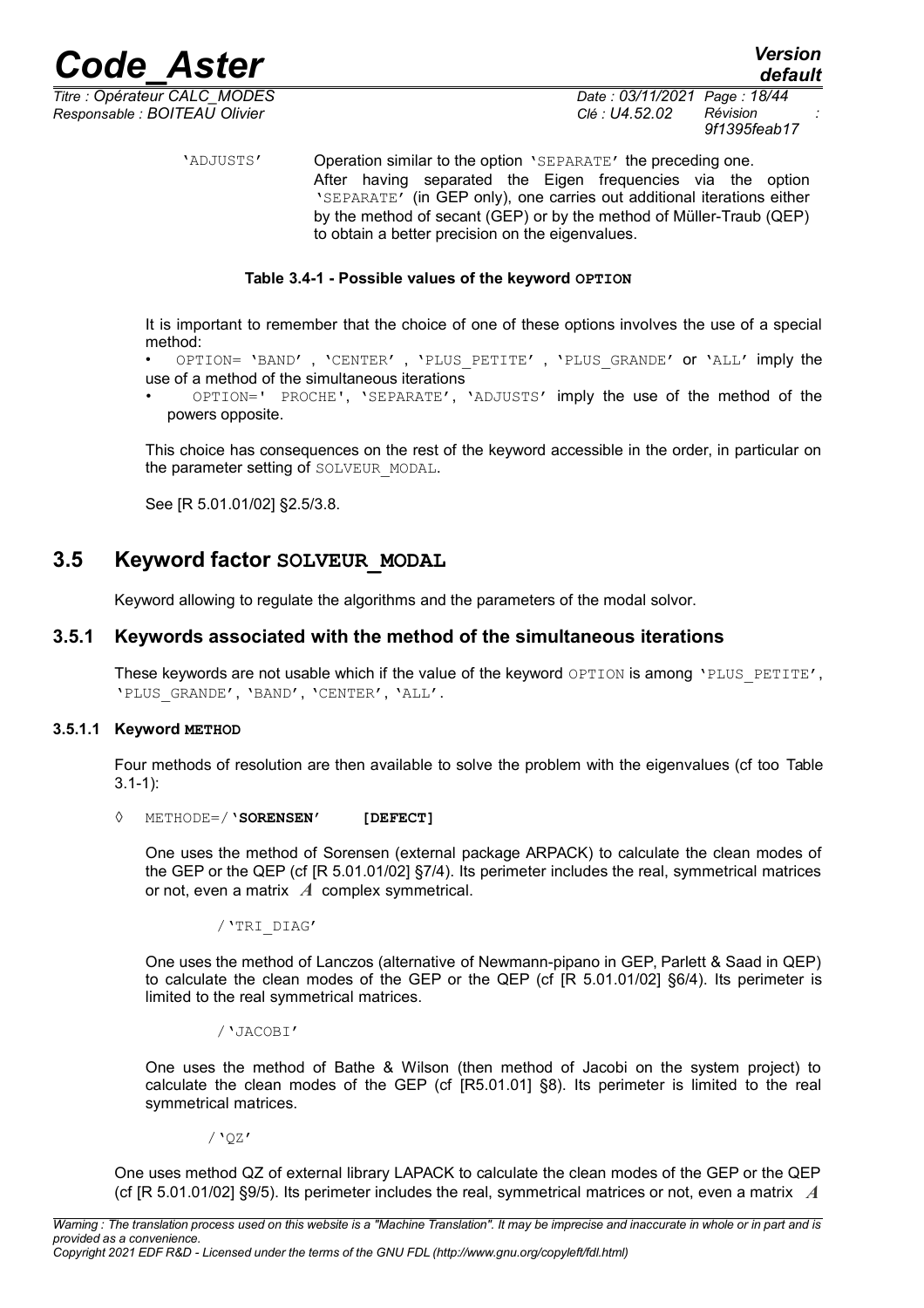*Titre : Opérateur CALC\_MODES Date : 03/11/2021 Page : 19/44 Responsable : BOITEAU Olivier Clé : U4.52.02 Révision :*

*default*

complex symmetrical. This method of very expensive reference is to be held for the problems smalls  $(<$ 10<sup>3</sup> degrees of freedom).

*Code\_Aster Version*

#### **3.5.1.2 Parameters related to the method of resolution**

<span id="page-18-0"></span>Each one of these methods of resolution has various adjustments:

- if METHODE= 'SORENSEN' :
- ◊ PREC\_SOREN=pso **(0.) [DEFECT]**

**Note:**

• *The method considers whereas it must work with the smallest possible precision, the "zero machine". To have an order of magnitude of it, in double precision on the machines standards, this value is close to 2.22 .10 -16 .*

| NMAX ITER SOREN=nso    | (20)     |          |
|------------------------|----------|----------|
| PARA ORTHO SOREN=porso | (0, 717) | [DEFECT] |

They are parameters of adjustment of the necessary precision on the modes (by default, the precision machine is selected), amongst restartings authorized of the method of Sorensen (*cf.* [R5.01.01] §7) and of the coefficient of orthogonalisation of the IGSM of Kahan-Parlett (cf [R5.01.01] appendix 2).

If the coefficient porso is negative, the reorthogonalisation is carried out on all the modes calculated instead of targeting only the modes belonging to the same clean space. Calculation can then be two or three times more expensive.

For more information on the mode of selection of clean spaces one will be able to consult the parameters SEUIL\_FREQ/CHAR\_CRIT.

**Note:**

• *At the time of the first passages, it is strongly advised not to modify these advanced parameters of the algorithm and which are initialized empirically with values standards.*

- if METHODE= 'TRI\_DIAG' :

| _ |  |  |
|---|--|--|
|   |  |  |
|   |  |  |

| ♦<br>♦<br>♦ | PREC ORTHO<br>$=$ po<br>NMAX ITER ORTHO=nio<br>PREC LANCZOS=pl | $(1.10-12)$<br>(5)<br>$(1.10^{-8})$ | [DEFECT]<br>[DEFECT]<br>[DEFECT] |
|-------------|----------------------------------------------------------------|-------------------------------------|----------------------------------|
| ♦<br>♦      | NMAX ITER OR=nim<br>MODE RIGIDE=/'YES'                         | (30)                                | [DEFECT]                         |
|             | $^{\prime}$ 'NOT $^{\prime}$                                   |                                     | [DEFECT]                         |

The first two parameters make it possible, respectively, to adjust the precision of orthogonalisation and the number of réorthogonalisations in the method of Lanczos to obtain independent vectors generating the subspace (cf [R5.01.01] §6).

The third is a parameter of adjustment to determine the nullity of a term on the surdiagonale of the matrix tridiagonale characterizing the reduced problem obtained by the method of Lanczos. It is right a criterion of deflation and not, as opposed to what could let believe its name, a quality standard of the modes.

The fourth fixes the maximum iteration count for the resolution of the system reduced for method QR ([R5.01.01] appendix 1).

The keyword MODE RIGIDE allows to detect and calculate as a preliminary, by an algebraic method, the modes of body of rigid. They are used thereafter to calculate the other modes with the algorithm of Lanczos. They are provided to the user only if they belong to the modes requested. If the modes of rigid body are calculated without using this option, the eigenvalues calculated by the algorithm of Lanczos are not worthless but very close to zero.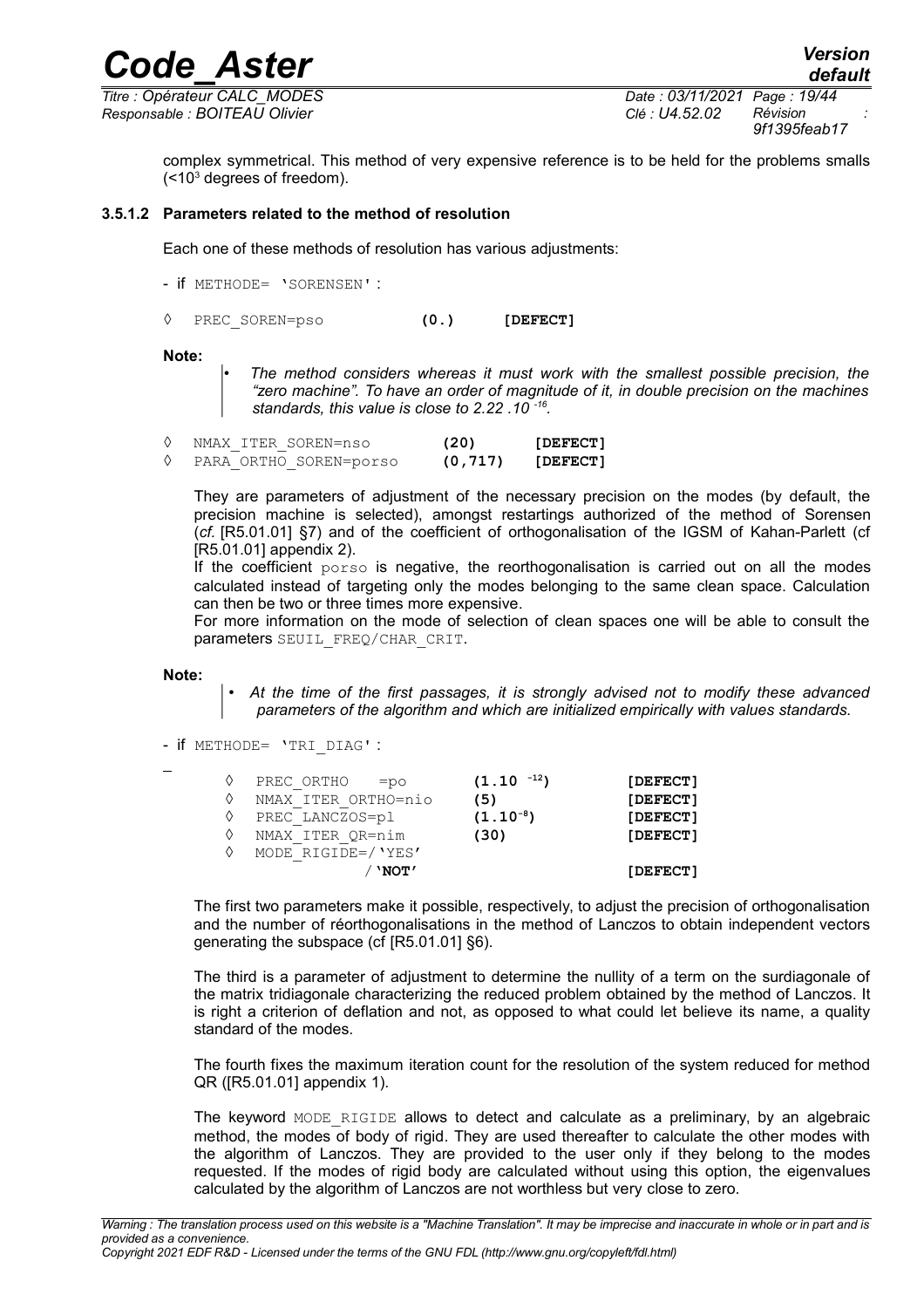## *Code\_Aster Version*<br>*Code\_Aster CALC MODES Date* : 03/11/2021 Page : 20/44

*Titre : Opérateur CALC\_MODES Date : 03/11/2021 Page : 20/44 Responsable : BOITEAU Olivier Clé : U4.52.02 Révision :*

*9f1395feab17*

#### **Note:**

- *At the time of the first passages, it is strongly advised not to modify these parameters which rather relate to the mysteries of the algorithm and which are initialized empirically with values standards.*
- if METHODE= 'JACOBI' :

| $\Diamond$ | PREC BATHE = pbat      | $(1.10^{-10})$ | [DEFECT] |
|------------|------------------------|----------------|----------|
|            | NMAX ITER BATHE=nbat   | (40)           | [DEFECT] |
|            | PREC JACOBI=piaco      | $(1.10-2)$     | [DEFECT] |
|            | NMAX ITER JACOBI=njaco | (12)           | [DEFECT] |

The first two parameters make it possible, respectively, to adjust the precision of convergence and the maximum number of allowed iterations of the method of Bathe & Wilson (cf [R5.01.01] §8).

The two others adjust the precision of convergence and the maximum number of iterations of the method of JACOBI (cf [R5.01.01] appendix 3). This total modal solvor is used to calculate the clean modes of the matrix projected by Bathe & Wilson.

#### **Note:**

• *At the time of the first passages, it is strongly advised not to modify these parameters which rather relate to the mysteries of the algorithm and which are initialized empirically with values standards.*

- if METHODE= 'QZ' :

◊ TYPE\_QZ = /**'QZ\_SIMPLE' [DEFECT]** /'QZ\_EQUI'  $/$ '0Z\_0R'

This parameter makes it possible to choose one of the alternatives of algorithm QZ proposed by LAPACK. The first choice ('QZ\_SIMPLE') indicate the basic method, the second ('QZ\_EQUI') he add a preprocessing of balancing of the terms of the matrix. That often improves quality of the modes but, *a contrario*, if the matrix presents very small terms due to rounding errors, this phase generates parasitic modes then.

As for the third choice (' $QZ$   $QR$ '), it is reserved for the positive definite symmetrical case (matrix of real stiffness, condition of Dirichlet without Lagrange, not of buckling or damping). It is much faster than the preceding options.

#### **3.5.1.3 Keyword APPROACH**

<span id="page-19-1"></span>◊ APPROCHE= /'**REEL' [DEFECT]** /'IMAG' /'COMPLEX' (only with Sorensen)

This keyword defines the type of approach (real, imaginary or complex) for the choice of the scalar pseudo-product of the QEP used with the method of Lanczos or that of Sorensen (cf [R5.01.02]). This operand does not have a direction that for the analysis of the vibrations  $(TYPE$ <sub>RESU</sub>= 'DYNAMIQUE') free of a deadened or revolving structure (complex clean modes; the keyword MATR\_AMOR must be well informed). In buckling, (TYPE\_RESU= 'MODE\_FLAMB') that does not have any interest.

#### **Note:**

• *Into quadratic, with the method of Lanczos only approach 'IMAG' is compatible with a worthless frequential terminal ('OPTION=PLUS PETITE'* or '*CENTER*' with  $f = 0$ ).

<span id="page-19-0"></span>• *With Sorensen, none is compatible.*

#### **3.5.1.4 Keywords DIM\_SOUS\_ESPACE and COEF\_SOUS\_ESPACE**

*Warning : The translation process used on this website is a "Machine Translation". It may be imprecise and inaccurate in whole or in part and is provided as a convenience. Copyright 2021 EDF R&D - Licensed under the terms of the GNU FDL (http://www.gnu.org/copyleft/fdl.html)*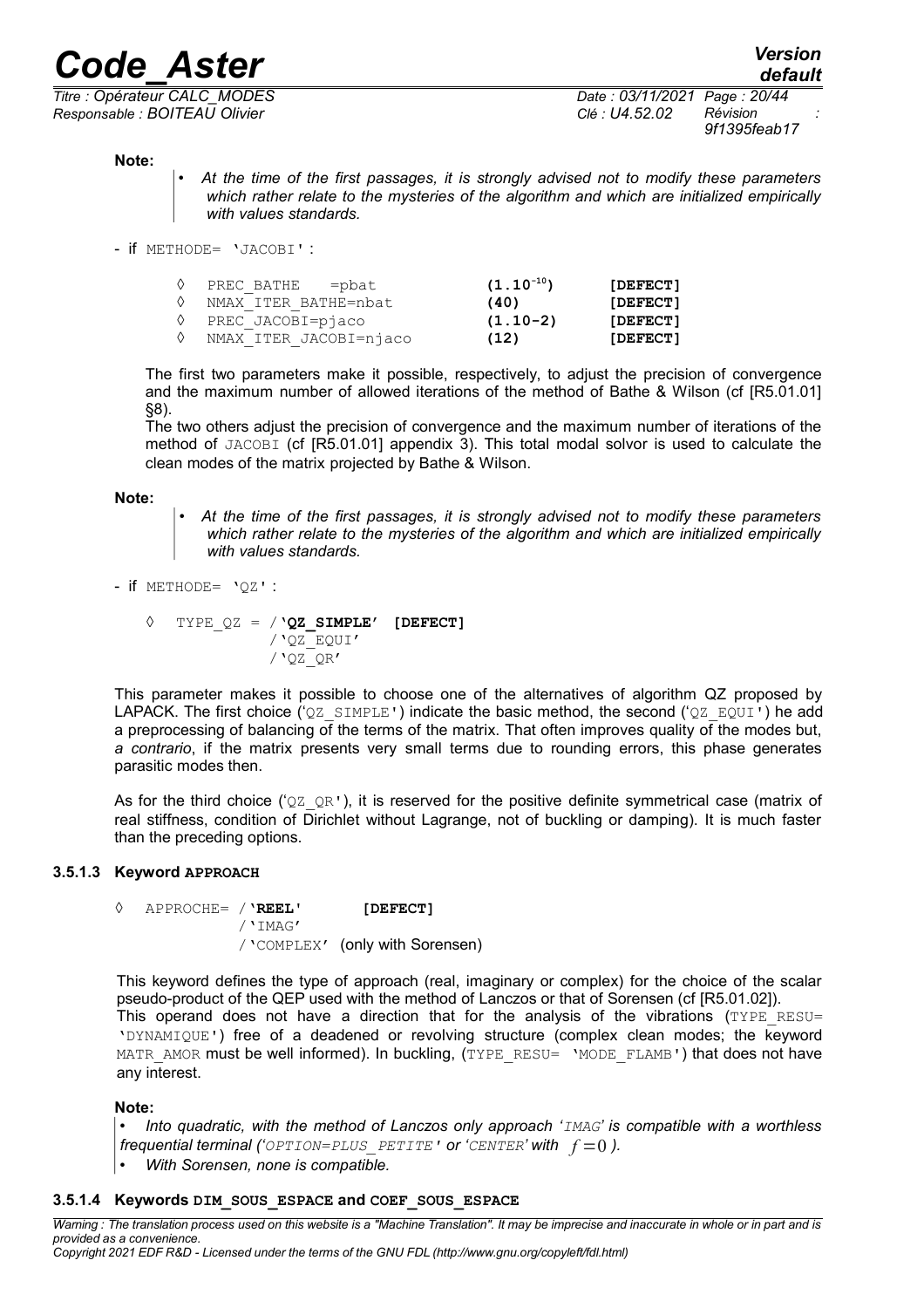*Titre : Opérateur CALC\_MODES Date : 03/11/2021 Page : 21/44 Responsable : BOITEAU Olivier Clé : U4.52.02 Révision :*

*9f1395feab17*

- ◊ DIM\_SOUS\_ESPACE=des
- ◊ COEF\_DIM\_ESPACE=mse EXCLUDED ('DIM\_SOUS\_ESPACE', 'COEF\_DIM\_ESPACE')

If the keyword DIM SOUS ESPACE is not informed or is initialized with a value strictly lower than the number of frequencies requested  $nf$ , the operator automatically calculates an acceptable dimension for the subspace of projection to the assistance  $COEF$   $DIM$  ESPACE (cf  $§5$  this document and [R5.01.01] §5.3).

Thanks to the data of this multiplicative factor, mse, one can project on a space whose size is proportional to the number of frequencies contained in the interval of study.

If one searches clean modes on a tape cut out in several sub-bands (OPTION=' BANDE' and FREQ is a list of at least 3 values), one can thus optimize the size of the subspaces which remains proportional to the number of frequencies searched on each sub-band: the subspaces rich in eigenvalues thus do not penalize poorest (in term of CPU).

One can however arbitrarily fix the size of this subspace, *via* the value catch by the keyword DIM SOUS ESPACE (which must be higher than  $nf$  to be taken into account).

In both cases, if size of the subspace of projection  $\pi$ dim is strictly higher than the number of "active degrees of freedom",  $n$ actif (cf [R5.01.01] §3.2), then one forces it to take this value ceiling.

**Note:**

- *If one uses the method of Sorensen (IRAM) and that ndim-nf<2 , data-processing requirements numérico - force to impose ndim=nf+2 .*
- *Into quadratic, one works on a real problem of double size: 2\*nf, 2\*ndim .*
- *These parameters are useless for method 'QZ'.*

#### **3.5.2 Parameters associated with the method of the powers opposite**

<span id="page-20-2"></span>These parameters are thus available only if the value of the keyword OPTION is among 'NEAR', 'SEPARATE', 'ADJUSTS'.

#### **3.5.2.1 Operands of the bisection (if OPTION= 'SEPARE' or 'ADJUSTS')**

<span id="page-20-1"></span>

|  |             | NMAX ITER SEPARE=nis | (30)       | [DEFECT] |
|--|-------------|----------------------|------------|----------|
|  | PREC SEPARE | $=$ ps               | $(1.10-4)$ | [DEFECT] |

Parameters of adjustment amongst iterations and the precision of separation for the dichotomizing search. These operands are ignored for the option 'NEAR' (Cf [R5.01.01] §4.2).

#### **3.5.2.2 Operands of the secant (if OPTION= 'AJUSTE')**

<span id="page-20-0"></span>

| NMAX ITER AJUSTE = denied |        | (15)       | [DEFECT] |
|---------------------------|--------|------------|----------|
| PREC AJUSTE               | $=$ Pa | $(1.10-4)$ | [DEFECT] |

Parameters of adjustment amongst iterations and the precision of separation for the method of the secant. These operands are used only for the option 'ADJUSTS' (Cf [R5.01.01] §4.2).

**Note:**

At the time of the first passages, it is strongly advised not to modify these parameters which rather relate to the mysteries of the algorithm and which are initialized empirically with values standards.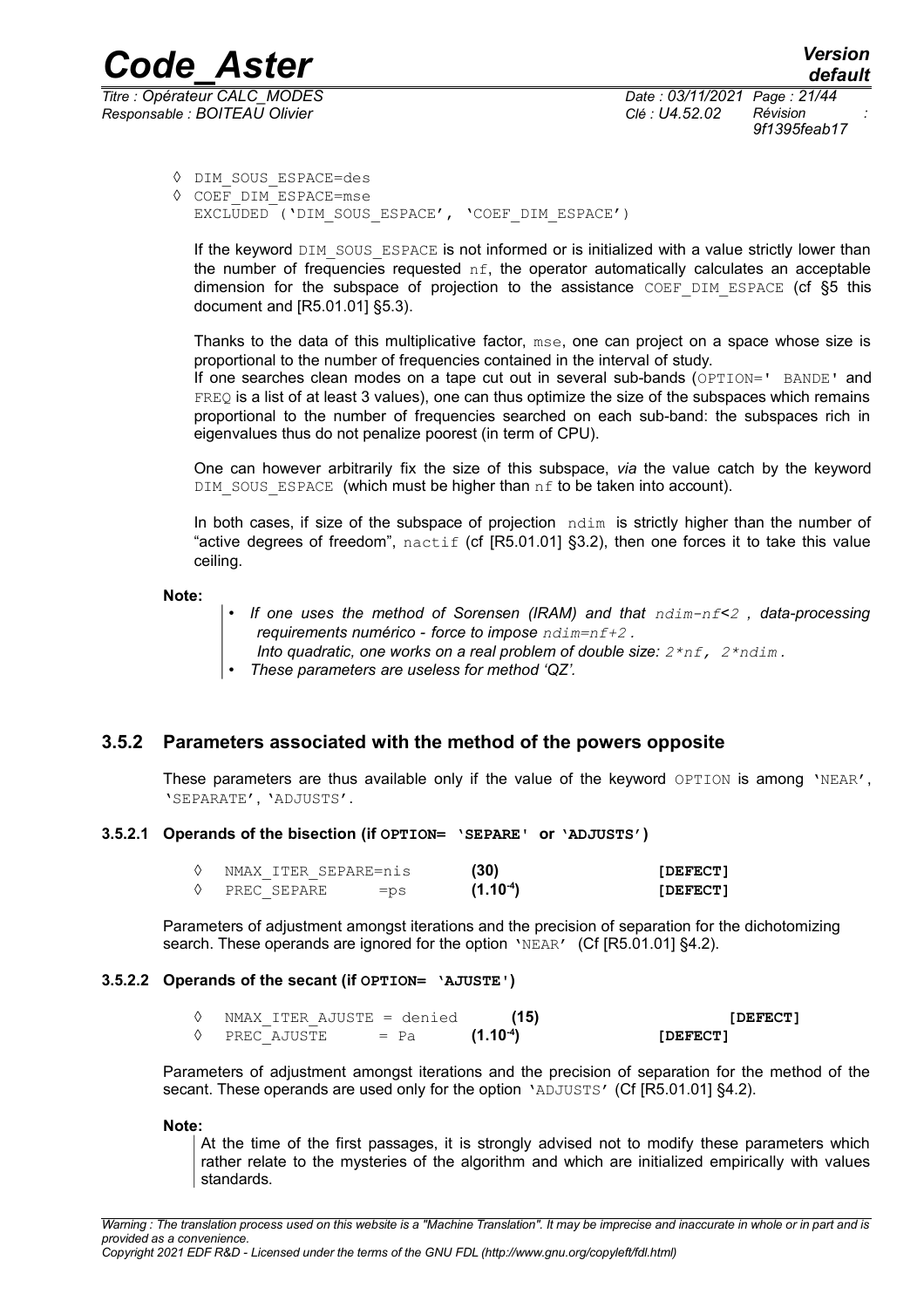*Responsable : BOITEAU Olivier Clé : U4.52.02 Révision :*

*Titre : Opérateur CALC\_MODES Date : 03/11/2021 Page : 22/44 9f1395feab17*

*default*

**3.5.2.3 Parameters of calculation of the second phase of calculation of the method of the powers opposite**

> <span id="page-21-2"></span>◊ OPTION\_INV=/ **'DIRECT' [DEFECT]** / 'RAYLEIGH'

Definition of the method of the powers opposite (confer [R 5.01.01/02] §4.3/3.3):

**'DIRECT' [DEFECT]** standard method in GEP or alternative of Jennings in QEP.

'RAYLEIGH' Acceleration via the quotient of Rayleigh (only in GEP)

**Table 3.5.2.3-1 - Operation of OPTION\_INV according to its value**

◊ NMAX\_ITER\_INV=nim **(30) [DEFECT]** Maximum number of iterations of the method of the powers opposite for the research of the clean modes.

◊ PREC\_INV=pm **(1.10-5) [DEFECT]** Test of stop of the method of the powers opposite.

### **3.6 Keyword CALC\_FREQ (if TYPE\_RESU=' DYNAMIQUE')**

<span id="page-21-1"></span>◊ CALC\_FREQ=\_F (…

<span id="page-21-0"></span>Keyword factor which specifies the parameters of calculation of the clean modes and their number, according to OPTION chosen.

#### **3.6.1 Operand FREQ (only if OPTION=' BANDE' or 'CENTER' or 'NEAR' or 'SEPARATE' or 'ADJUSTS')**

- *♦* FREQ=l\_f
- ◊ TABLE\_FREQ=table\_f

List of the frequencies: its use depends on OPTION chosen.

| OPTION='BAND'     | list of N is expected $\geq$ 2 values                                             |
|-------------------|-----------------------------------------------------------------------------------|
|                   | $(f_{min}=f_1,\ldots,f_i,\ldots,f_{max}=f_n)$ who define the                      |
|                   | band of research. If $N > 2$ , the band of total research                         |
|                   | $[f_{min}, f_{max}]$ is cut out in sub-bands $[f_i, f_{i+1}]$ .                   |
| OPTION='CENTER'   | Only one value of frequency is expected.                                          |
| OPTION='NEAR'     | A list of N is expected $\geq 1$ values $(f_1, , f_i, , f_n)$                     |
|                   | who define the frequencies around which one seeks the<br>Eigen frequency nearest. |
| OPTION='SEPARATE' | A list of N is expected $\geq 2$ values $(f_1, , f_i, , f_n)$                     |
|                   |                                                                                   |
| OF 'ADJUSTS'      | who define the terminals of the intervals of research<br>$[f_i, f_{i+1}]$ .       |

#### **Table 3.6.1-1 - Use of the keyword FREQ according toOPTION chosen**

- With the option ' BAND ': the values stipulated under this keyword must be positive strictly increasing.
	- If  $N = 2$ :

one starts by operating expensive<sup>[3](#page-21-3)</sup> test of Sturm in order to determine the number of modes contained in the band (cf [R5.01.04]). If one has, as a preliminary, carried out a calibration of the zone of interest

<span id="page-21-3"></span>On average 20/30% of the cost total calculation of the operator.

*Warning : The translation process used on this website is a "Machine Translation". It may be imprecise and inaccurate in whole or in part and is provided as a convenience.*

*Copyright 2021 EDF R&D - Licensed under the terms of the GNU FDL (http://www.gnu.org/copyleft/fdl.html)*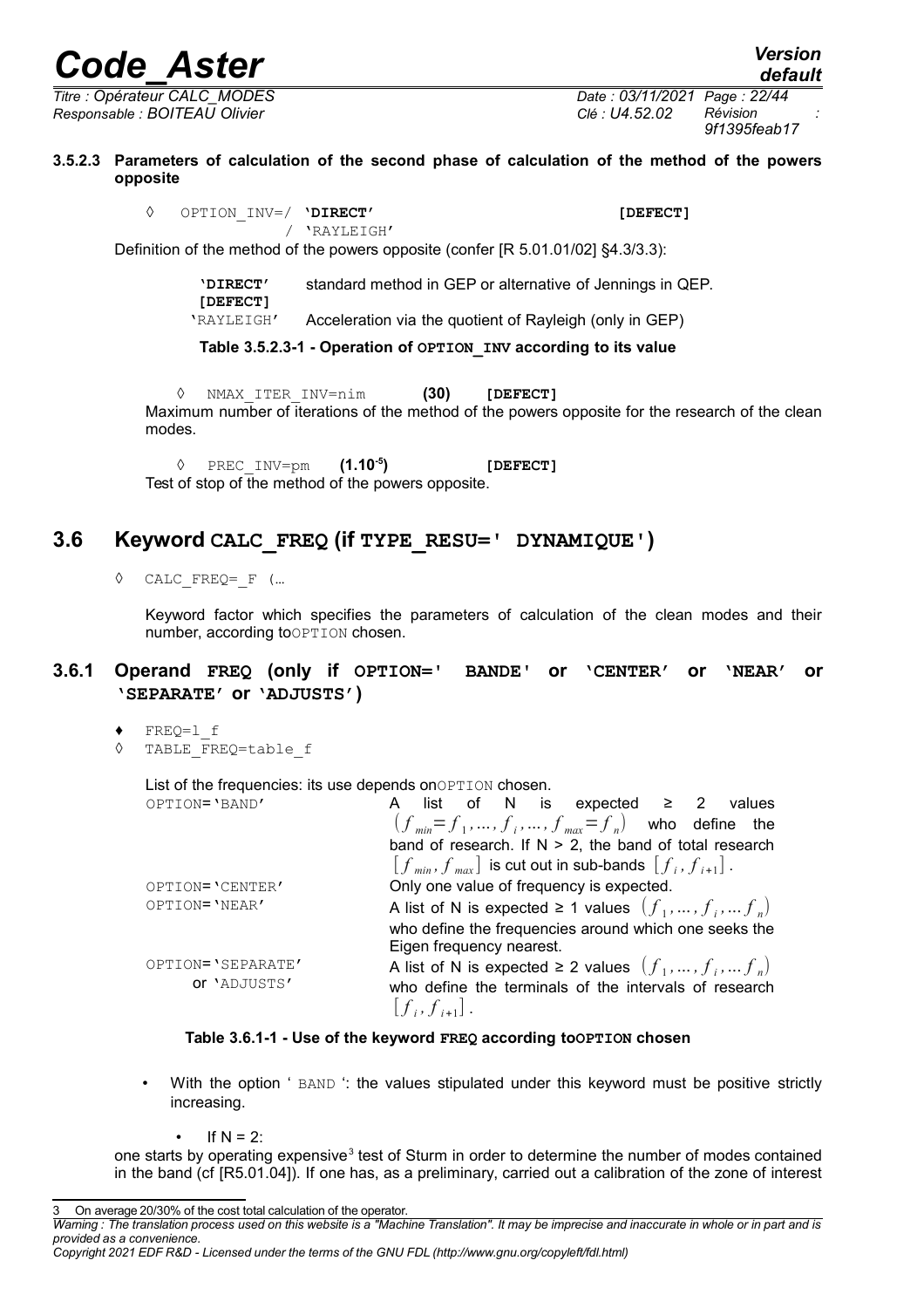## *Code\_Aster Version*<br>*Code\_Aster CALC MODES Date* : 03/11/2021 Page : 23/44

*Titre : Opérateur CALC\_MODES Date : 03/11/2021 Page : 23/44 Responsable : BOITEAU Olivier Clé : U4.52.02 Révision :*

*default 9f1395feab17*

by one INFO\_MODE, one can save part of this cost of calculation. With this intention, one re-uses the table generated by INFO\_MODE. Terminals  $(f_{min}, f_{max})$  defined above allow to select one or more lines of the aforesaid table.

For example, if the table were generated by one

INFO\_MODE+FREQ=  $(f_{im0}, f_{im1}, f_{im2}, f_{im3}, f_{im4}, f_{im5})$ , one can pool part of the cost calculation of it while posing in CALC MODES+' BANDE', FREQ=  $(f_{\scriptscriptstyle min} \! = \! f_{\scriptscriptstyle im1}, f_{\scriptscriptstyle max} \! = \! f_{\scriptscriptstyle im4})$  . The stage of pretreatment of <code>CALC\_MODES</code> then will carry out the test of Sturm but, in the place, will not detect in the table the sub-bands included in the interval. Maybe, here:  $[f]_{im1}, f]_{im2}$ ]∪ $[f]_{im2}, f]_{im3}$ ]∪ $[f]_{im3}, f]_{im4}$ ].

One then just will summon the numbers of modes corresponding to each subinterval to deduct the total number of modes from it to search.

This chaining really makes it possible to reduce the overcost of the initial calibration by INFO\_MODE and is thus to use each time it is possible.

#### **Remarks concerning** *chaining INFO\_MODE+CALC\_MODES+' BANDE'***:**

- *Terminals of selection* ( *f min , f max* ) *must correspond exactly to those having been used to generate it INFO\_MODE initial (with VERI\_MODE/PREC\_SHIFT % near [4](#page-22-0) ).*
- *The selection of the lines of the table is carried out compared to the initial values of the frequencies. But if they underwent shifts (because they were too close to clean modes), the table traces also these values after shifts (values FREQ\_MIN/MAX versus BORNE\_MIN/MAX\_EFFECT ). These are of course the last shifted values which are transmitted to the algorithmy of CALC\_MODES. This strategy preserves thus, at the same time, the ergonomics of the option and the consistency of the behaviors software: one CALC\_MODES+' BANDE' provides the same result, whether it starts its phase of pretreatment with or without precalculated table.*
- *If one of the terminals of selection had to be shifted (inINFO\_MODE precondition), the phase of preprocessing emits one ALARM to reproduce the same behavior as for a standard calculation.*
- *The table should comprise neither hole, nor covering, if not it is rejected. But this case cannot normally occur with a map resulting from INFO\_MODE . This rule makes it possible to preserve the robustness of the algorithmic diagram: one wants to miss no frequency.*
- If  $N > 2$ :

the calibration of each sub-band by the operator INFO MODE is made automatically within the operator CALC MODES. Moreover, research on each sub-band can be paralleled in order to reduce the computing times (cf [§3.12\)](#page-30-0).

#### **Note:**

- *Each frequency is treated only once: as a lower limit of the first sub-band for the first of the list, as an upper limit of the sub-bands which follow for the other frequencies. In particular, if this frequency is judged too near to an eigenvalue, it is shifted ( cf [U4.52.01] and [R5.01.04]).*
- *The possible shift of a terminal of frequency does not take place any more but only once inINFO\_MODE initial. There is not thus more risk of overlapping of intervals shifted as until in version v10. One is not thus likely any more to twice calculate by error the same mode.*
- With the option 'NEAR': the values stipulated under this keyword must be positive strictly increasing. C'is the list of the frequencies whose one seeks the mode nearest.
- With the option ' SEPARATED 'or' AJUSTE' : the values are the terminals of the intervals of research. One will seek to separate the frequencies in the intervals

[F *<sup>1</sup>* , F <sup>2</sup> ], [F <sup>2</sup> , F <sup>3</sup> ]… [F *<sup>N</sup>* -2 , F *<sup>N</sup>* -1 ], [F *<sup>N</sup>* -1 , F *<sup>N</sup>* ]

The list has at least two elements. The frequencies must be positive and in the ascending order.

<span id="page-22-0"></span>The sort criterion is into relative, except when the required terminal is close to zero. It becomes an absolute criterion then.

*Warning : The translation process used on this website is a "Machine Translation". It may be imprecise and inaccurate in whole or in part and is provided as a convenience.*

*Copyright 2021 EDF R&D - Licensed under the terms of the GNU FDL (http://www.gnu.org/copyleft/fdl.html)*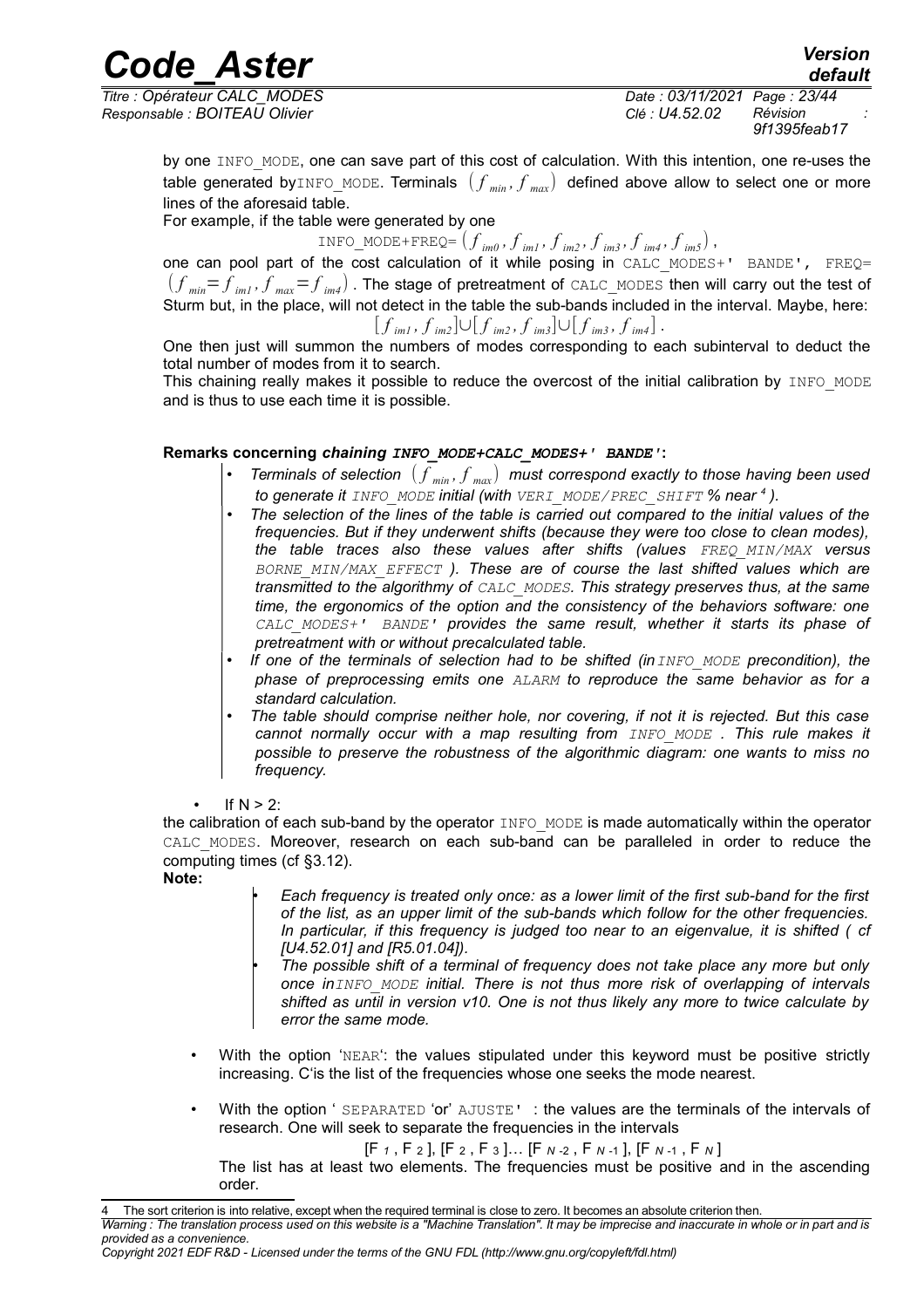*Responsable : BOITEAU Olivier Clé : U4.52.02 Révision : 9f1395feab17*

#### **3.6.2 Operand AMOR\_REDUIT (only if OPTION=' CENTRE' or 'NEAR')**

<span id="page-23-3"></span>*◊* AMOR\_REDUIT=l\_a

Value of the reduced damping which makes it possible to define the eigenvalue complexes (the "shift") around which one seeks the eigenvalues closest (cf [R5.01.01] §5.4). This option cannot be used that within the framework of a modal problem to complex modes: QEP or GEP with nonsymmetrical real matrices or with *A* complex symmetrical.

| OPTION='CENTER' | One expects only one value of reduced damping           |
|-----------------|---------------------------------------------------------|
| OPTION='NEAR'   | One expects a list of values of reduced damping, of the |
|                 | same size than the list given under the keyword FREQ.   |

#### **Table 3.6.2-1 - operation of the keyword AMOR\_REDUIT according toOPTION chosen**

<span id="page-23-2"></span>The value stipulated under this keyword must be positive and be ranging between 0 and 1.

#### **3.6.3 Operand NMAX\_FREQ (only if OPTION=' PLUS\_PETITE' or 'PLUS\_GRANDE' or 'CENTER' or 'SEPARATE' or 'ADJUSTS')**

◊ NMAX\_FREQ=nf **(10** if OPTION=' PLUS\_PETITE'**, 1** if OPTION=' PLUS\_GRANDE', **0** if OPTION=' SEPARE' or 'ADJUSTS'**) [DEFECT]**

Maximum number of eigenvalues to calculate.

• If OPTION=' PLUS\_PETITE' or 'PLUS\_GRANDE' or 'CENTER' :

If  $nf$  is strictly higher than the number of "degrees of freedom-credits", nactif (cf. [R5.01.01] §3.2), then one forces it to take this value ceiling.

• If OPTION=' PROCHE' : The value is ignored.

• If OPTION=' SEPARE' or 'ADJUSTS' :

If the user does not inform this keyword, all the eigenvalues contained in the intervals specified by the user are calculated. If not, them NMAX FREQ first eigenvalues, therefore lowest, are calculated.

### <span id="page-23-1"></span>**3.7 Keyword CALC\_CHAR\_CRIT (if TYPE\_RESU=' MODE\_FLAMB' or 'GENERAL')**

◊ CALC\_CHAR\_CRIT=\_F (…

<span id="page-23-0"></span>Keyword factor which specifies the parameters of calculation of the clean modes and their number, according to OPTION chosen.

#### **3.7.1 Operand CHAR\_CRIT (only if OPTION=' BANDE' or 'CENTER' or 'NEAR' or 'SEPARATE' or 'ADJUSTS')**

- *♦* CHAR\_CRIT=l\_c
- ◊ TABLE\_CHAR\_CRIT=table\_c

List of the critical loads: its use depends on the option chosen.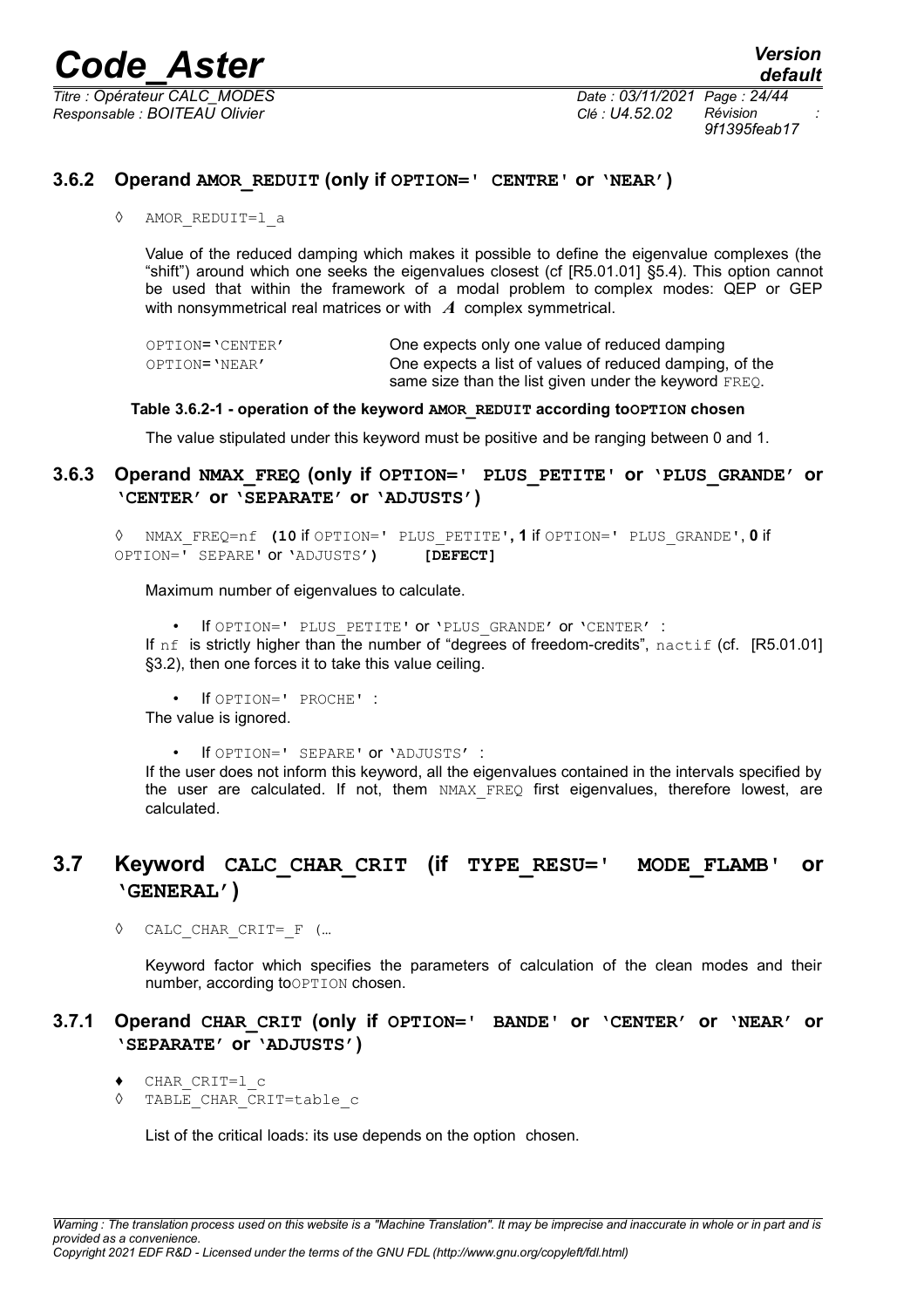| <b>Code Aster</b>                                             | <b>Version</b><br>default                                                                                                                                                  |
|---------------------------------------------------------------|----------------------------------------------------------------------------------------------------------------------------------------------------------------------------|
| Titre : Opérateur CALC_MODES<br>Responsable : BOITEAU Olivier | Date: 03/11/2021 Page: 25/44<br>Révision<br>Clé : U4.52.02<br>9f1395feab17                                                                                                 |
| OPTION='BAND'                                                 | Two values are expected $(\lambda_{min}, \lambda_{max})$ who define the<br>band of research                                                                                |
| OPTION='CENTER'                                               | One expects only one value of critical load                                                                                                                                |
| OPTION='NEAR'                                                 | A list of N is expected $\geq$ 1 values who define them<br>$(\lambda_1, \lambda_2, , \lambda_{n-1}, \lambda_n)$ loads around which one seeks the<br>critical load nearest. |
| OPTION='SEPARATE'                                             | A list of N is expected $\geq$ 2 values who define them                                                                                                                    |
| OF 'ADJUSTS'                                                  | $(\lambda_1, \lambda_2, , \lambda_{n-1}, \lambda_n)$ terminals of the intervals of<br>research $[\lambda_i, \lambda_{i+1}]$ .                                              |

#### **Table 3.7.1-1 - Use of the keyword CHAR\_CRIT according toOPTION chosen**

The values stipulated under this keyword are positive or negative. In QEP that does not have any interest.

• With the option ' BAND ', one starts by operating expensive <sup>[5](#page-24-0)</sup> test of Sturm in order to determine the number of modes contained in the band (cf [R5.01.04]). If one has, as a preliminary, carried out a calibration of the zone of interest by one INFO\_MODE, one can save part of this cost of calculation. With this intention, one re-uses the table generated byINFO\_MODE. Terminals  $(\lambda_{min}, \lambda_{max})$  defined above allow to select one or more lines of the aforesaid table.

For example, if the table were generated by one

INFO\_MODE+CHAR\_CRIT=  $(\lambda_{im0}, \lambda_{im1}, \lambda_{im2}, \lambda_{im3}, \lambda_{im4}, \lambda_{im5})$ ,

one can pool part of the cost calculation of it while posing in CALC\_MODES+' BANDE', CHAR\_CRIT=  $(\lambda_{min}=\lambda_{im1},\lambda_{max}=\lambda_{im4})$ . The stage of preprocessing of CALC\_MODES then will carry out the test of Sturm but, in the place, will not detect in the table the sub-bands included in the interval. Maybe, here:  $[\lambda_{im}, \lambda_{im2}] \cup [\lambda_{im2}, \lambda_{im3}] \cup [\lambda_{im3}, \lambda_{im4}]$ .

One then just will summon the numbers of modes corresponding to each subintervals to deduct the number of modes from it total to search.

This chaining really makes it possible to reduce the overcost of the initial calibration by INFO\_MODE and is thus to use each time it is possible.

#### **Remarks concerning** *chaining INFO\_MODE+CALC\_MODES+' BANDE'***:**

- *Terminals of selection*  $(\lambda_{min}, \lambda_{max})$  *must correspond exactly to those having been used to generate itINFO\_MODE initial (with VERI\_MODE/PREC\_SHIFT % near [6](#page-24-1) ).*
- *The selection of the lines of the table is carried out compared to the initial values of the frequencies. But if they underwent shifts (because they were too close to clean modes), the table traces also these values after shifts (values CHAR\_CRIT\_MIN/MAX versus BORNE\_MIN/MAX\_EFFECT ). These are of course the last shifted values which are transmitted to the algorithmy of CALC\_MODES. This strategy preserves thus, at the same time the ergonomics of the option and the consistency of the behaviors software: one CALC\_MODES+' BANDE' provides the same result, whether it starts its phase of preprocessing with or without precalculated table.*
- *If one of the terminals of selection had to be shifted (inINFO\_MODE precondition), the phase of preprocessing emits one ALARM to reproduce the same behavior as for a standard calculation.*
- *The table should comprise neither hole, nor covering, if not it is rejected. But this case cannot normally occur with a map resulting from INFO\_MODE . This rule makes it possible to preserve the robustness of the algorithmic diagram: one wants to miss no frequency.*

*Copyright 2021 EDF R&D - Licensed under the terms of the GNU FDL (http://www.gnu.org/copyleft/fdl.html)*

<span id="page-24-0"></span><sup>5</sup> On average 20/30% of the cost total calculation of the operator.

<span id="page-24-1"></span>The sort criterion is into relative, except when the required terminal is close to zero. It becomes an absolute criterion then.

*Warning : The translation process used on this website is a "Machine Translation". It may be imprecise and inaccurate in whole or in part and is provided as a convenience.*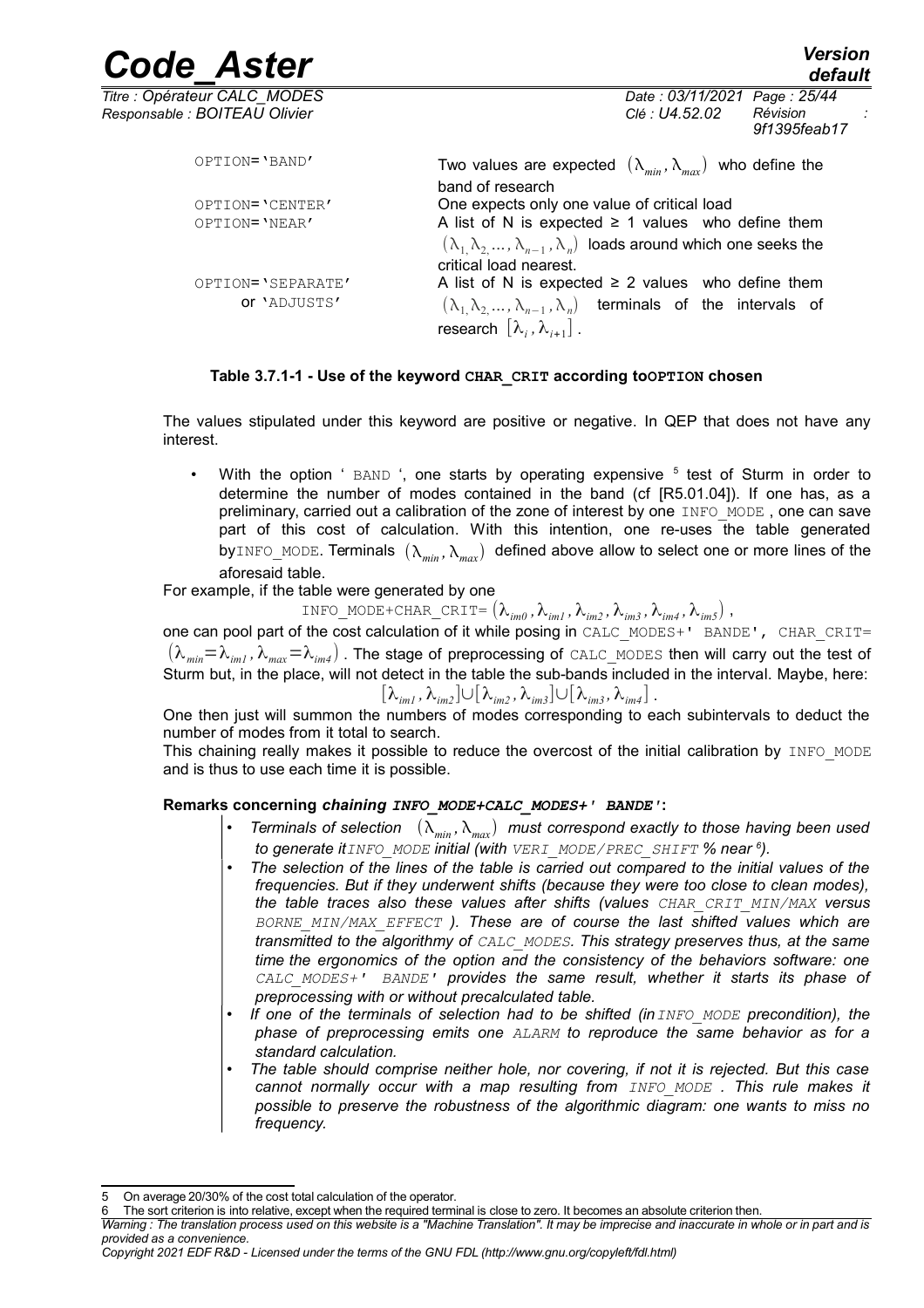*Responsable : BOITEAU Olivier Clé : U4.52.02 Révision :*

*Titre : Opérateur CALC\_MODES Date : 03/11/2021 Page : 26/44 9f1395feab17*

*default*

- With the option 'NEAR': the values stipulated under this keyword must be positive strictly increasing. C'is the list of the loads whose one seeks the mode nearest.
- With the option ' SEPARATED 'or' AJUSTE' : the values are the terminals of the intervals of research. One will seek to separate the critical loads in the intervals

 $[\lambda_1, \lambda_2], [\lambda_2, \lambda_3] \dots [\lambda_{n-2}, \lambda_{n-1}], [\lambda_{n-1}, \lambda_n]$ 

The list has at least two elements. The frequencies must be positive and in the ascending order.

#### <span id="page-25-1"></span>**3.7.2 Operand NMAX\_CHAR\_CRIT (only if OPTION=' PLUS\_PETITE' or 'CENTER' or 'SEPARATE' or 'ADJUSTS')**

◊ NMAX\_CHAR\_CRIT=nf **(10) [DEFECT]**

Maximum number of critical loads to calculate.

• If OPTION=' PLUS\_PETITE' or 'CENTER' :

If nf is strictly higher than the number of "active degrees of freedom", nactif (cf. [R5.01.01] §3.2), then one forces it to take this value ceiling.

• If OPTION=' PROCHE' :

The value is ignored.

• If OPTION=' SEPARE' or 'ADJUSTS' :

If the user does not inform this keyword, all the eigenvalues contained in the intervals specified by the user are calculated. If not, them NMAX CHAR CRIT first eigenvalues, therefore lowest, are calculated.

#### <span id="page-25-0"></span>**3.8 Operands common to CALC\_FREQ and CALC\_CHAR\_CRIT :** SEUIL FREQ/SEUIL CHAR CRIT, PREC SHIFT, **NMAX\_ITER\_SHIFT**

These operands are located inside the keyword CALC\_FREQ (case TYPE\_RESU=' DYNAMIQUE') or CALC\_CHAR\_CRIT (case TYPE\_RESU=' MODE\_FLAMB' or 'GENERAL').

|  |   | # IF TYPE RESU=' DYNAMIQUE'               |     |             |        |          |
|--|---|-------------------------------------------|-----|-------------|--------|----------|
|  | ♦ | PREC SHIFT                                |     | p shift     | (0.05) | [DEFECT] |
|  |   | SEUIL FREQ                                |     | $=$ f seuil | (0.01) | [DEFECT] |
|  | ♦ | NMAX ITER SHIFT =                         |     | n shift     | (3)    | [DEFECT] |
|  |   |                                           |     |             |        |          |
|  |   | # IF TYPE RESU=' MODE FLAMB' OT 'GENERAL' |     |             |        |          |
|  |   | PREC SHIFT                                | $=$ | p shift     | (0.05) | [DEFECT] |
|  | ♦ | SEUIL CHAR CRIT                           | $=$ | c seuil     | (0.01) | [DEFECT] |
|  |   | NMAX ITER SHIFT                           |     | n shift     | (3)    | [DEFECT] |
|  |   |                                           |     |             |        |          |

The course of a modal calculation in this operator requires factorization  $\ LDL^T$  dynamic matrices  $Q(\lambda)$  type (cf [R 5.01.01/02] §2.5/3.8)

$$
Q(\lambda) := A - \lambda B \text{ (in GEP)}
$$
  
 
$$
Q(\lambda) := \lambda^2 B + \lambda C + A \text{ (in GEP)}
$$

These factorizations are dependent on digital instabilities when the shift  $\lambda$  is close to an eigenvalue of the problem. This detection takes place by comparing the loss of decimals of the diagonal terms of this factorized compared to their initial values (in absolute value). If the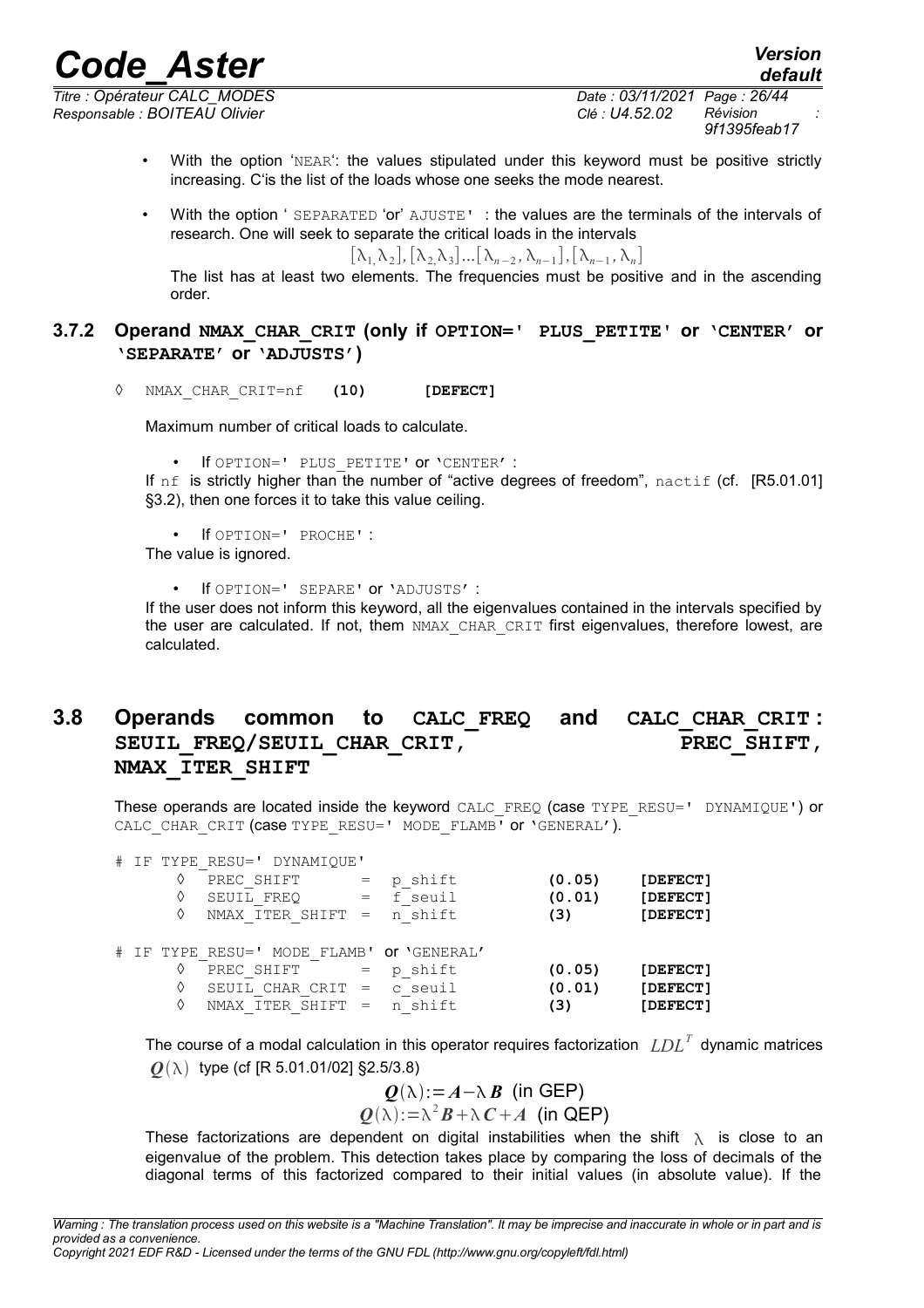*Titre : Opérateur CALC\_MODES Date : 03/11/2021 Page : 27/44 Responsable : BOITEAU Olivier Clé : U4.52.02 Révision :*

*9f1395feab17*

*default*

maximum of this loss is higher than  $\text{ndeci}^7$  $\text{ndeci}^7$ , the matrix is supposed to be singular and one seeks a shifted value of the shift getting an invertible matrix.

*Code\_Aster Version*

For GEPs, the parameters  $SEUIL *$  allow to define "the zero modal one", i.e. the value in on this side which it is considered that an eigenvalue is worthless. In corollary, in certain operator salaries, if the difference between two eigenvalues is lower than this figure, one considers that they are confused. It is thus necessary to adjust this value according to the average amplitude of the required modes.

If one is in dynamics one transforms this value into pulsation

 $1$ *omecor* =  $(2\pi f \text{ seuil})^2$ 

while in buckling one keeps it such as it is

*omecor*=c\_seuil .

For QEPs, this value of "the zero modal one" is used at the time of the sorting carried out at the conclusion of modal calculation. At the time of this sorting, one seeks to determine if a mode is real (it is not retained), complex combined (one keeps that of positive imaginary part) or complex odd (it is not retained). Two modes  $\ket{\lambda_1,\lambda_2}$  are regarded as combined if

$$
|\lambda_1 - \overline{\lambda_2}| < \text{onecor}
$$

**Note:**

- *A mode is regarded as reality if its imaginary part is lower than SEUILR=1E-7 (value into hard initialized in the routines of sorting).*
- *When modes were sorted like purely real or spoiled complexes, an informational message or an alarm appears (ALGELINE4\_87/88) according to the cases.*
- *With the methods of Sorensen and QZ, in standard GEP (symmetrical reality), the parameters \*\_threshold are used to determine if two modes must be orthogonalized or not (when the selective orthogonalisation is activated as it is the case by default, cf. PARA\_ORTHO\_SOREN). Two modes are regarded as "multiples", therefore with réorthogonaliser, if their modules are all the two lower than 100\*omecor or, in the contrary case, if their relative variation is lower than omecor. This reorthogonalisation is expensive but essential for later projections on modal basis, from where the need for values balanced for this criterion. Normally the fixed values by default are sufficient and they do not have to be often modified.*

Other parameters, PREC\_SHIFT and NMAX\_ITER\_SHIFT, are related to the algorithm of shift of the terminals of the interval  $[f_{min}, f_{max}]$  (cf [R5.01.04] §3.2), when one realizes that those are very close to an eigenvalue. Coarsely these terminals  $f_{min}$  (or  $\lambda_{min}$  in buckling) or  $f_{max}$  (resp.  $\lambda_{max}$ ) are then shifted towards the outside of the segment of p\_shift%. If the dynamic matrix thus rebuilt is always considered to be "numerically singular", one again shifts after having emitted one ALARM. This shift is tried  $n$  shift time.

$$
\lambda_{min} = \lambda_{min} - max (omecor, 2^{(i-1)} \times p_{shift} \times |(\lambda_{min})|)
$$
 (lème attempt)  

$$
\lambda_{max} = \lambda_{max} + max (omecor, 2^{(i-1)} \times p_{shift} \times |(\lambda_{max})|)
$$
 (lème attempt)

In fact, in dynamics as in buckling, the shift takes place same manner. *Stricto sensu*, in dynamics these are thus not the frequencies that one shifts, but pulsations.

Another precision, the shift is in fact, by preoccupations with an effectiveness, dichotomic: p shift% the first time, 2xp shift% second time etc This process must make it possible quickly to move away from the "zone of singularity" to lower costs. *A contrario*, one should not too much increase the values of these parameters, because through shifts, the resulting terminals can prove to be very different from the initial terminals.

Moreover, to remain coherent with "the zero modal one" (noted here  $\omega$  ):

• one does not shift a value lower than this minimum (from where the max in the formulas above);

<span id="page-26-0"></span>Fixed value *via* the parameter NPREC keyword SOLVEUR (by default ndeci=8).

*Warning : The translation process used on this website is a "Machine Translation". It may be imprecise and inaccurate in whole or in part and is provided as a convenience.*

*Copyright 2021 EDF R&D - Licensed under the terms of the GNU FDL (http://www.gnu.org/copyleft/fdl.html)*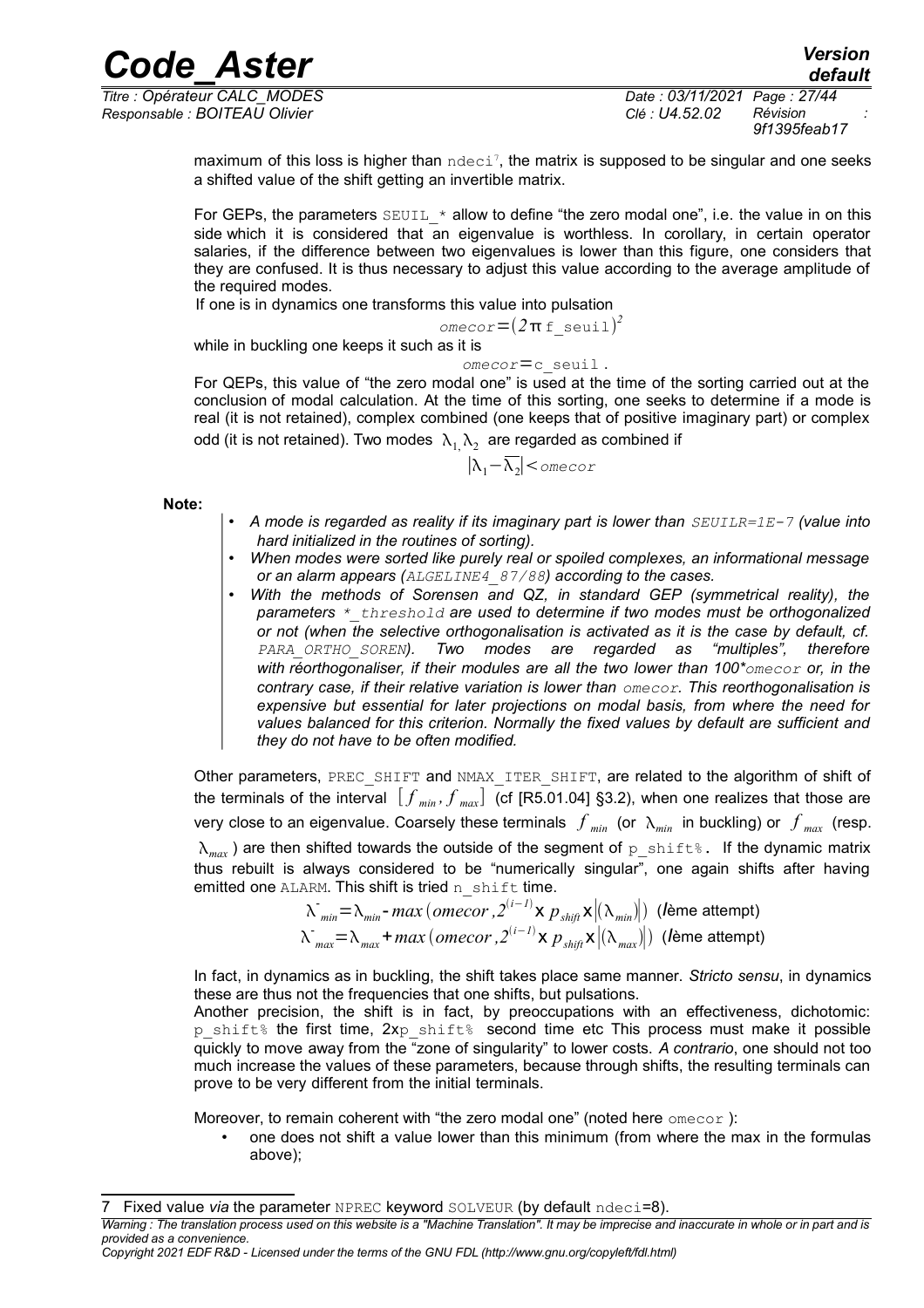*Responsable : BOITEAU Olivier Clé : U4.52.02 Révision :*

*Titre : Opérateur CALC\_MODES Date : 03/11/2021 Page : 28/44 9f1395feab17*

> • so from the beginning, the measured terminal is lower than this "zero" ∣\*∣*omecor* (in absolute value) one fixes it at more or less this value (according to whether this terminal is positive or negative). One then allows any more no shift.

**Note:**

• *A terminal of the interval is close to an eigenvalue, when factorization LDLT of the dynamic matrix associated on this terminal (for example that of a GEP is written* **Q**:=**A**− **B** *), led to a loss of decimal of more than NPREC digits (value parameterized under the keyword SOLVEUR). While exploiting the value of this parameter (NPREC=7, 8 or 9), one can then avoid the expensive refactorisations which these shifts imply when this digital singularity is not very marked.*

• *One implements this technique of shift in two cases: calculation of a test of Sturm (pre and/or postprocessing) and construction of the dynamic matrix of work. In the event of failure of the algorithm of shift: in the first case, one is emitted ALARM, in the second, one stops in ERREUR\_FATALE.*

## **3.9 Keyword factor SOLVEUR**

<span id="page-27-2"></span> $\Diamond$  SOLVEUR= F(),

One has access to all the parameters of the direct linear solveurs (METHODE=' LDLT'/'MULT\_FRONT'/'MUMPS').

In parallel mode, one advises the parameter setting particularly<sup>[8](#page-27-3)</sup> METHODE=' MUMPS' and RENUM=' QAMD'.

For more details on the solveurs, one will be able to consult the document [U4.50.01]. Concerning parallelism, one returns to the document [U2.08.06] and the dedicated paragraph of the document [U2.06. 01 ].

### **3.10 Keyword VERI\_MODE**

<span id="page-27-1"></span>◊ VERI\_MODE=\_F (…

Keyword factor for the definition of postprocessings of checking of the clean modes. These postprocessings relate to the standard of the residue of the modes and possibly the counting of the eigenvalues (cf [R5.01.01] §3.7.4 and [R5.01.02] §2.5.4).

#### **Note:**

*At the time as of first passages, it is strongly advised not to modify these parameters which rather relate to the mysteries of the algorithm and which are initialized empirically with values standards.*

#### **3.10.1 Operand STOP\_ERREUR**

<span id="page-27-0"></span>◊ STOP\_ERREUR=/**'YES' [DEFECT]** /'NOT'

<sup>•</sup> *In the same way, while exploiting the digital parameters of the linear solveurs (for example: METHOD, RENUM, PRETREATMENTS…), one can also influence this criterion of singularity.*

<span id="page-27-3"></span><sup>8</sup> In order to at least reduce the cost in time of the phase of analysis (sequential) of MUMPS. This parameter setting is done however to the detriment of consumption memory. But this overcost quickly proves compensated by the distribution of the data on the processors which parallelism implies.

*Warning : The translation process used on this website is a "Machine Translation". It may be imprecise and inaccurate in whole or in part and is provided as a convenience.*

*Copyright 2021 EDF R&D - Licensed under the terms of the GNU FDL (http://www.gnu.org/copyleft/fdl.html)*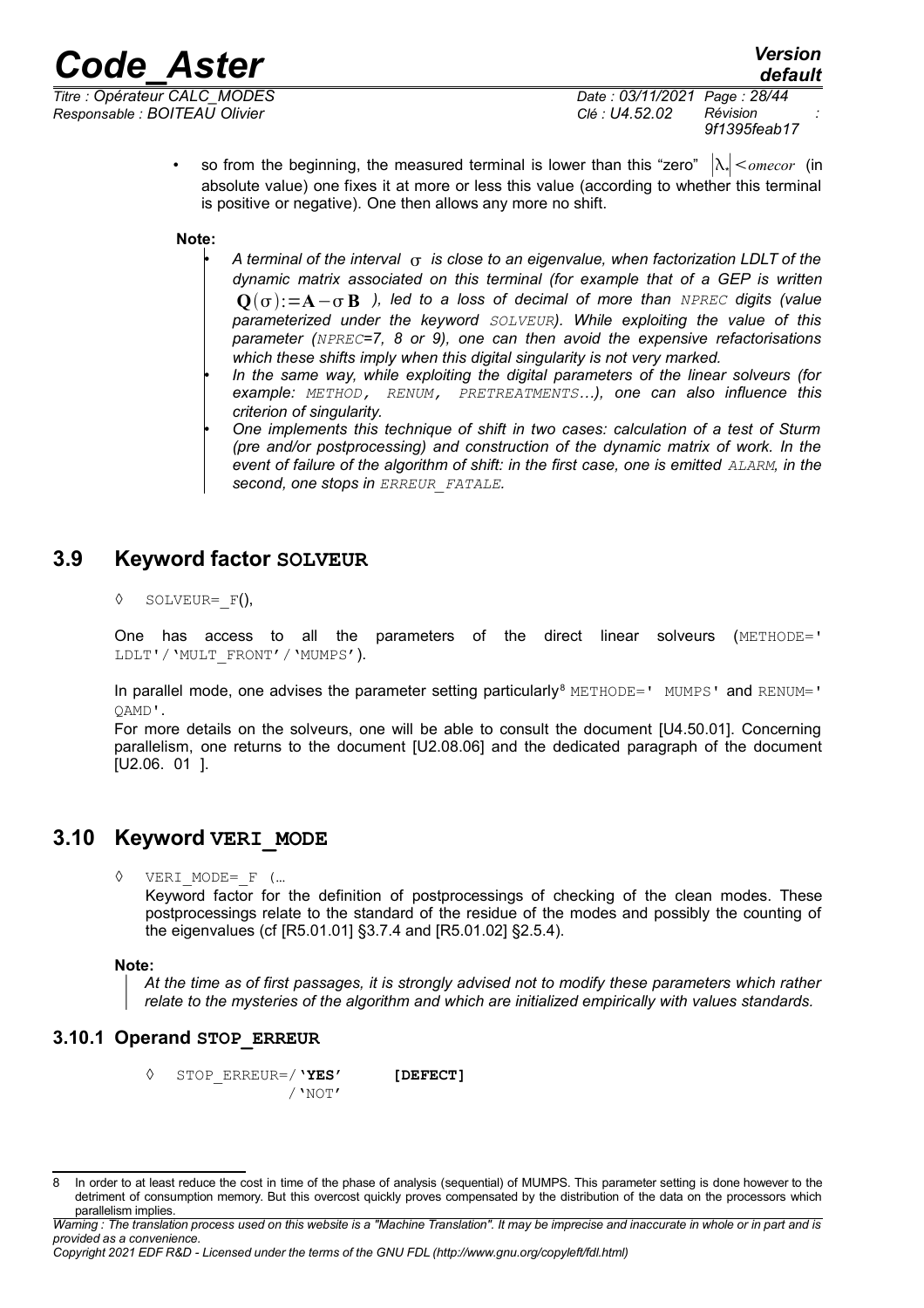*Titre : Opérateur CALC\_MODES Date : 03/11/2021 Page : 29/44 Responsable : BOITEAU Olivier Clé : U4.52.02 Révision :*

*9f1395feab17*

*default*

Allows to indicate to the operator if it must stop ( $YES'$ ) or to continue ( $YNOT'$ ) if one of the criteria THRESHOLD or STURM (connected by default only with the method of the simultaneous iterations) is not checked.

By default the concept of exit is not produced.

#### **3.10.2 Operand THRESHOLD**

<span id="page-28-1"></span>◊ SEUIL=r **(1.10-6) [DEFECT] for the method of the simultaneous iterations**

*Code\_Aster Version*

**(1.10 -2 ) [DEFECT] for the method of the powers opposite**

Tolerance level for the standard of error relative of the mode to the top of which he is regarded as forgery or too approximated (cf [R 5.01.01/02] algorithm n°2/n°1). See also parameter STOP\_ERREUR.

#### **3.10.3 Operand STURM**

- <span id="page-28-0"></span>• if TYPE\_RESU=' DYNAMIQUE' and OPTION=' BANDE' :
- ◊ STURM= /**'TOTAL' [DEFECT]**
	- /'LOCAL' /'YES' /'NOT'

'TOTAL' and 'LOCAL' a direction has if there are at least two sub-bands of calculation. If there is only one bandages calculation, these two values are equivalent to 'YES'.

Checking known as of STURM allowing to make sure that the algorithm used in the operator determined the exact number of eigenvalues, sub-band by sub-band ('LOCAL') or only in the total band<sup>[9](#page-28-2)</sup> ('TOTAL') (cf [U4.52.01] [R5.01.04]). The second alternative is most of the time amply sufficient and much less expensive than the first.

However, when the terminals provided to the test of Sturm are close to an eigenvalue, they should be shifted (to preserve the robustness of the process). Sometimes this shift is pronounced too much and it will thus lead the test of Sturm to include a too large interval comprising not calculated frequencies (and not wished).

The test then will alert the user sometimes unnecessarily. After being itself assured that they were not multiple frequencies disastrous close to the terminals of the band, one can then disconnect it ('NOT') or to reduce the parameters of shift (to pass from PREC\_SHIFT=5% to 2% for example).

For example, the interval is tested [100,500] and 499.5 and 520 are eigenvalues of the problem. Because of proximity of the eigenvalue 499.5 with the maximum terminal 500, the test of Sturm will have to shift the latter. By default it will take value 525. This new band of test [100 *,*525] is now too important because it includes value 520: the test will conclude, wrongfully, that it there is a problem including a frequency in excess.

*A contrario*, if 500.1 had been an eigenvalue, the test of Sturm would undoubtedly have made well alert the user.

#### **Note:**

- *In standard parallel mode (NIVEAU\_PARALLELISME=' COMPLET'*)*, there is no possibility of test of local Sturm. STURM=' GLOBAL' or ' LOCAL' carry out the same treatment: they check the validity of the test of Sturm on the whole of the sub-bands of calculation.*
- *This test of post-checking is carried out besides other tests (nondisengageable and essential):*

<span id="page-28-2"></span>Cf Example of [§10.](#page-41-5)

*Warning : The translation process used on this website is a "Machine Translation". It may be imprecise and inaccurate in whole or in part and is provided as a convenience.*

*Copyright 2021 EDF R&D - Licensed under the terms of the GNU FDL (http://www.gnu.org/copyleft/fdl.html)*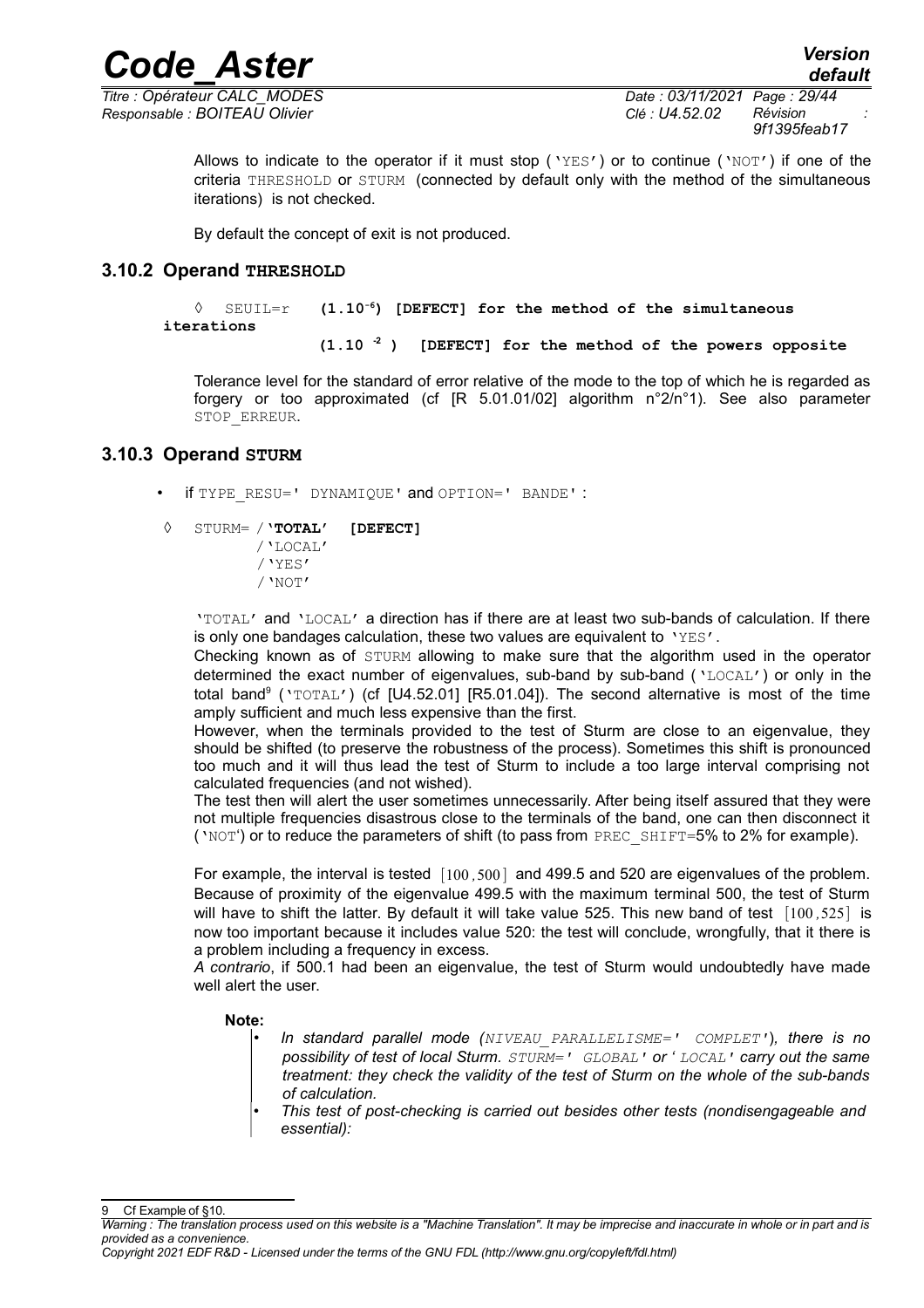*Responsable : BOITEAU Olivier Clé : U4.52.02 Révision :*

*Titre : Opérateur CALC\_MODES Date : 03/11/2021 Page : 30/44 9f1395feab17*

*default*

*\* internal Tests of convergence [10](#page-29-2) with the modal solvor ('SORENSEN','TRI\_DIAG'and 'JACOBI') flexible via keywords PREC\_\*.*

*\* Checking of the residues (cf [R 5.01.01/02] algorithm n°2/n°1) of each mode calculated (cf keyword SEUIL\_FREQ and THRESHOLD ).*

*\* One makes sure finally that the frequencies exhumed for each sub-band belong well to the selected interval (at VERI\_MODE/PREC\_SHIFT % near).*

in the other cases:

◊ STURM= /**'YES' [DEFECT for 'PLUS\_PETITE'/'PLUS\_GRANDE'/'CENTER'/'ALL']** /'**NOT**' **[DEFECT for 'NEAR'/'SEPARATE'/'ADJUSTS']**

Checking known as of STURM allowing to make sure that the algorithm used in the operator determined the exact number of eigenvalues in the interval of research (§3.5/6/8 [R5.01.01]). This option thus has interest only in GEP with real modes (not with *K* complex and with nonsymmetrical matrices).

For the family of options of calculation **'PLUS\_PETITE'/'PLUS\_GRANDE'/'CENTER'/'BAND'/'ALL',** the test of Sturm is carried out starting from the terminals of provided sub-bands or the extreme values of the calculated modes. While for the second family, **'NEAR'/'SEPARATE'/'ADJUSTS'**, these terminals are deduced from the extreme values of the provided lists.

Let us note that the first family of options must calculate and check one or more packages of contiguous modes then, that the second family, refines it a list of provided values. first family thus does not tolerate a hole in the calculated spectrum. No mode should here be missed! Then, that it perhaps voluntary, with the second family, to provide scattered values. In the first case, the activation of the test of Sturm is strongly advised (value by default), in the second, it is optional and to leave with the appreciation of the user.

See also parameter STOP\_ERREUR .

#### **3.10.4 Operand PREC\_SHIFT (only for the method of the simultaneous iterations)**

<span id="page-29-1"></span>◊ PREC\_SHIFT=prs **(0.05) [DEFECT]**

This parameter (which is a percentage) makes it possible to define an interval containing the calculated eigenvalues, for which the checking of Sturm will be carried out ([R5.01.01] algorithm n°2). It is also used to select the lines of the table provided in the event of chaining INFO MODE+CALC MODES+' BANDE' (cf keywords TABLE\_FREQ/TABLE\_CHAR\_CRIT). This option has interest only in GEP with real modes.

### <span id="page-29-0"></span>**3.11 Operand STOP\_BANDE\_VIDE (only for the method of the simultaneous iterations)**

◊ STOP\_BANDE\_VIDE== 'NOT' **[DEFECT if TYPE\_RESU=' DYNAMIQUE' and OPTION=' BANDE' and FREQ comprises n>2 frequencies]** /'YES' **[DEFECT in the other** 

**cases ]**

'YES' stop calculation if no eigenvalue is detected in the band stipulated by the user (or the subbands if the keyword FREQ is a list of n>2 values): one exception (named

<span id="page-29-2"></span><sup>10</sup> These tests are expressed in the context of the "problem of work" provides for each sub-band the modal solvor. Often this transformed problem is different from the initial problem. The good convergence of this stage thus does not ensure 100% that of the initial problem.

*Warning : The translation process used on this website is a "Machine Translation". It may be imprecise and inaccurate in whole or in part and is provided as a convenience.*

*Copyright 2021 EDF R&D - Licensed under the terms of the GNU FDL (http://www.gnu.org/copyleft/fdl.html)*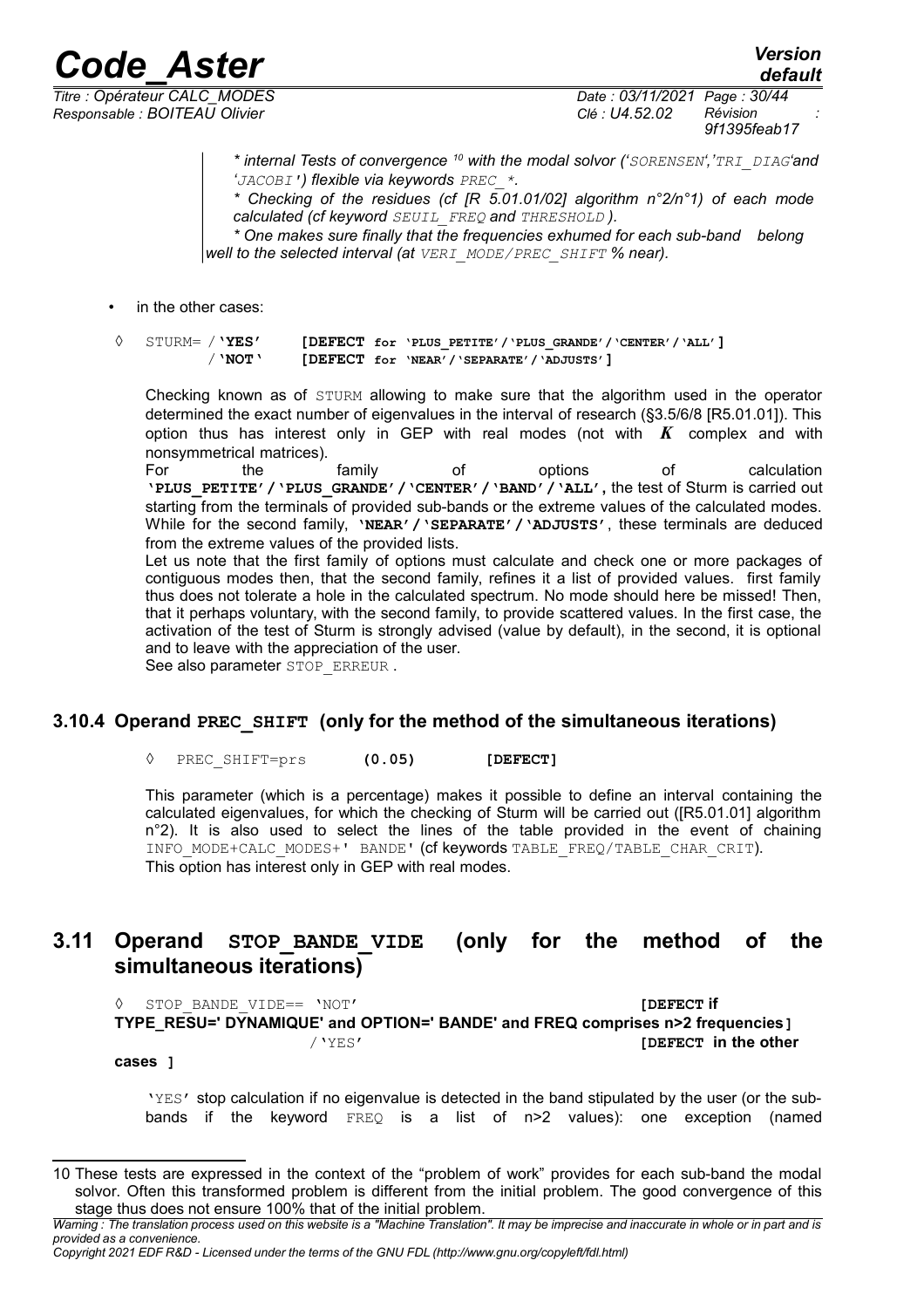*Titre : Opérateur CALC\_MODES Date : 03/11/2021 Page : 31/44 Responsable : BOITEAU Olivier Clé : U4.52.02 Révision :*

BandeFrequenceVide) is emitted. It can be treated to continue the course of the study. One can find an example in the case test  $SDLL11a$ :

*Code\_Aster Version*

try: MODE1=CALC\_MODES (MATR\_RIGI=K\_ASSE, MATR\_MASS=M\_ASSE, OPTION=' BANDE', CALC FREQ=  $F$  (FREQ= (100. , 200.))) except aster.BandeFrequenceVideError: MODE1=CALC\_MODES (MATR\_RIGI=K\_ASSE, MATR\_MASS=M\_ASSE, OPTION=' BANDE', CALC FREQ=  $F$  (FREQ= (200. , 3500. ,)))

'NOT' do not stop calculation (emission only of one ALARM) if no eigenvalue is detected in the band stipulated by the user.

This option does not have interest with method QZ.

#### **3.12 Operand NIVEAU\_PARALLELISME**

<span id="page-30-0"></span>This keyword is available only in the case of clean modes of vibrations  $(TYPE<sub>RESU</sub>='$ DYNAMIQUE') and if calculation is carried out on a frequential tape (OPTION=' BANDE') cut out in at least 2 sub-bands ( $FREQ$  is a list of nb freq  $> 2$  values).

◊ NIVEAU\_PARALLELISME=/**'COMPLETE' [DEFECT]** /'PARTIAL'

Cutting in several sub-bands is to be privileged when with problems are dealt **mean sizes or large** (> 0.5M ddls) and/or that one seeks one **good part of their spectra** (> 50 modes).

One then cuts out calculation in several frequential sub-bands (cf operand FREQ). On each one of these sub-bands, a modal solvor carries out the associated search for modes. With this intention, this modal solvor uses a linear solvor intensively.

These two bricks of calculation (modal solvor and linear solvor) are them **dimensioning stages** calculation in term of consumption memory and time. It is on them which it should be put the accent if one wants significantly to reduce the costs of calculation of this operator.

However the organization of modal calculation on distinct sub-bands offers here an ideal framework of parallelism: **distribution of large almost independent calculations**[11](#page-30-1). Its parallelism makes it possible to gain much in time but at the cost of a overcost in memory<sup>[12](#page-30-2)</sup>.

If one has a sufficient number of processors (higher than the number of nonempty sub-bands), one can then engage one **second level of parallelism** *via* **the linear solvor** (if one has chooses METHODE=' MUMPS'). This one will make it possible to continue to gain in time but especially, it will make it possible to compensate for the overcost report of the first level to even decrease the peak sequential report notably.

<span id="page-30-1"></span><sup>11</sup> With the expensive communications of clean vectors near.

<span id="page-30-2"></span><sup>12</sup> Because of buffers MPI required by the clean communications of vectors in the end of CALC\_MODES.

*Warning : The translation process used on this website is a "Machine Translation". It may be imprecise and inaccurate in whole or in part and is provided as a convenience.*

*Copyright 2021 EDF R&D - Licensed under the terms of the GNU FDL (http://www.gnu.org/copyleft/fdl.html)*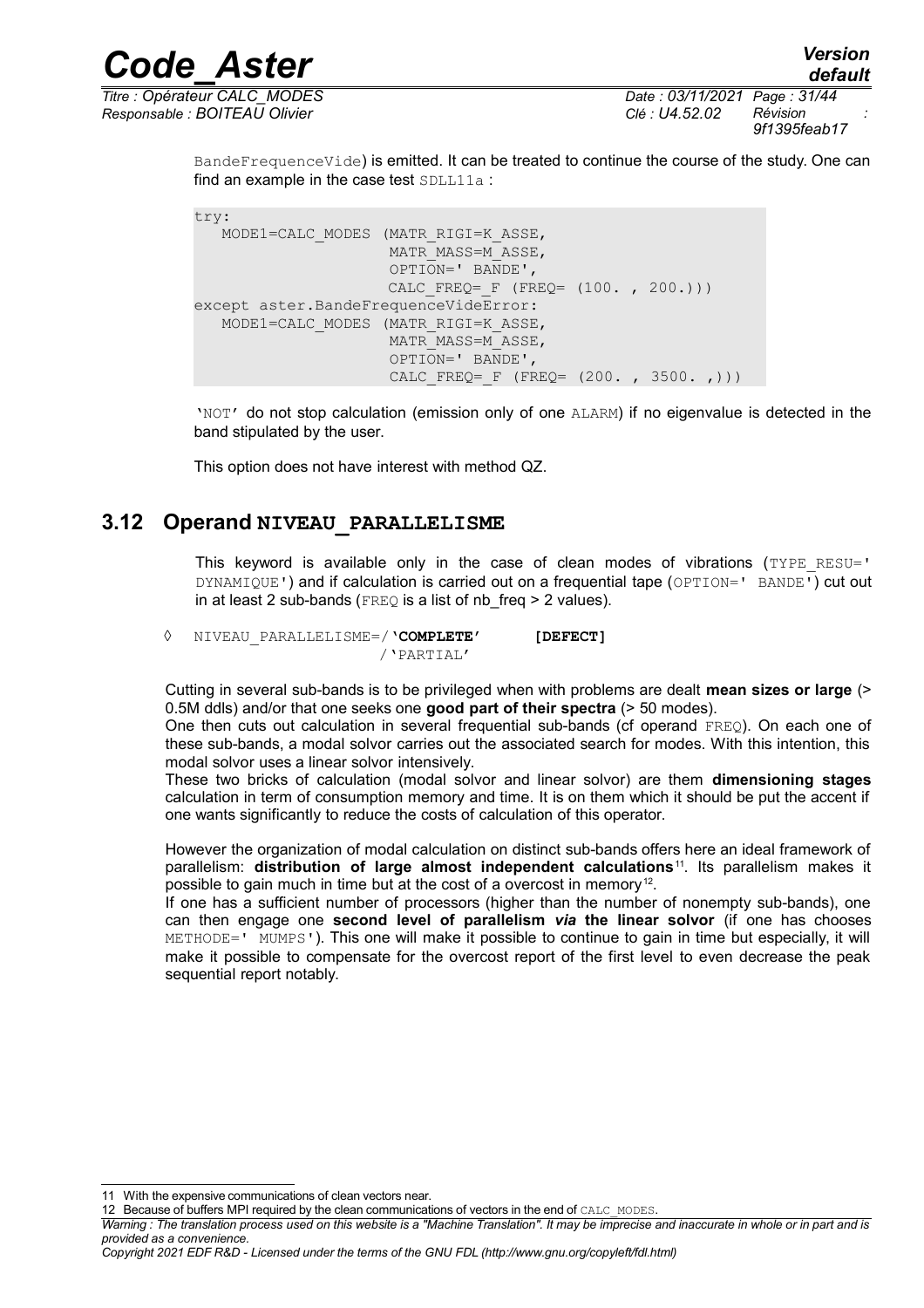

**Image 3.12-1 -** *Example of distribution of calculations of CALC\_MODES on 8 processors with a cutting in 4 frequential sub-bands*

This double level of parallelism (activated by default *via* the keyword NIVEAU PARALLELISME=' COMPLET') then allows to benefit, at best, of the two aspects.

When one truly wishes to gain in peak report because calculation does not pass on the machine and that one test, without success, all the other arms of lever<sup>[13](#page-31-0)</sup>, one can knowingly choose to limit parallelism only to the level of the linear solvor<sup>[14](#page-31-1)</sup>: NIVEAU PARALLELISME=' PARTIEL'. That functions only with linear solvor parallel MUMPS.

**Functional rules** are the following ones, while noting nbproc the number of processors parameterized and nb sbande the number of nonempty sub-bands (=nb  $freq-1$ ):

• With NIVEAU\_PARALLELISME=' COMPLET'( **defect**): very large saving of time/improvement or average deterioration of the peak RAM report.



**Image 3.12-2 -** *Perimeter of use with NIVEAU\_PARALLELISME=' COMPLET'***.**

<span id="page-31-1"></span>14 It is this kind of parallelism which is deployed in the rest of the code.

<span id="page-31-0"></span><sup>13</sup> To cut out besides sub-bands, to use the modal solvor SORENSEN, to reduce the size of the space of projection via COEF DIM ESPACE, to use the linear solvor MUMPS in OUT OF CORE and/or with MONGREL...

*Warning : The translation process used on this website is a "Machine Translation". It may be imprecise and inaccurate in whole or in part and is provided as a convenience.*

*Copyright 2021 EDF R&D - Licensed under the terms of the GNU FDL (http://www.gnu.org/copyleft/fdl.html)*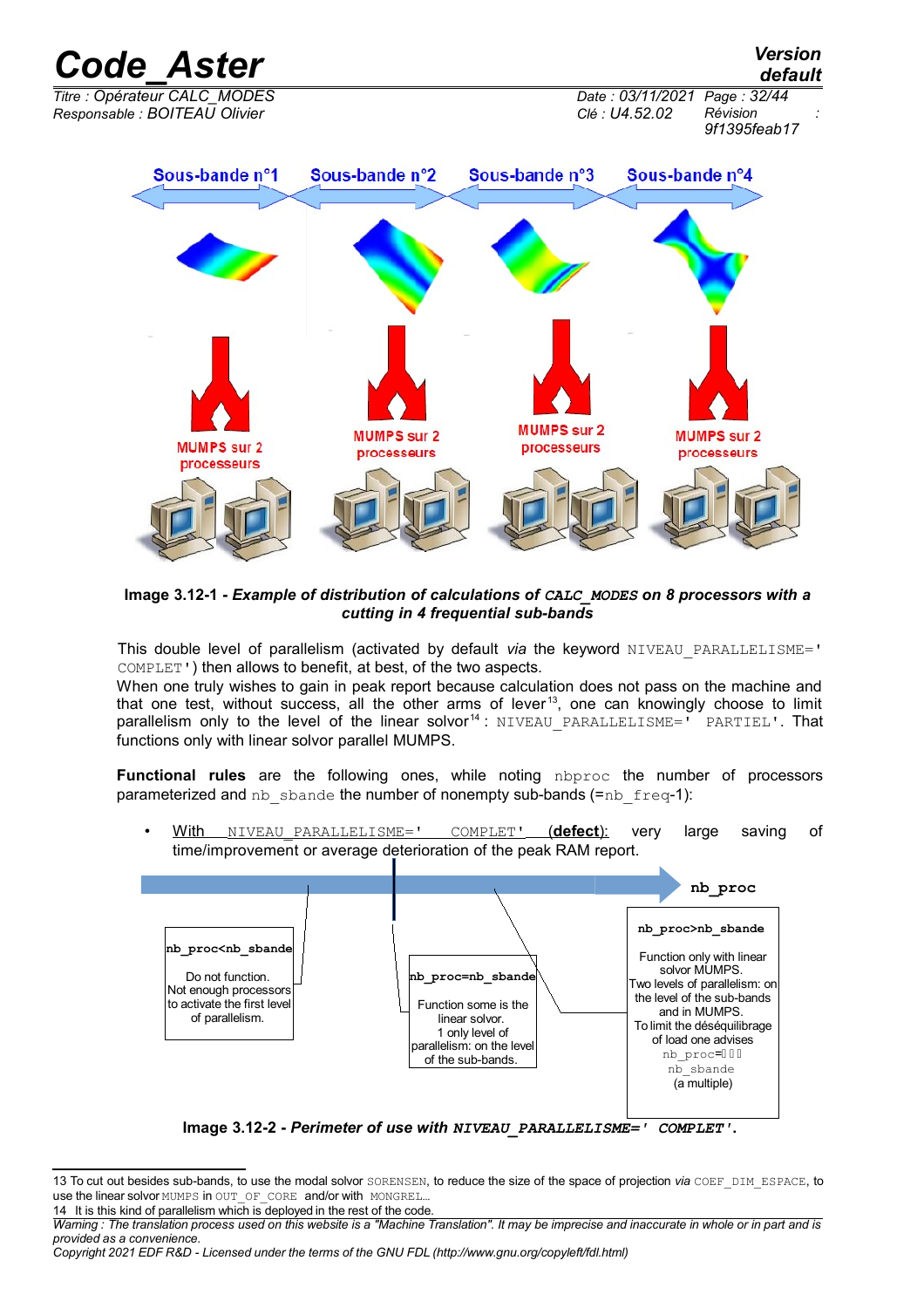*Code\_Aster Version default Titre : Opérateur CALC\_MODES Date : 03/11/2021 Page : 33/44 Responsable : BOITEAU Olivier Clé : U4.52.02 Révision : 9f1395feab17*

> With NIVEAU PARALLELISME=' PARTIEL' : profit moderated in time/important profit on the peak RAM report.



**Image 3.12-3 -** *Perimeter of use with NIVEAU\_PARALLELISME=' PARTIEL'* **.**

For one **optimal use** parallelism, it is thus advised of:

- To build relatively balanced sub-bands of calculation. With this intention, one can thus, as a preliminary, gauge the studied spectrum *via* one or more call to INFO MODE [U4.52.01]. If possible in parallel mode. Then to launch calculation CALC\_MODES parallel according to the number of selected sub-bands and amongst processors available.
- To take sub-bands finer than into sequential, between 10 and 20 modes instead of 40 to 80 modes into sequential. The quality of the modes and the robustness of calculation will be some increased. The peak report will be decreased by it. It is however necessary to have sufficient processors available (and with enough memory).
- To select a number of processors which is a multiple amongst sub-bands (not vacuums). Thus, one reduces the déséquilibrages of loads which harm the performances.

To reduce the peak report of a calculation, one has several arms of lever: to reduce the size of the sub-bands, to use linear solvor MUMPS if required (in OUT OF CORE[U4.50.01]) and/or to parallel only this brick of calculation (NIVEAU PARALLELISME=' PARTIEL').

To use effectively **CALC\_MODES in parallel** , one thus proposes to proceed in **three stages:**

- **modal Pre-calibrations** preconditions *via* INFO\_MODE. If possible, in parallel mode (potential Profits in time x70 on hundreds of processors. Profit in peak RAM report until x2).
- To examine the produced results and to break up calculation into sub-bands of sizes modest (e.g. 20 modes) and balanced, according to the number of processors available.
- To launch in mode CONTINUATION, calculation CALC\_MODES parallel itself.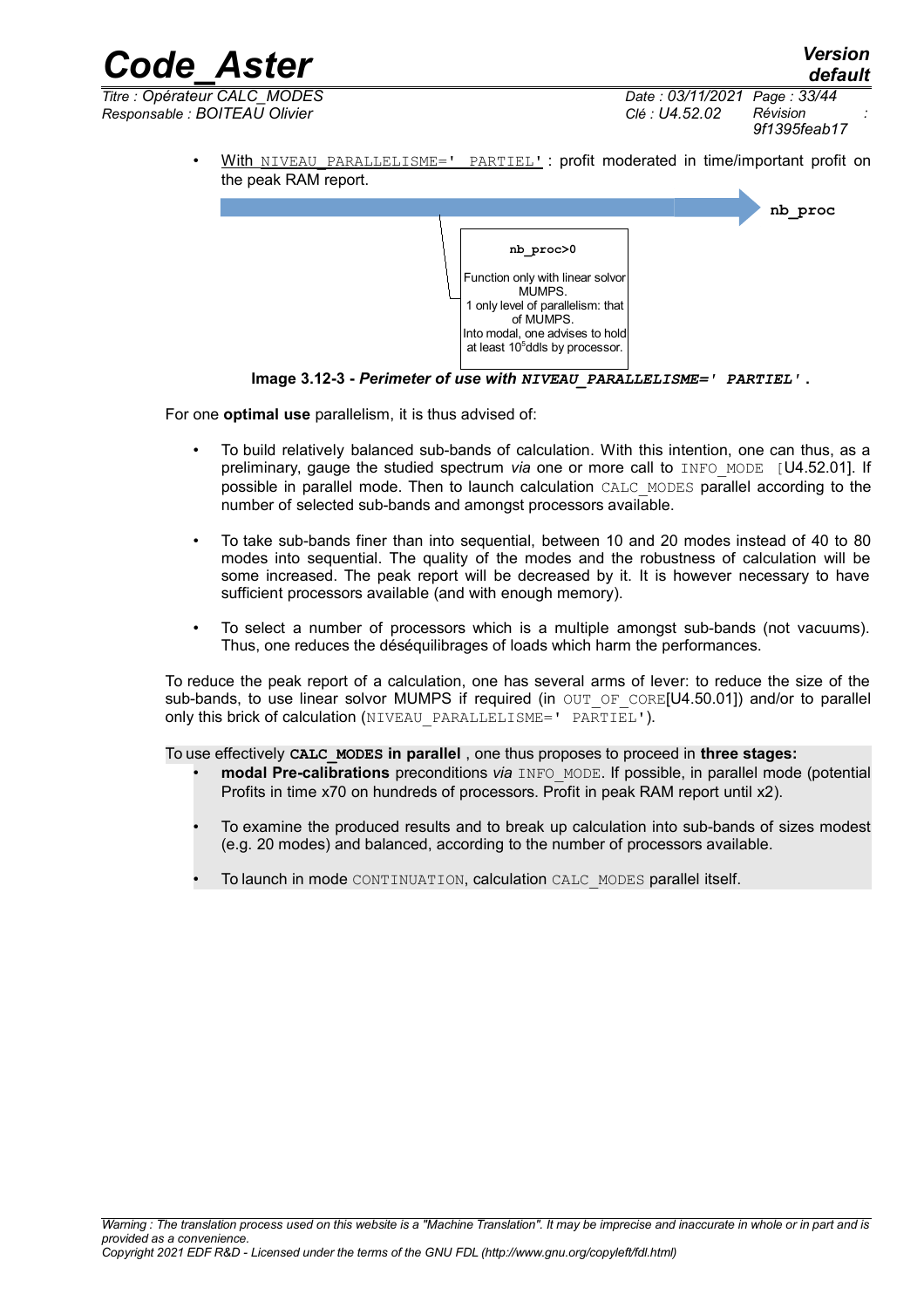*Responsable : BOITEAU Olivier Clé : U4.52.02 Révision :*

*Titre : Opérateur CALC\_MODES Date : 03/11/2021 Page : 34/44 9f1395feab17*

| CAS-test perf016a<br>(N=4.0M, 50 modes)<br>cutting in 8 sub-bands | <b>Time elapsed</b> | <b>Peak RAM</b><br>report |
|-------------------------------------------------------------------|---------------------|---------------------------|
| 1 processor                                                       | 5524 <sub>s</sub>   | 16.9Go                    |
| 8 processors                                                      | 1002s               | 19.5Go                    |
| 32 processors                                                     | 643s                | 13.4Go                    |
| cutting in 4 sub-bands                                            |                     |                           |
| 1 processor                                                       | 3569s               | 17.2Go                    |
| 4 processors                                                      | 1121s               | 19.5Go                    |
| 16 processors                                                     | 663s                | 12.9Go                    |

**Table 3.12-1 - R***ésultats of CALC\_MODES parallel with the parameters by default (+ SOLVEUR=MUMPS in IN\_CORE and RENUM=' QAMD') on the CAS-test PERF016A. Obtained with Code\_Aster v11.3.11 on machine IVANOE (1 or 2 processes MPI by node)***.**

| <b>Seismic study</b><br>(N=0.7M, 450 modes)<br>cutting in 20 sub-bands | <b>Time elapsed</b> | <b>Peak RAM</b><br>report |
|------------------------------------------------------------------------|---------------------|---------------------------|
| 1 processor                                                            | 5200s               | 10.5Go                    |
| 20 processors                                                          | 407s                | 12.1Go                    |
| 80 processors                                                          | 270s                | $9.4$ Go                  |
| cutting in 5 sub-bands                                                 |                     |                           |
| 1 processor                                                            | 4660s               | 8.2Go                     |
| 5 processors                                                           | 1097s               | 11.8Go                    |
| 20 processors                                                          | 925s                | 9.5G <sub>0</sub>         |

#### **Table 3.12-2 - R***ésultats of CALC\_MODES parallel with the parameters by default (+ SOLVEUR=MUMPS in IN\_CORE and RENUM=' QAMD') on a seismic study. Obtained with Code\_Aster v11.3.11 on machine IVANOE (1 or 2 processes MPI by node)***.**

**Note:**

• *In mode NIVEAU\_PARALLELISME=' COMPLET', if the number of processors is not a multiple amongst sub-bands (not vacuums), one distributes the remainder of processors by privileging the first sub-bands. A message informs the user of the potential déséquilibrage of load and the sub-optimal character of calculation.* • *In mode NIVEAU\_PARALLELISME=' COMPLET' , one disabled the parallelism of elementary calculations and the assemblies which can take place in NORM MODE**. Their cost is marginal in any case. This desactivation temporary and is just limited to CALC\_MODES. However if parallel distribution of the data, generated before CALC\_MODES (via AFFE\_MODELE/MODI\_MODELE), was produced with other parameters that the values by default (activation of the keywords DISTRIBUTION + CHARGE\_PROC0\_MA or NB\_SOUS\_DOMAINE/PARTITIONNEUR/CHARGE\_PROC0\_SD) and if one wants to find the same distribution exactly, a call should be carried out clarifies with MODI\_MODELE at the conclusion of CALC\_MODES. If it is not done, the parallel partitioning which will follow it CALC MODES will take again the values by default. It is often the scenario more performing.* • *In mode NIVEAU\_PARALLELISME=' COMPLET', one communicates all the clean vectors exhumed in the end of CALC\_MODES. Thus distinction[15](#page-33-0) between the values*

*default*

<span id="page-33-0"></span><sup>15</sup> The distinction between the two modes is just here of a data-processing nature: in the case 'TOTAL', the test of Sturm is brought in work to the level of the file PYTHON the macro one, whereas in the case'ROOM', it is operated in sources FORTRAN of the operator (invisible for the *Warning : The translation process used on this website is a "Machine Translation". It may be imprecise and inaccurate in whole or in part and is provided as a convenience.*

*Copyright 2021 EDF R&D - Licensed under the terms of the GNU FDL (http://www.gnu.org/copyleft/fdl.html)*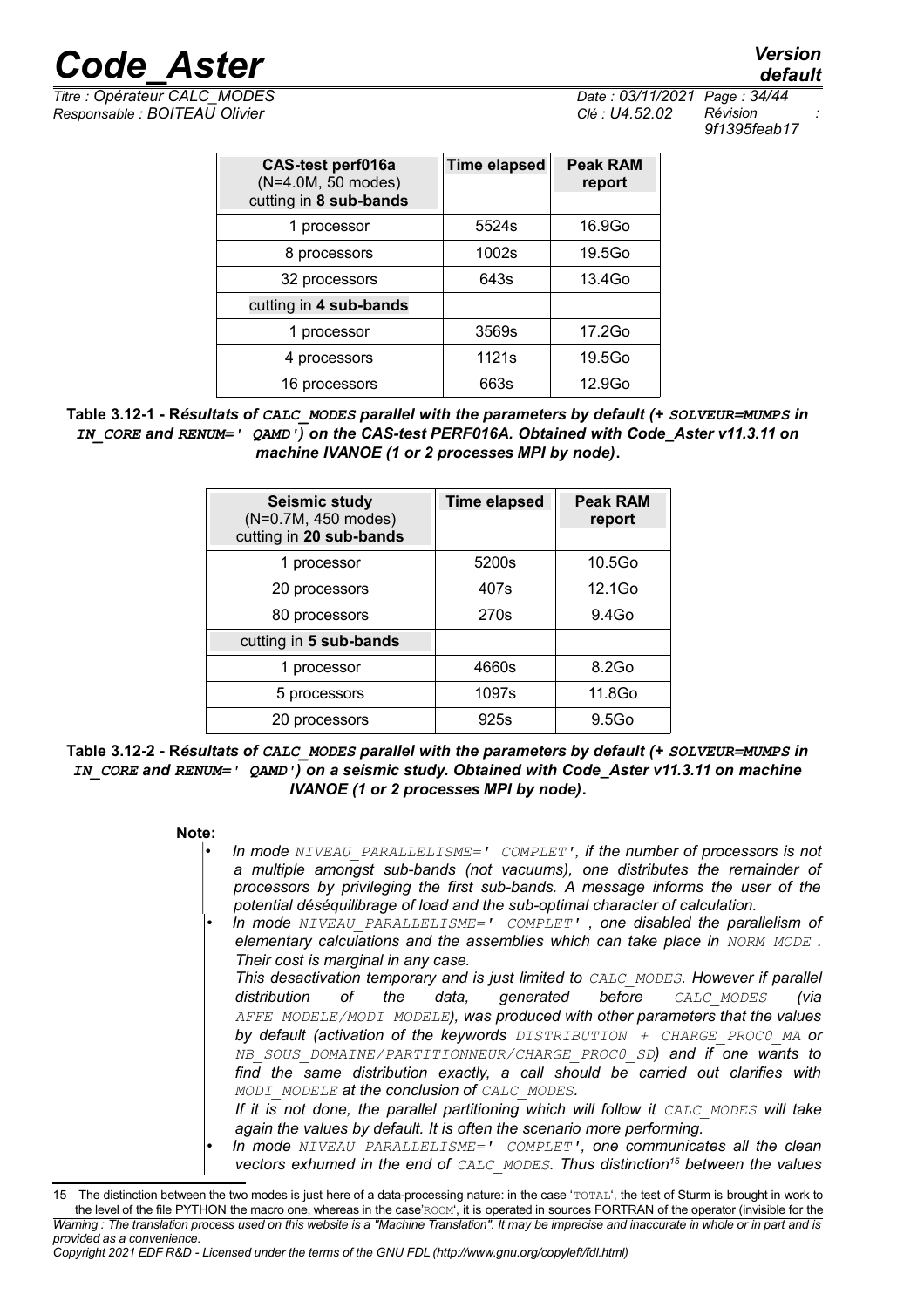*Code\_Aster Version Titre : Opérateur CALC\_MODES Date : 03/11/2021 Page : 35/44 Responsable : BOITEAU Olivier Clé : U4.52.02 Révision :*

*default*

*9f1395feab17*

*STURM=' LOCAL' or ' GLOBAL' any more place does not have to be functionally. It is not serious because the by default mode to be privileged is the mode ' GLOBAL'.*

For implementation the practical of parallelism, one will refer to the documents credits [U2.08.06] on parallelism, and in the paragraph dedicated of [U2.06.01] on modal calculation.

## **3.13 Keyword IMPROVEMENT**

<span id="page-34-4"></span>◊ AMELIORATION=/'NOT' [DEFECT] /'YES'

Keyword allowing to improve in an automatic way quality of the calculated modes: mainly modal deformations (what results in a reduction in the standard of error) and eigenvalues. This improvement is carried out by a chaining of two modal calculations: a first, preferably carried out by a method of the simultaneous iterations (keyword OPTION=' BANDE' or 'PLUS\_PETITE' or 'CENTER' or 'TOUT'); second is realized in a transparent way for the user, with the method of the iterations opposite (OPTION=' PROCHE') with like entry eigenvalues estimated thanks to the first calculation.

#### **Note:**

- *The quality of the modes is generally already sufficient at the conclusion of the first calculation. This option, in spite of its cost, can however prove very interesting for complicated models.*
- *When this option of improvement is activated, the tests of post-checking, normally carried out at the conclusion of the first stage (according to the parameter setting of VERI\_MODE ), are carried out here only at the conclusion of the second.*

#### <span id="page-34-3"></span>**3.14 Keywords for postprocessing: NORM\_MODE, FILTRE\_MODE, IMPRESSION**

The keyword NORM\_MODE is available for all the types of result, but the two others are it only for the case of clean modes of vibrations (TYPE\_RESU=' DYNAMIQUE') and physical realities (matrices of entry of the type matr asse depl  $\overline{r}$ ).

#### **3.14.1 Keyword factor NORM\_MODE**

<span id="page-34-2"></span>Is used to define the arguments for the standardisation of the modes. All the modes are normalized in the same way. The arguments are the same ones as for the order NORM\_MODE [U4.52.11].

#### **3.14.2 Keyword factor FILTRE\_MODE**

<span id="page-34-1"></span>If it is present, this keyword is used to introduce the arguments of filtering of the modes according to a given criterion. The arguments are the same ones as for the order EXTR\_MODE [U4.52.12].

#### **3.14.3 Keyword IMPRESSION**

<span id="page-34-0"></span>Allows to possibly display the office plurality of values of a selected modal parameter. The internal keywords have the same meaning as in the order  $EXTR$  MODE  $[U4.52.12]$ .

The selected modal parameter can not be the same one as that which was possibly used to filter the calculated modes.

user) carrying out modal calculation by the method of the simultaneous iterations.

*Warning : The translation process used on this website is a "Machine Translation". It may be imprecise and inaccurate in whole or in part and is provided as a convenience.*

*Copyright 2021 EDF R&D - Licensed under the terms of the GNU FDL (http://www.gnu.org/copyleft/fdl.html)*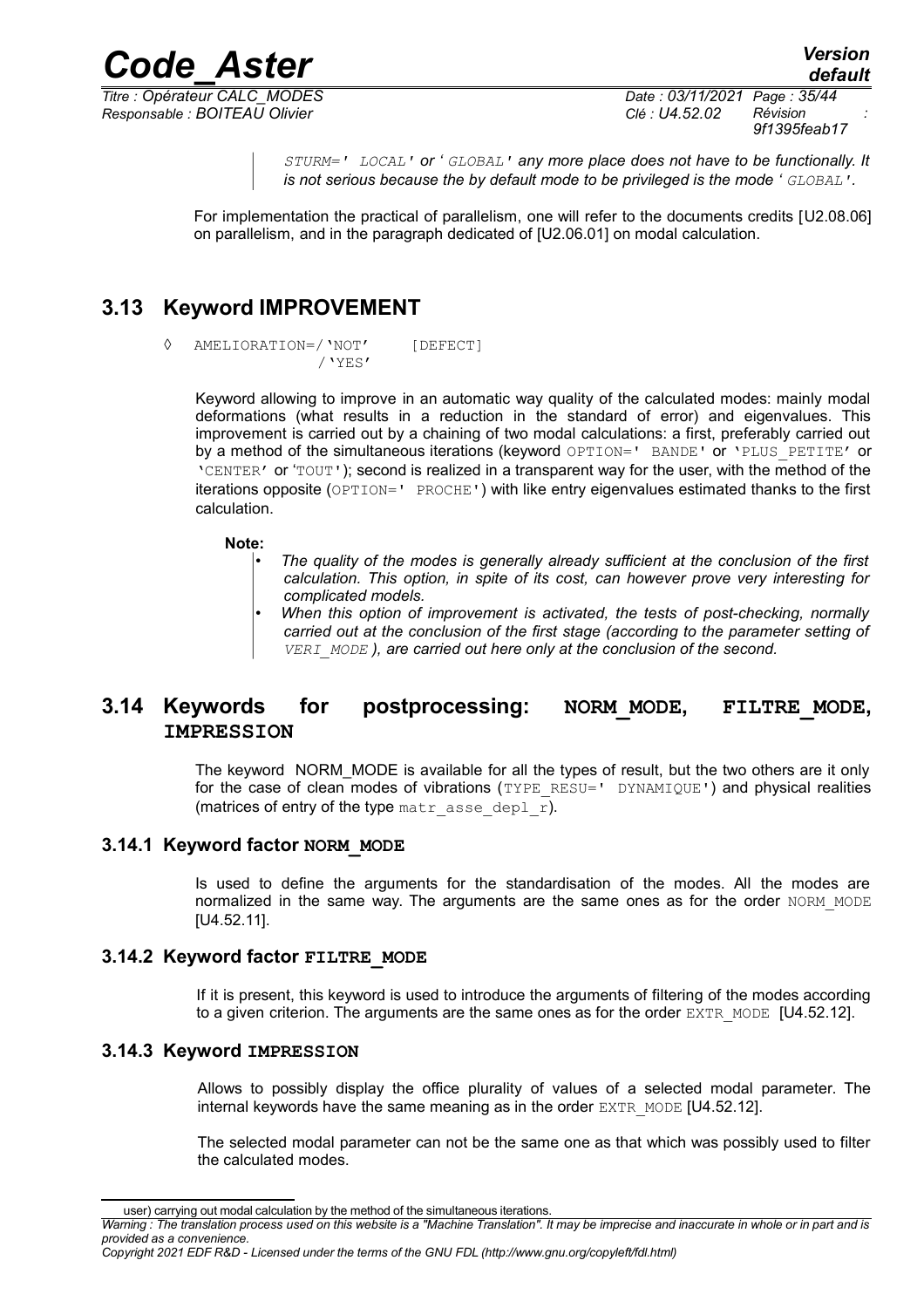*Responsable : BOITEAU Olivier Clé : U4.52.02 Révision :*

*Titre : Opérateur CALC\_MODES Date : 03/11/2021 Page : 36/44 9f1395feab17*

> The keyword TOUT PARA allows to display, after possible standardisation, the value of all the modal parameters contained in the structure of data produced (frequency, masses effective,…). This posting is activated in the case of generalized modes.

### **3.15 Operand INFORMATION**

<span id="page-35-1"></span>◊ INFO=/**1 [DEFECT]**

/2

Indicate the level of impression in the file MESSAGE.

- 1: Impression on the file 'MESSAGE' eigenvalues, of their modal position, reduced damping, standard of error *a posteriori* and certain useful parameters to follow the course of calculation.
- 2: Impression rather reserved for the developers.

**Table 3.15-1 - Operation of the keyword INFORMATION according to its value.**

## **3.16 Operand TITLE**

<span id="page-35-0"></span>◊ TITRE=ti

Title attached to the concept produced by this operator [U4.03.01].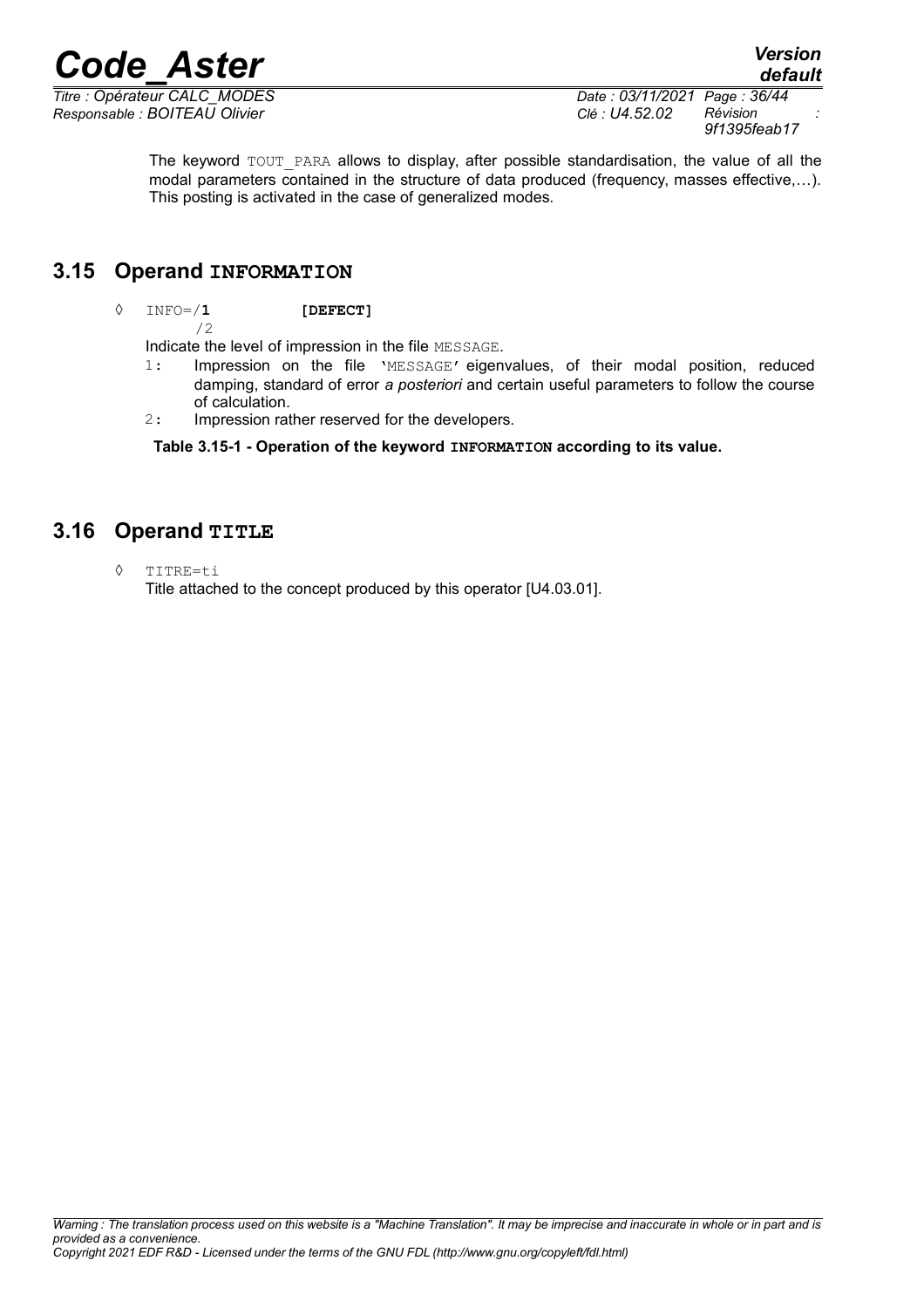*Titre : Opérateur CALC\_MODES Date : 03/11/2021 Page : 37/44 Responsable : BOITEAU Olivier Clé : U4.52.02 Révision :*

*9f1395feab17*

## **4 Phase of checking**

<span id="page-36-0"></span>Matrices  $\mathbf{A}$ ,  $\mathbf{B}$  and  $\mathbf{C}$ , arguments of the keyword (MATR A/MATR RIGI), (MATR\_MASS/MATR\_RIGI\_GEOM/MATR\_B) and (MATR\_AMOR), must be coherent between them (i.e. to be based on the same classification and the same mode of storage).

One checks, according to the option of selected research:

OPTION=' BANDE'

The argument of the keyword FREQ (case TYPE RESU=' DYNAMIQUE') must provide at least **two** values.

The argument of the keyword CHAR\_CRIT (case TYPE\_RESU=' MODE\_FLAMB' or 'GENERAL') must provide exactly **two** values.

OPTION=' CENTRE'

The argument of the keyword FREQ or of the keyword CHAR\_CRIT must provide exactly **one** only value.

OPTION=' SEPARE' or 'ADJUSTS'

The argument of the keyword FREQ or of the keyword CHAR\_CRIT must provide at least **two** values.

If the maximum precise details and numbers of iterations are unrealistic (for example precise details lower than the precision machine or negative iteration counts), calculation is not carried out.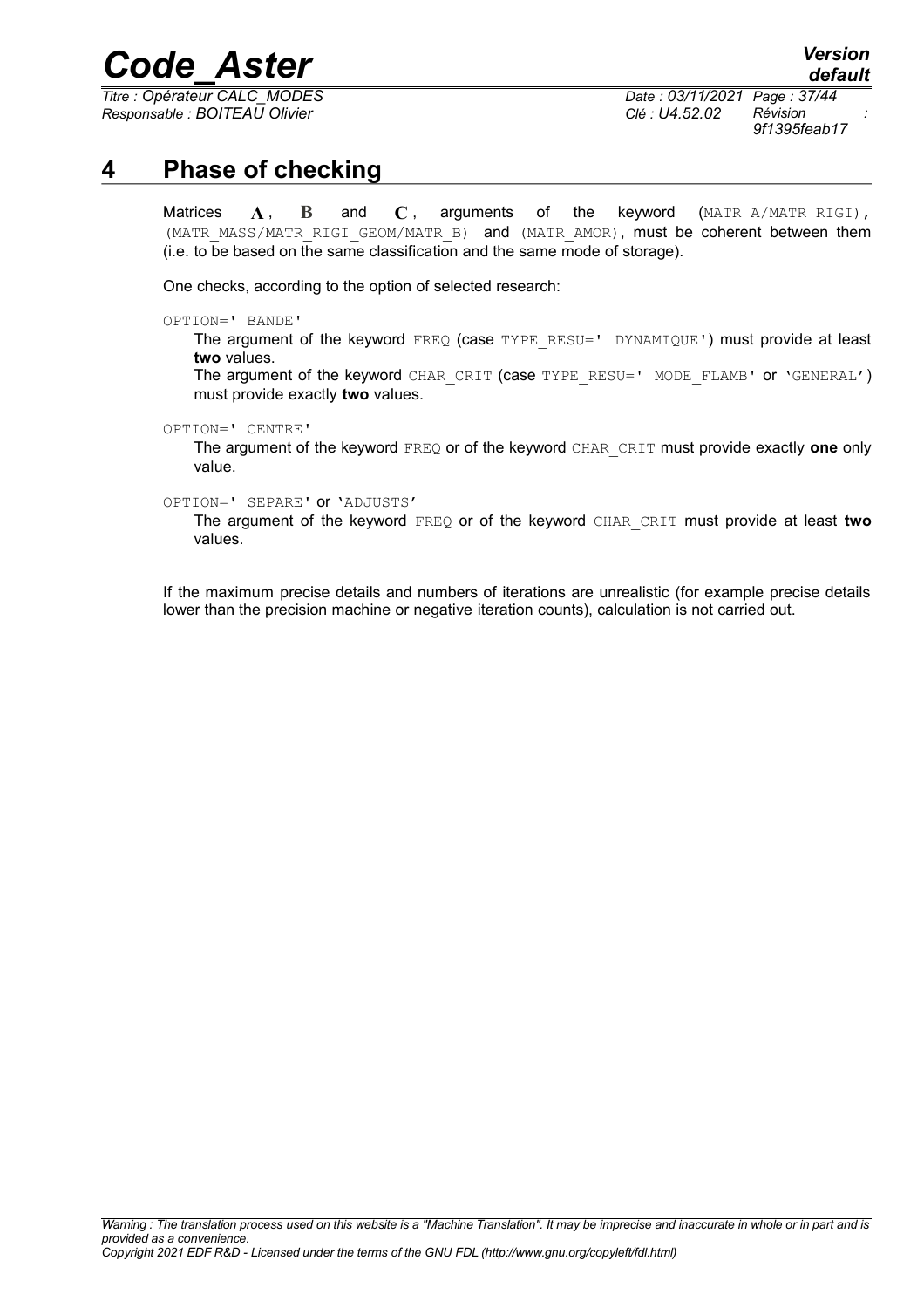*Responsable : BOITEAU Olivier Clé : U4.52.02 Révision :*

## <span id="page-37-0"></span>**5 Production run**

If it is the method of the simultaneous iterations which is used (i.e if OPTION=' BANDE' or 'CENTER' or 'PLUS\_PETITE' or 'PLUS\_GRANDE' or 'ALL'): if the keyword DIM\_SOUS\_ESPACE (under the keyword factor SOLVEUR\_MODAL) is not informed or is initialized with a value strictly lower than the number of modes requested  $\eta$  f (operand NMAX\_FREQ or NMAX CHAR CRIT), the operator automatically calculates an acceptable dimension for the subspace of projection *via* empirical formulas (cf [§3.5.1.4\)](#page-19-0):

METHODE=**'SORENSEN'** ndim=MIN (MAX (2+nf, mse\*nf), nactif) with mse=2 by default.

METHODE=' TRI\_DIAG' ndim=MIN (MAX (7+nf, mse\*nf), nactif) with mse=4 by default.

METHODE=' JACOBI'

ndim=MIN (MAX (7+nf, mse\*nf), nactif) with mse=2 by default.

where  $n$ actif is the number of active degrees of freedom (i.e. the full number of degrees of freedom minus the number of degrees of freedom of LAGRANGE and less the number of linear relations which bind degrees of freedom between them, [R5.01.01] §3.2) and mse is the factor of proportionality fixed by COEF DIM ESPACE.

If a GEP is solved, the dimension of the subspace is doubled. The values of these various parameters are printed in the file MESSAGE.

• For the option 'SEPARATE' : having obtained an interval determining an eigenvalue, one takes for the calculation of the mode the medium of the interval. During the calculation of the mode, the value of the eigenvalue is still refined. It is the result of the opposite iteration itself.

For the option 'ADJUSTS

' : if the separation is not possible and that in a given interval there is more than one value of eigenvalue, one does not apply the method of adjustment with this interval. On the other hand, one will carry out during the calculation of the modes of the réorthogonalisations compared to the preceding modes contained in the interval (this makes it possible to calculate modes associated with a multiple eigenvalue).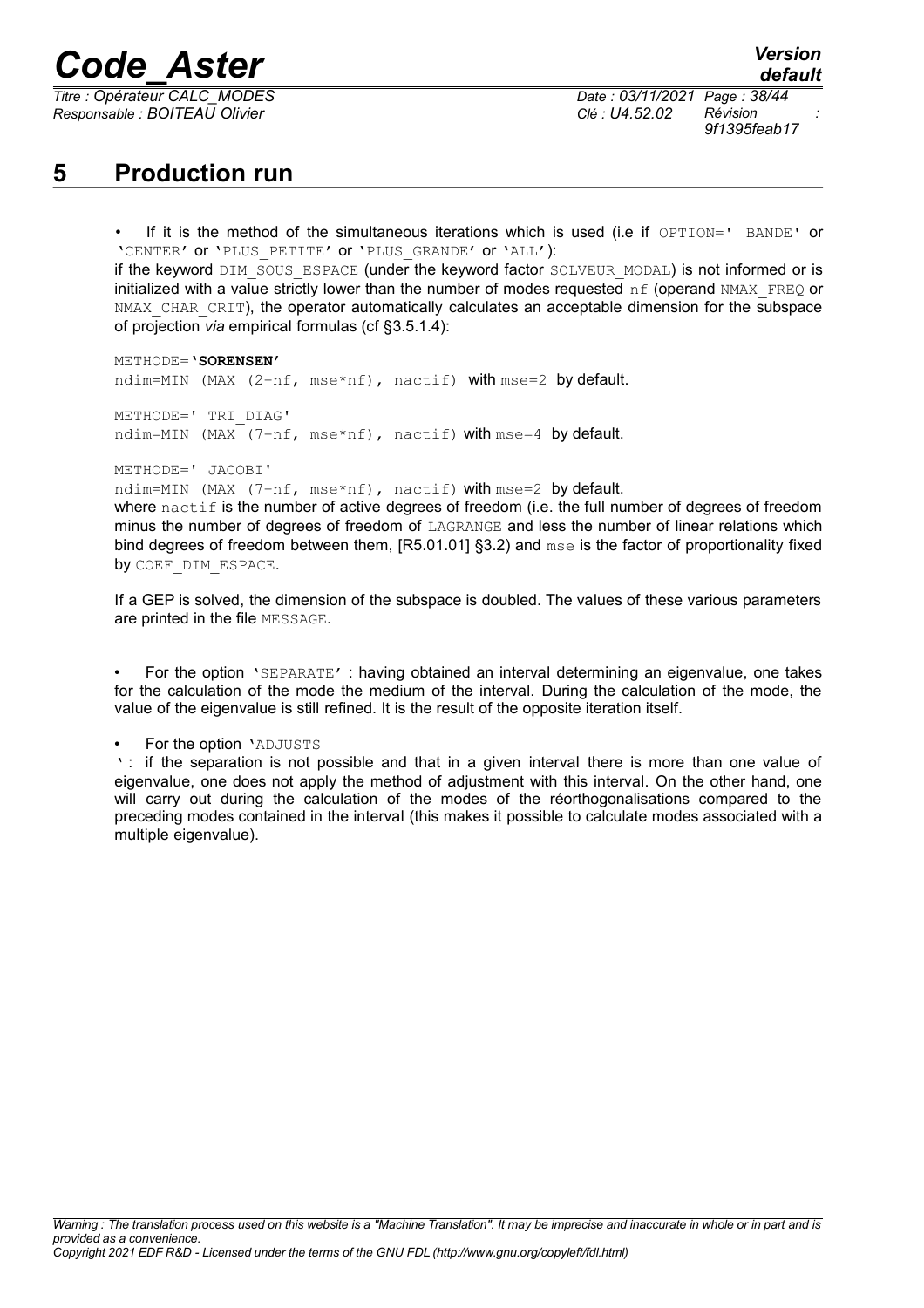*Titre : Opérateur CALC\_MODES Date : 03/11/2021 Page : 39/44 Responsable : BOITEAU Olivier Clé : U4.52.02 Révision :*

*9f1395feab17*

## **6 Modal parameters Normalizes modal Position modes**

<span id="page-38-3"></span>At exit of this operator, the real or complex clean modes are standardized with largest components which is not a multiplier of LAGRANGE. To choose another standard, the keyword factor should be used NORM\_MODE inside CALC\_MODES, or orders it NORM\_MODE [U4.52.11] following CALC\_MODES (one has in this access to more features).

In the case of a dynamic calculation, the structure of data mode meca  $*$ , contains, besides the frequencies of vibration and of the associated modal deformations, of the modal parameters (generalized mass, generalized stiffness, factor of participation, effective mass). One will find the definition of these parameters in [R5.01.03].

In the case of a linear calculation of buckling, the structure of data mode flamb, contains only the critical loads and the associated deformations.

In the case of a generalized dynamic calculation with symmetrical real matrices, the modal position corresponds to the position of the mode in the whole of the spectrum defined by the initial matrices. In all the other cases, the modal positions are allotted of 1 to  $nf$  ( $nf$  being the number of modes retained) by classifying them by order ascending algebraic. All the modal positions are thus positive.

## <span id="page-38-2"></span>**7 Optimization of performances CPU**

### **7.1 Parallelism of the linear solvor**

<span id="page-38-1"></span>Modal calculation calls upon a linear solvor. If one chooses linear solvor MUMPS with the keyword factor SOLVEUR, operand METHODE=' MUMPS', one can activate his parallel operation. It is necessary for that to use a parallel version of *Code\_Aster*, and to inform the number of processors to be used. Empirically, the use of a processor per slice of  $10<sup>5</sup>$  to  $10<sup>6</sup>$  degrees of freedom which the model comprises, gives of good performances. In parallel, one recommends also the parameter setting RENUM=' QAMD'.

## **7.2 Calculation of the modes by sub-bands**

<span id="page-38-0"></span>If the problem to be treated is a GEP and that one searches many modes on a given tape or that the number of degrees of freedom of the model is high  $(> 10<sup>5</sup>)$ , it is advised to cut out the band of total research in several sub-bands, from 40 to 80 modes, the most balanced possible. Calculation will be thus more robust and faster, even while calling sequentially one CALC\_MODES for each sub-band. For a better ergonomics, calculations on each sub-band can be realized in an automatic and transparent way for the user, while giving to the keyword  $FRED$  a list of  $n>2$  values. That makes it possible moreover to parallel the treatment of the various sub-bands, generating considerable profits on performances CPU (factor which can reach 10 to 20 on the computing time, and several tens of for hundred on the peak report).

For more details, one will refer to generic documentations [U2.08.06] on parallelism, and [U2.06.01] on the calculation of clean modes.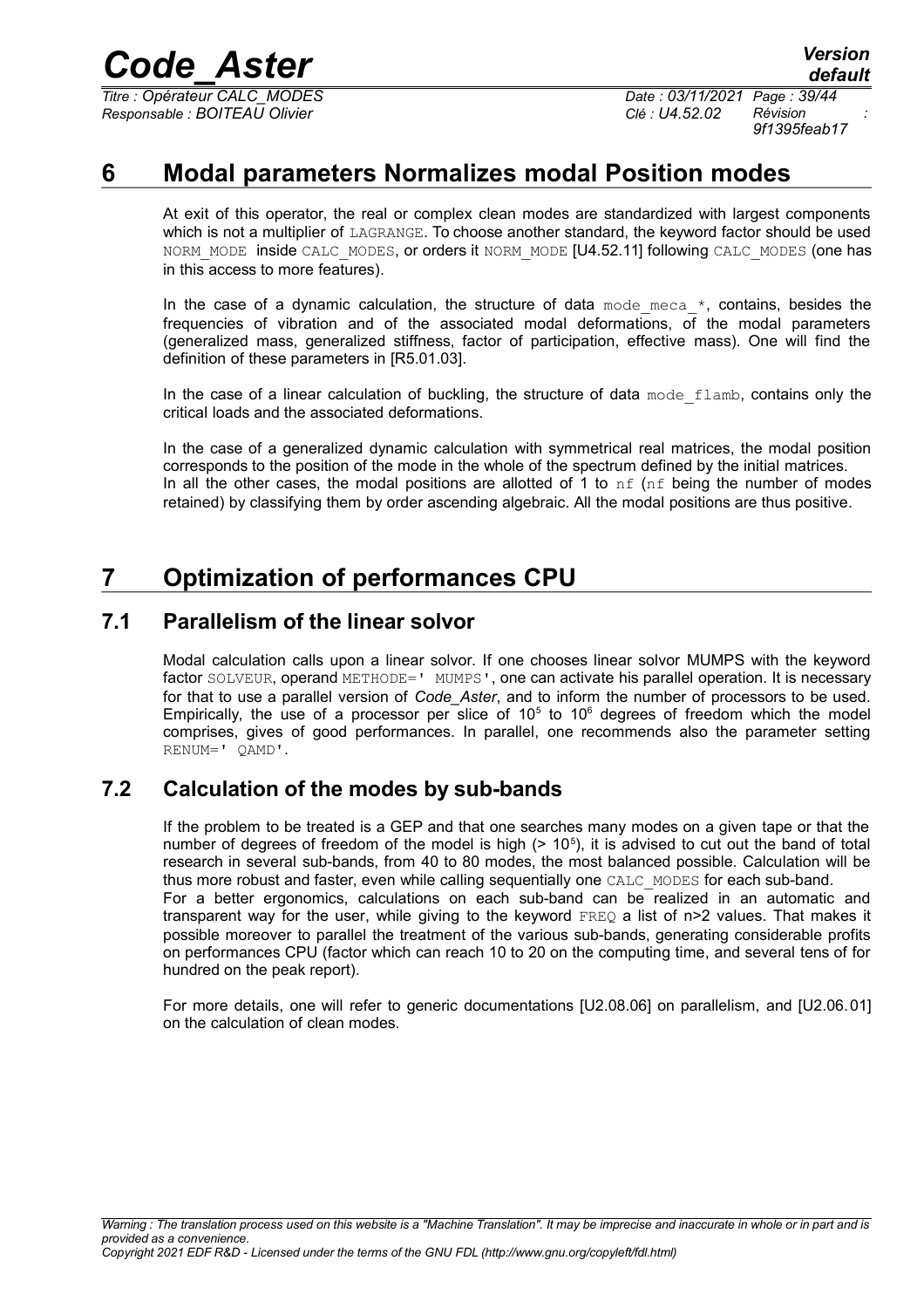*Titre : Opérateur CALC\_MODES Date : 03/11/2021 Page : 40/44 Responsable : BOITEAU Olivier Clé : U4.52.02 Révision :*

*9f1395feab17*

*default*

## **8 Impression of the results**

<span id="page-39-0"></span>To display the modal parameters associated with each mode and the coordinates with the modes, the operator should be used IMPR\_RESU[U4.91.01] in the following way:

• Posting of the modal parameters only in the form of table:

IMPR\_RESU (RESU= F (RESULTAT=mode, TOUT PARA= 'OUI', TOUT CHAM= 'NON'));

• Posting of the modal parameters and the clean vectors:

IMPR\_RESU (RESU= F (RESULTAT=mode, TOUT PARA= 'OUI', TOUT CHAM= 'OUI'));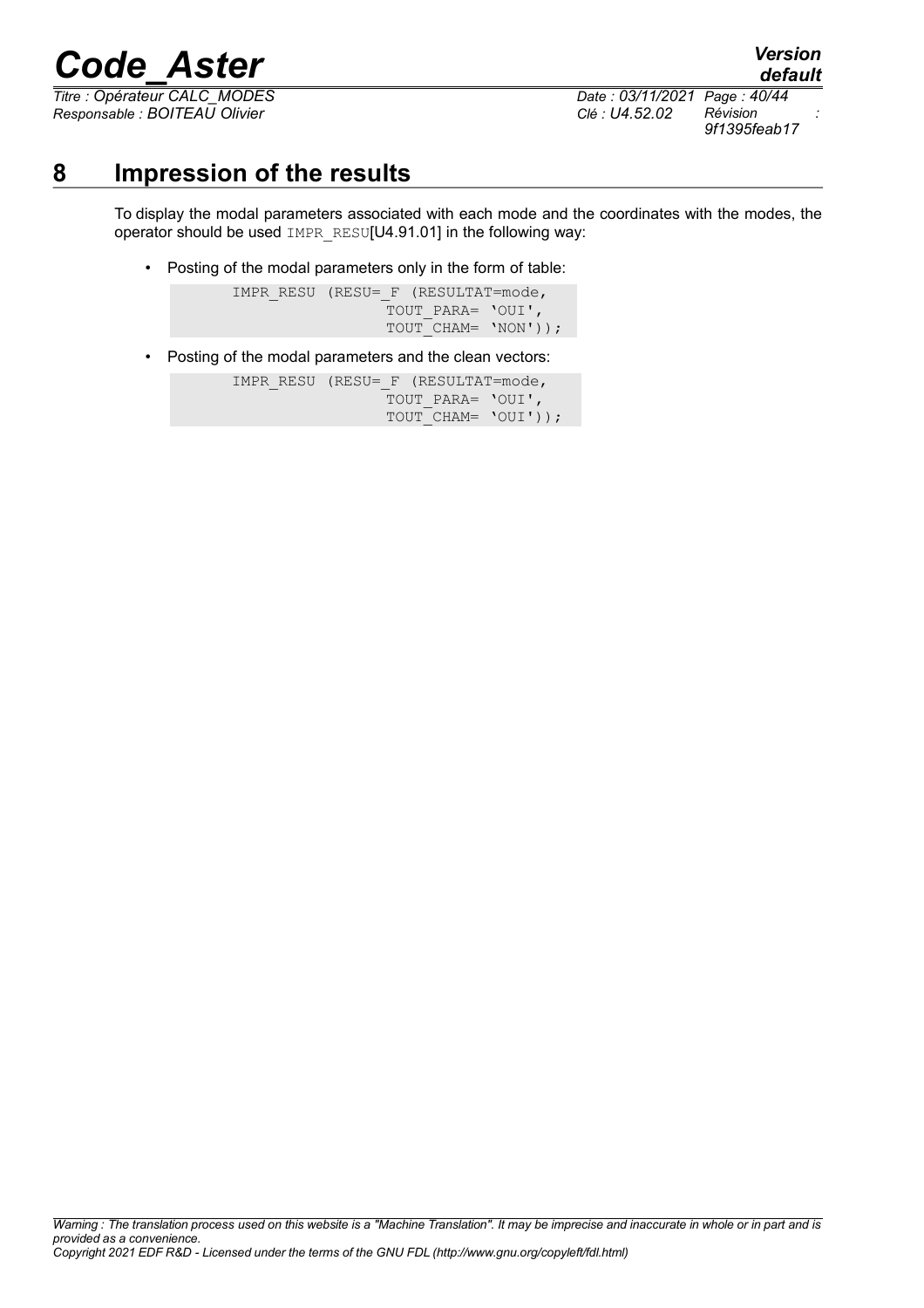*Titre : Opérateur CALC\_MODES Date : 03/11/2021 Page : 41/44 Responsable : BOITEAU Olivier Clé : U4.52.02 Révision :*

*9f1395feab17*

## **9** Sorting of modes/Characterization of mode meca  $*$

<span id="page-40-0"></span>For example, at the time of seismic requests in modal analysis, the modal base used must contain the modes which have an important unit effective mass in the direction of the earthquake. The keyword factor WIRETRE MODE allows to extract in the structure of data of the type mode meca  $*$  modes which check a certain criterion. One can also use the order has order EXTR\_MODE<sub>[U4.52.12]</sub> afterwards CALC\_MODES, so for example of concaténer several structures of data of the type mode meca  $*$ .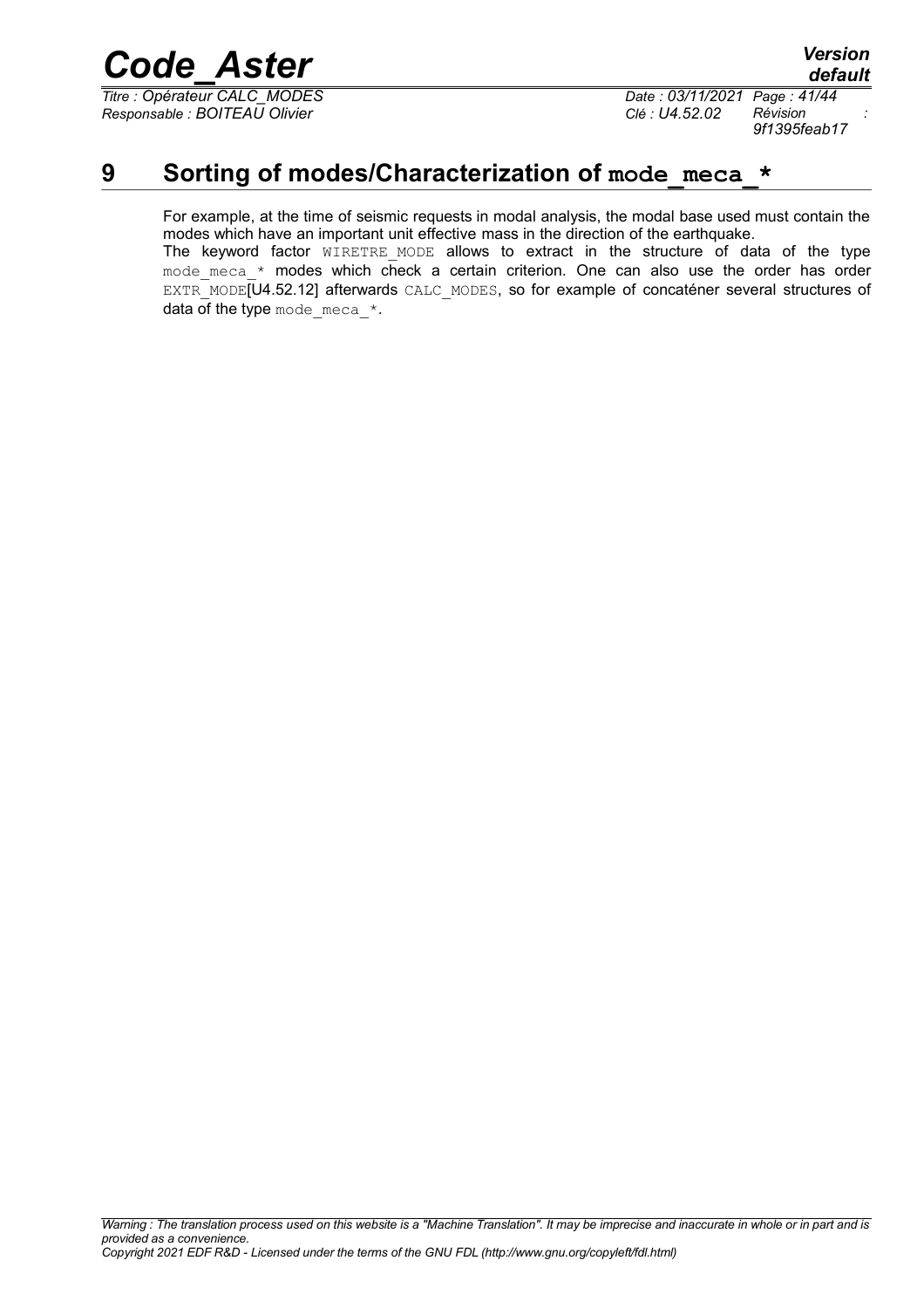*Responsable : BOITEAU Olivier Clé : U4.52.02 Révision :*

*Titre : Opérateur CALC\_MODES Date : 03/11/2021 Page : 42/44 9f1395feab17*

*default*

## <span id="page-41-5"></span>**10 Examples**

## <span id="page-41-4"></span>**10.1 Calculation of the 5 clean modes closest to a given frequency**

```
mode=CALC_MODES(MATR_RIGI=rigid,
                  MATR MASS=masse,
                   OPTION= 'CENTER',
                  CALC FREQ= F (FREQ=100.,
                                 NMAX_FREQ=5)
                 );
```
## <span id="page-41-3"></span>**10.2 Calculation of the critical loads contained in a band**

```
mode=CALC_MODES(TYPE_RESU= 'MODE_FLAMB',
                  MATR_RIGI=rigid,
                  MATR RIGI GEOM=riggeo,
                  OPTION= 'BANDE',
                   CALC_FREQ=_F (
                             CHAR CRIT= (-1.E8,1.5E8))
                           );
```
## **10.3 Chaining INFO\_MODE+CALC\_MODES (extracted from SDLS504a)**

```
nbmod1 = INFO_MODE(TYPE_MODE=' MODE_FLAMB',
 …
                    CHAR CRIT= (- 1.E+6, - 5.E+5,0.0, 1.E+5,1.IE+6),)RESULT0=CALC_MODES(TYPE_RESU=' MODE_FLAMB',
 …,
                     OPTION=' BANDE',
                    CALC_CHAR_CRIT=_F ( TABLE_CHAR_CRIT=nbmod1,
                                       CHAR CRIT= (- 1.E+06, 1.E+05)),
) and the state of the state \mathcal{L}(\mathcal{L})
```
**10.4 Calculation of the Eigen frequencies contained in the band [50; 150] Hz**

<span id="page-41-1"></span>with the method of the powers opposite

```
mode=CALC_MODES( MATR_RIGI=rigidite,
                 MATR MASS=masse,
                  OPTION=' AJUSTE',
                 CALC FREQ= F ( FREQ= (50. , 150.))
                 )
```
## **10.5 Calculation of the Eigen frequencies closest to 20 and 50 Hz**

<span id="page-41-0"></span>with the method of the powers opposite, acceleration of convergence by the coefficient of Rayleigh

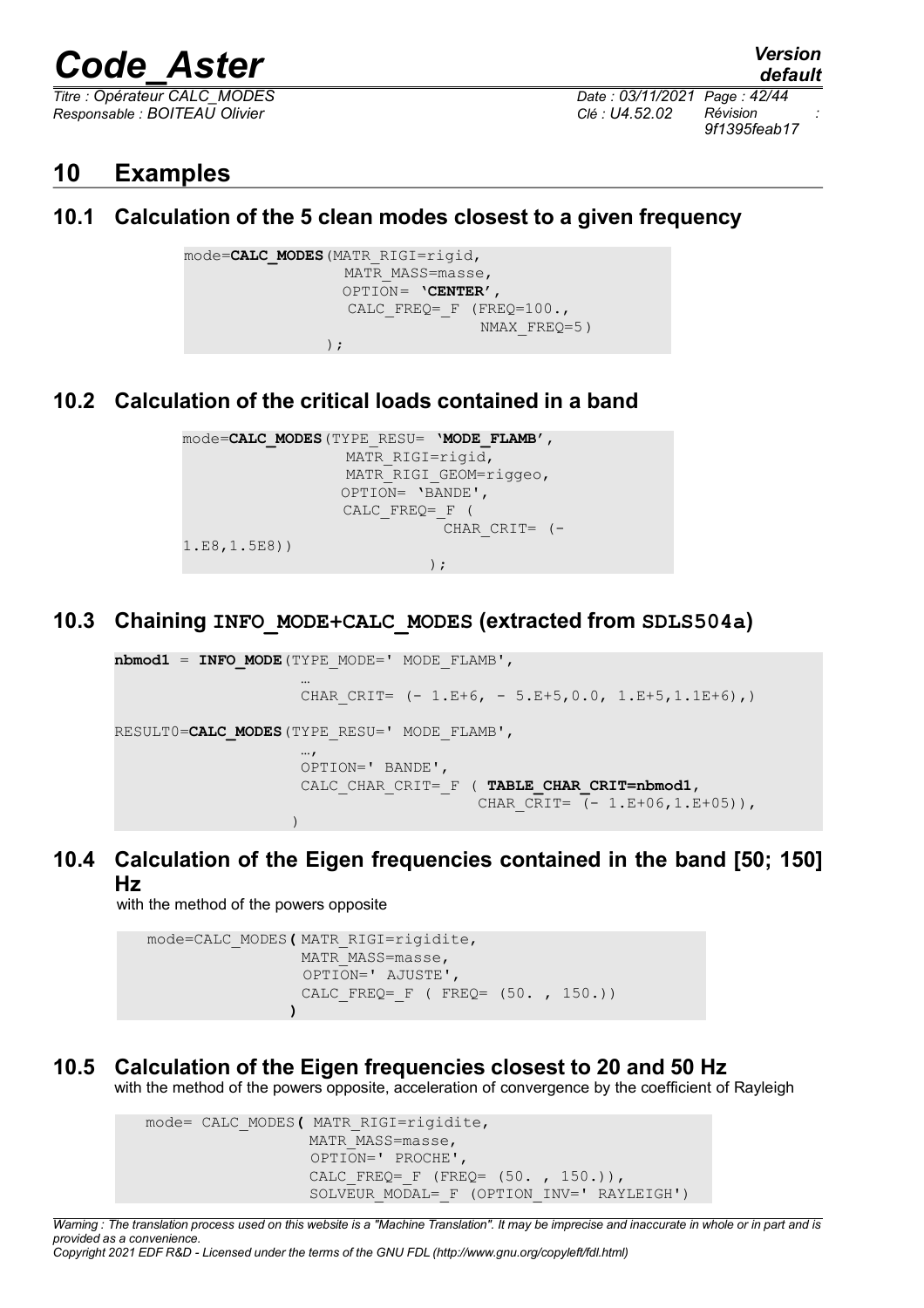*Responsable : BOITEAU Olivier Clé : U4.52.02 Révision :*

*default Titre : Opérateur CALC\_MODES Date : 03/11/2021 Page : 43/44 9f1395feab17*

**)**

### **10.6 Cutting in several sub-bands**

<span id="page-42-0"></span>That is to say the following sequence:

```
mode=CALC_MODES (
        MATR_RIGI=rigi,
         MATR MASS=masse,
          OPTION=' BANDE',
         CALC FREQ= F ( FREQ= (1. , 3. , 5.),)VERI MODE= F (),
         NORM MODE= F (NORME=' TRAN ROTA',),
         FILTRE_MODE=_F (CRIT_EXTR='
MASS EFFE UN'),
          IMPRESSION=_F (CUMUL=' OUI',
                       CRIT_EXTR=' MASS EFFE_UN')
                              );
```
One wants to thus seek all the modes understood in the total band [1. *,*5.] Hz by cutting out it in two frequential sub-bands:  $\begin{bmatrix} 1 \\ 3 \end{bmatrix}$  and  $\begin{bmatrix} 3 \\ 3 \\ 5 \end{bmatrix}$ .

Once interpreted, the macro-order consists of the sequence of usual orders describes below.

• Stage 1: Determination amongst frequencies in each sub-bands

```
table1=INFO_MODE ( MATR_RIGI=rigi,
                  MATR MASS=masse,
                  FREQ = (1, 3, 3, 5.))
```
# Calculation amongst theoretical frequencies of the total band<sup>[16](#page-42-1)</sup>: nbmodeth # If the total band is empty: ALARM or ERREUR FATALE according to the value of CALC\_FREQ/STOP\_BANDE\_VIDE.

• Stage 2: Calculation and standardisation of the modes in each sub-band # to save the costs calculation, one re-uses the table generated previously  $17$  and, by default, one locally does not make with each sub-band the test of Sturm of post-checking. # If the local sub-band is empty: ALARM or ERREUR FATALE according to the value of CALC\_FREQ/STOP\_BANDE\_VIDE.

```
mode 1=CALC MODES ( MATR RIGI=rigi,
                     MATR MASS=masse,
                      OPTION=' BANDE',
                     CALC FREQ= F ( FREQ= (1. , 3.),
                                   TABLE FREQ=table1), ),
                     VERI MODE (STURM=' \overline{N}ON'));
mode 1=NORM MODE (MODE=mode 1,
                    reuse=mode1,
                    NORME=' TRAN_ROTA',);
mode 2=CALC MODES ( MATR RIGI=rigi,
                     MATR MASS=masse,
                      OPTION=' BANDE',
                     CALC FREQ= F ( FREQ= (3. , 5.),
                                    TABLE FREQ=table1), ),
```
<span id="page-42-1"></span><sup>16</sup> One summons just the numbers of frequencies calculated previously and stored in table1.

<span id="page-42-2"></span><sup>17</sup> Not to remake the test of specific Sturm of pretreatment to each sub-band.

*Warning : The translation process used on this website is a "Machine Translation". It may be imprecise and inaccurate in whole or in part and is provided as a convenience.*

*Copyright 2021 EDF R&D - Licensed under the terms of the GNU FDL (http://www.gnu.org/copyleft/fdl.html)*